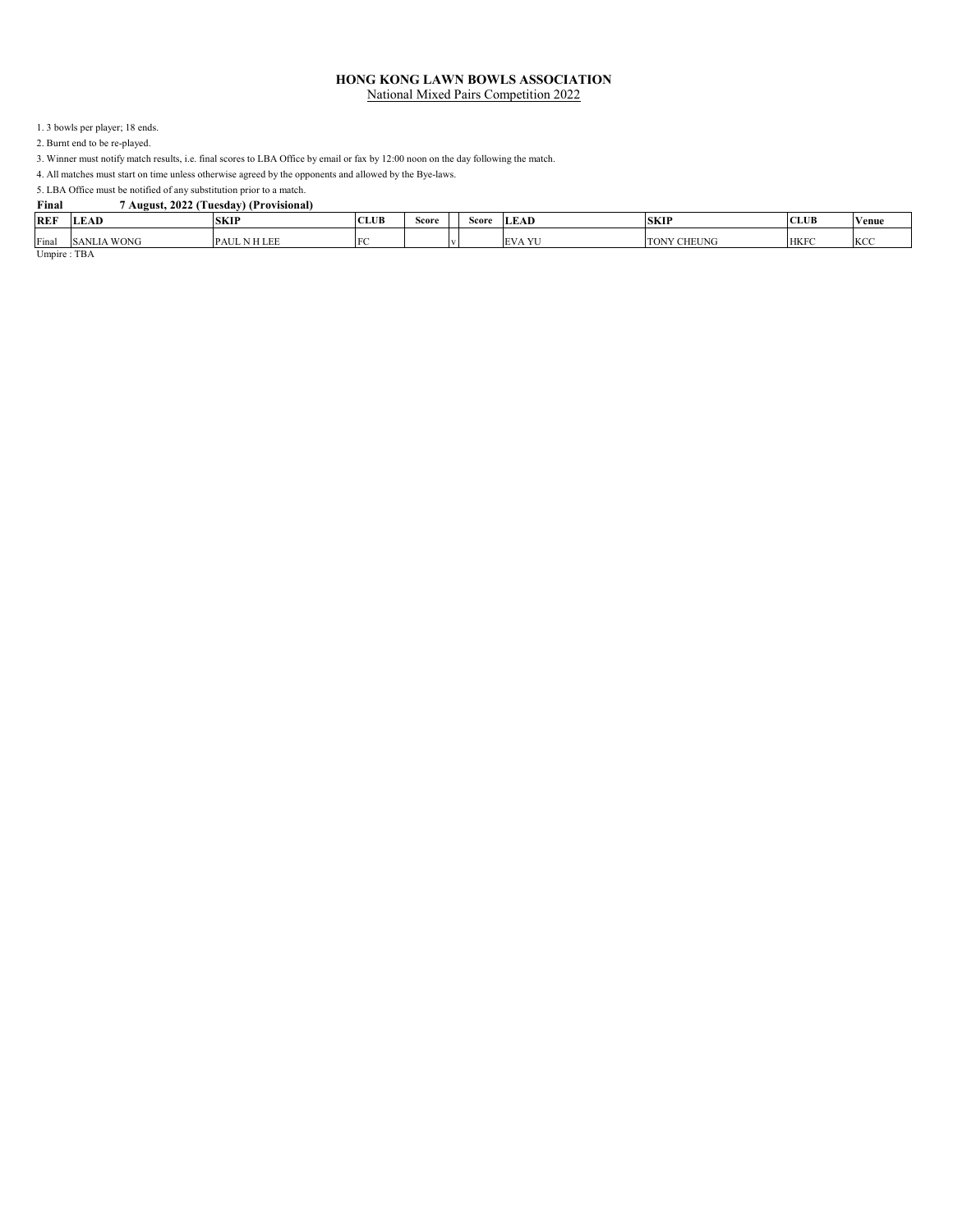1. 3 bowls per player; 18 ends.

2. Burnt end to be re-played.

3. Winner must notify match results, i.e. final scores to LBA Office by email or fax by 12:00 noon on the day following the match.

4. All matches must start on time unless otherwise agreed by the opponents and allowed by the Bye-laws.

5. LBA Office must be notified of any substitution prior to a match.

| <b>Semi Finals</b> |  |  | 21 June, 2022 (Tuesday) at 7pm |
|--------------------|--|--|--------------------------------|
|                    |  |  |                                |

| <b>REF</b>      | <b>LEAD</b>      | <b>SKIP</b>             | <b>CLUB</b> | Score | Score | <b>LEAD</b>        | <b>SKIP</b>         | <b>CLUB</b> | Venue      |
|-----------------|------------------|-------------------------|-------------|-------|-------|--------------------|---------------------|-------------|------------|
| SF <sub>1</sub> | <b>ALBERT LO</b> | LEN CHEUNG<br><b>HE</b> | CCC         |       | 20    | <b>SANLIA WONG</b> | <b>PAUL N H LEE</b> | E           | <b>IRC</b> |
| SF <sub>2</sub> | <b>EVA YU</b>    | <b>TONY CHEUNG</b>      | <b>HKFC</b> |       | - -   | YUNSE HA           | <b>ADRIAN YAU</b>   | <b>HKFC</b> | <b>IRC</b> |

Umpire: David Leung & Olivia Tang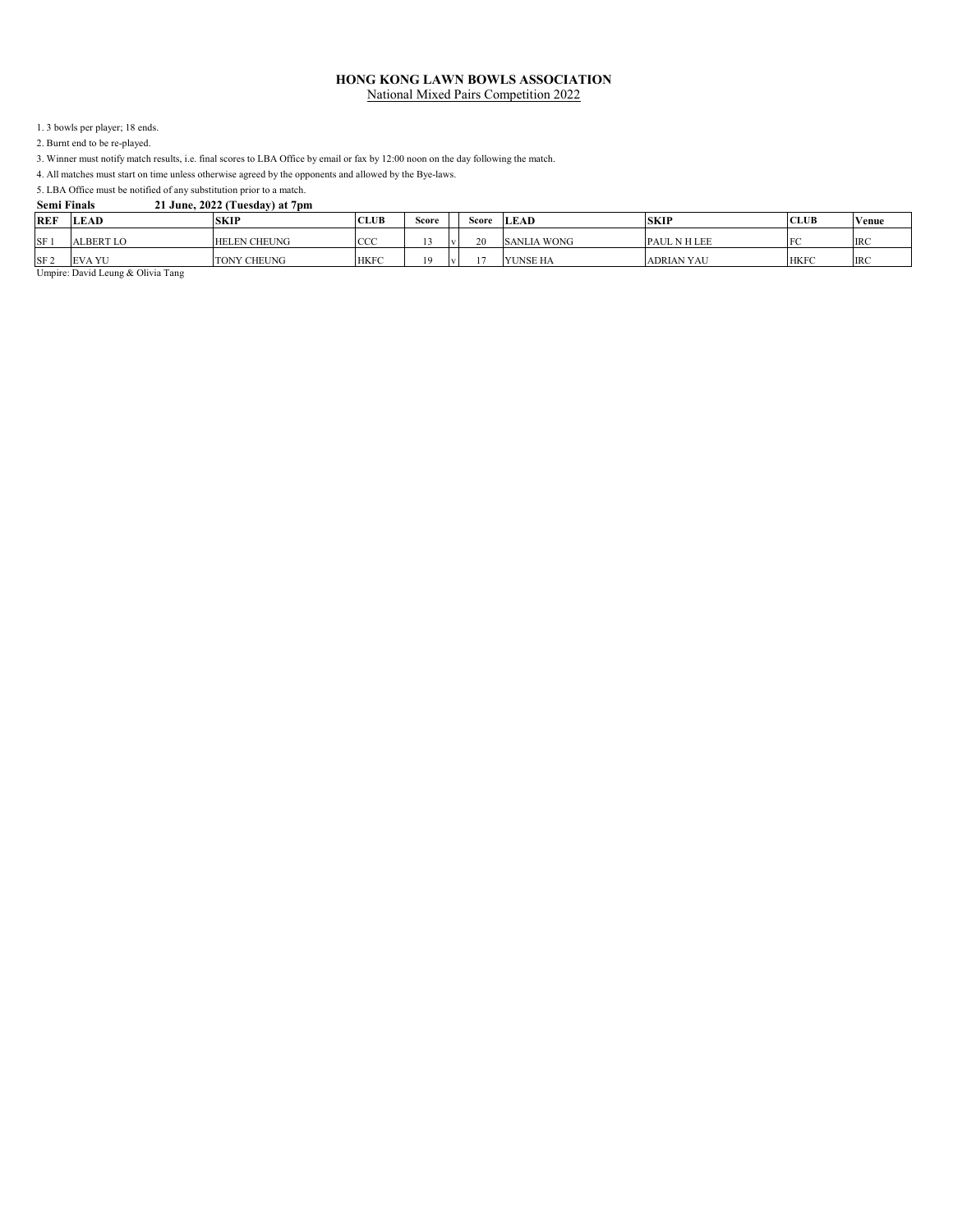1. 3 bowls per player; 18 ends.

2. Burnt end to be re-played.

3. Winner must notify match results, i.e. final scores to LBA Office by email or fax by 12:00 noon on the day following the match.

4. All matches must start on time unless otherwise agreed by the opponents and allowed by the Bye-laws.

5. LBA Office must be notified of any substitution prior to a match.<br>**Ouarter Finals** 14 June, 2022 (Tuesday) at **Quarter Finals 14 June, 2022 (Tuesday) at 7pm**

| <b>REF</b>      | <b>LEAD</b>        | <b>SKIP</b>         | <b>CLUB</b> | Score        | <b>Score</b> | <b>LEAD</b>       | <b>SKIP</b>          | <b>CLUB</b>  | <b>Venue</b>                                     |
|-----------------|--------------------|---------------------|-------------|--------------|--------------|-------------------|----------------------|--------------|--------------------------------------------------|
| OF 1            | <b>ALBERT LO</b>   | <b>HELEN CHEUNG</b> | <b>CCC</b>  |              |              | PHOEBE HO         | C T WONG             | <b>HKFC</b>  | CCC Indoor<br>(Changed to 7:30pm)                |
| OF <sub>2</sub> | <b>SANLIA WONG</b> | <b>PAUL N H LEE</b> |             | $\sim$<br>24 |              | <b>DEREK CHAN</b> | <b>AUSTINE TAM</b>   | <b>HKPBC</b> | Venue changed to TM<br>(Changed to 6pm, 17 June) |
| OF 3            | <b>EVA YU</b>      | TONY CHEUNG         | <b>HKFC</b> | 19           |              | <b>GORAN FONG</b> | <b>GEORGE LEUNG</b>  | <b>HKPBC</b> | HKFC Indoor                                      |
| QF4             | YUNSE HA           | ADRIAN YAU          | <b>HKFC</b> | 19           |              | <b>IRENE CHAN</b> | <b>WARREN CHEUNG</b> | <b>HKFC</b>  | HKFC Indoor<br>(Changed to 7pm, 17 June)         |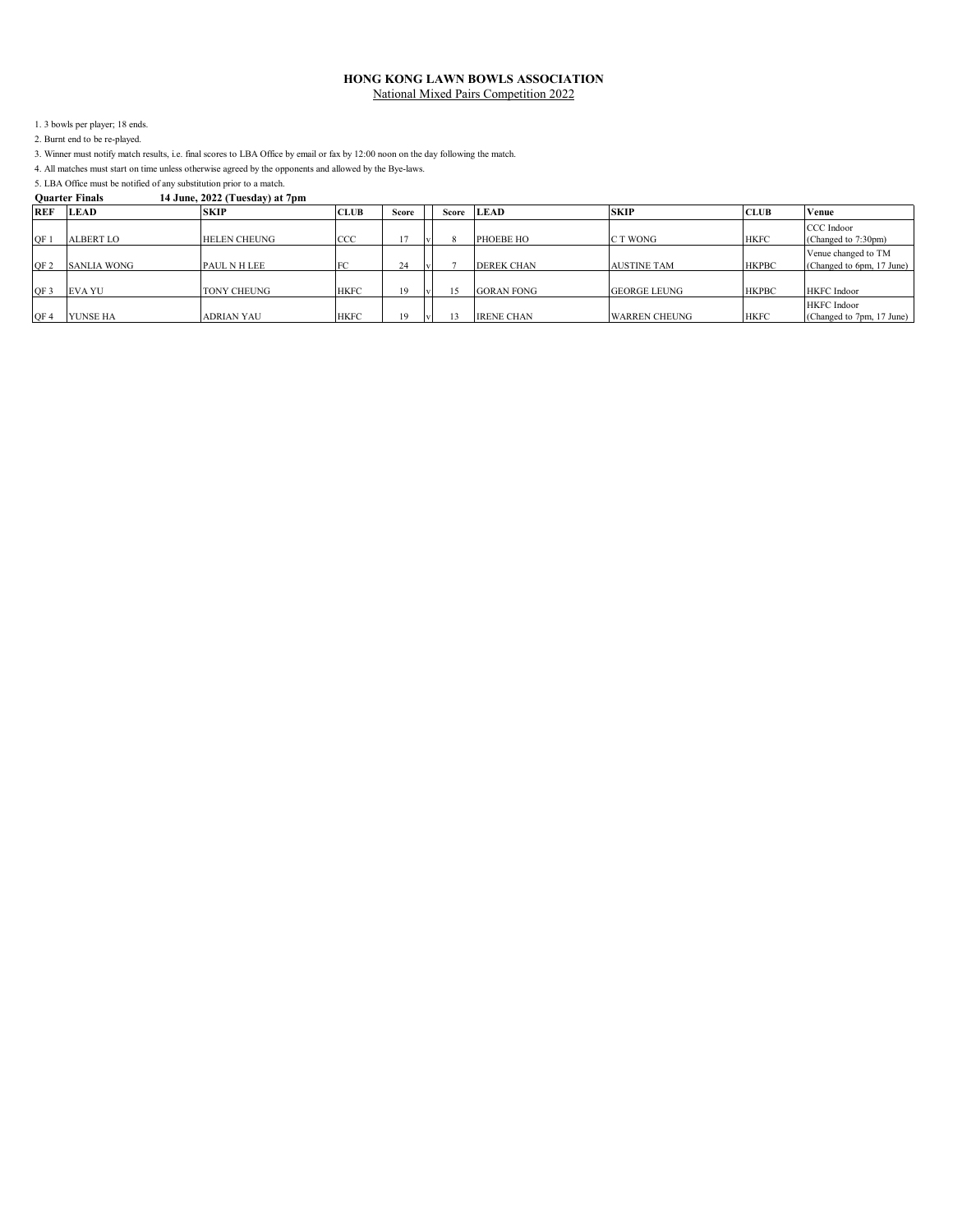1. 3 bowls per player; 18 ends.

2. Burnt end to be re-played.

3. Winner must notify match results, i.e. final scores to LBA Office by email or fax by 12:00 noon on the day following the match.

4. All matches must start on time unless otherwise agreed by the opponents and allowed by the Bye-laws.

5. LBA Office must be notified of any substitution prior to a match.<br>Round 6  $7 \text{ June}$ , 2022 (Tuesday) at  $7 \text{ pm}$ **Round 6 7 June, 2022 (Tuesday) at 7pm**

| <b>REF</b> | <b>LEAD</b>            | . .<br><b>SKIP</b>  | <b>CLUB</b>  | Score | Score | <b>LEAD</b>        | <b>SKIP</b>            | <b>CLUB</b>  | Venue                                              |
|------------|------------------------|---------------------|--------------|-------|-------|--------------------|------------------------|--------------|----------------------------------------------------|
| 601        | <b>ALBERT LO</b>       | <b>HELEN CHEUNG</b> | ccc          | 22    | 10    | <b>ALEX WEN</b>    | <b>CHUNG SUET FONG</b> | <b>SBI</b>   | CCC Indoor                                         |
| 602        | <b>LETTY CHAN</b>      | <b>JAMES PO</b>     | KCC          | 8     | 19    | PHOEBE HO          | C T WONG               | <b>HKFC</b>  | KCC (Changed to 7:30pm)                            |
| 603        | <b>CHRISTINA YEUNG</b> | <b>WILSON KWONG</b> | <b>HKFC</b>  | 16    | 22    | <b>SANLIA WONG</b> | PAUL N H LEE           | FC           | <b>HKFC</b> Outdoor                                |
| 604        | <b>DEREK CHAN</b>      | <b>AUSTINE TAM</b>  | <b>HKPBC</b> | 20    | 16.   | <b>SHARON KUOK</b> | <b>KENNETH SO</b>      | <b>VLBC</b>  | PSRC (Changed to 10 June)                          |
| 605        | <b>GLORIA HA</b>       | <b>ALAN YUEN</b>    | <b>HKYDT</b> | 10    |       | <b>EVA YU</b>      | <b>TONY CHEUNG</b>     | <b>HKFC</b>  | Venue changed to HKFC Indoor<br>(Changed to 8pm)   |
| 606        | ANGEL SO               | <b>JORDI LO</b>     | ccc          | 14    | ٤5    | <b>GORAN FONG</b>  | <b>GEORGE LEUNG</b>    | <b>HKPBC</b> | CCC Indoor<br>(Changed to 7:30pm)                  |
| 607        | YUNSE HA               | <b>ADRIAN YAU</b>   | <b>HKFC</b>  | 15    | 14    | PO TING HEI        | <b>COBY WU</b>         | KCC          | <b>HKFC</b> Indoor<br>(Changed to 7:30pm, 10 June) |
| 608        | <b>DAPHNE YEUNG</b>    | C Y YU              | FC           |       |       | <b>IRENE CHAN</b>  | <b>WARREN CHEUNG</b>   | <b>HKFC</b>  | FC (Changed to 2pm, 9 June)                        |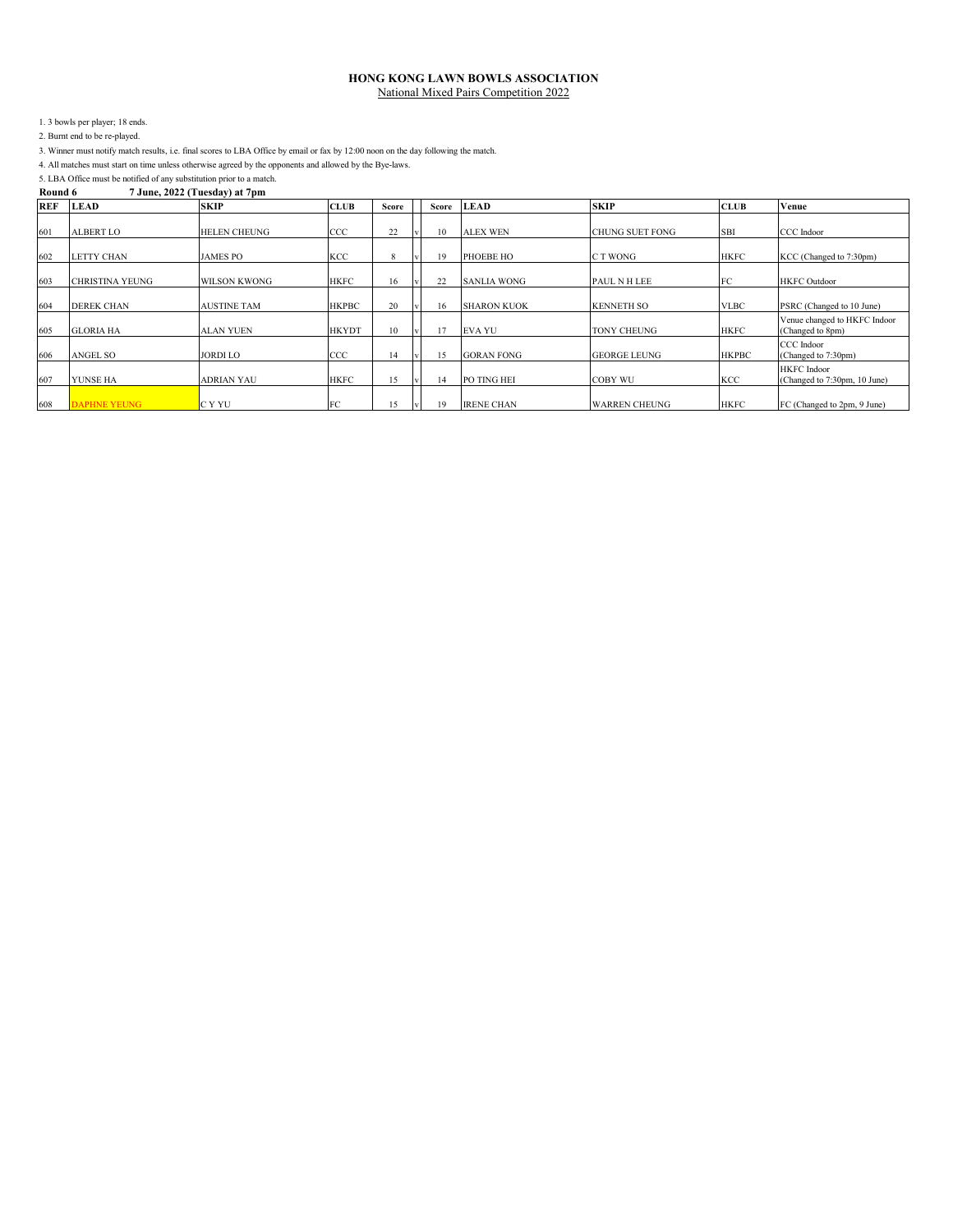1. 3 bowls per player; 18 ends.

2. Burnt end to be re-played.

3. Winner must notify match results, i.e. final scores to LBA Office by email or fax by 12:00 noon on the day following the match.

4. All matches must start on time unless otherwise agreed by the opponents and allowed by the Bye-laws.

5. LBA Office must be notified of any substitution prior to a match.<br>Round 5 31 May, 2022 (Tuesday) at 7pm **Round 5 31 May, 2022 (Tuesday) at 7pm**

| <b>REF</b> | <b>LEAD</b>           | <b>SKIP</b>            | <b>CLUB</b>  | <b>Score</b> | Score                   | <b>LEAD</b>            | <b>SKIP</b>           | <b>CLUB</b>  | Venue                                          |
|------------|-----------------------|------------------------|--------------|--------------|-------------------------|------------------------|-----------------------|--------------|------------------------------------------------|
| 501        | <b>ALBERT LO</b>      | <b>HELEN CHEUNG</b>    | ccc          | 19           | 8                       | <b>EVA TSANG</b>       | <b>EDWARD TSUI</b>    | SBI          | CCC Indoor                                     |
| 502        | <b>ALEX WEN</b>       | <b>CHUNG SUET FONG</b> | SBI          | 23           | 10                      | <b>TERRI IP</b>        | <b>BENJAMIN KEUNG</b> | ABC          | SBI (Changed to 3pm, 5 June)                   |
| 503        | <b>LETTY CHAN</b>     | <b>JAMES PO</b>        | KCC          | 19           | 5                       | <b>BRENDA YUE</b>      | <b>KENNY SO</b>       | <b>STSA</b>  | KCC (Changed to 7:30pm)                        |
| 504        | PHOEBE HO             | C T WONG               | <b>HKFC</b>  | 17           | 15                      | <b>CHERRY TSOI</b>     | PHILIP CHAN           | <b>HKFC</b>  | <b>HKFC</b> Outdoor                            |
| 505        | <b>YUMI WONG</b>      | <b>FRANKIE SIU</b>     | <b>HKFC</b>  | 11           | 15                      | <b>CHRISTINA YEUNG</b> | <b>WILSON KWONG</b>   | <b>HKFC</b>  | <b>HKFC</b> Indoor<br>(Changed to 7pm, 1 June) |
| 506        | <b>WENDY WONG</b>     | <b>ANDY MA</b>         | <b>VLBC</b>  | 13           | 16                      | <b>SANLIA WONG</b>     | PAUL N H LEE          | FC           | Venue changed to ALC                           |
| 507        | <b>CHERYL CHAN</b>    | <b>CHAU WING HON</b>   | <b>STSA</b>  | 16           | 18                      | <b>DEREK CHAN</b>      | <b>AUSTINE TAM</b>    | <b>HKPBC</b> | <b>SLY</b>                                     |
| 508        | <b>EVA KWOK</b>       | <b>SAMMY LAW</b>       | <b>ILBC</b>  | 15           | 16                      | <b>SHARON KUOK</b>     | <b>KENNETH SO</b>     | <b>VLBC</b>  | <b>ALC</b>                                     |
| 509        | <b>GLORIA HA</b>      | <b>ALAN YUEN</b>       | <b>HKYDT</b> | 15           | 13                      | <b>MANDY HO</b>        | <b>PAUL KWOK</b>      | <b>USRC</b>  | <b>VP</b>                                      |
| 510        | <b>EVA YU</b>         | <b>TONY CHEUNG</b>     | <b>HKFC</b>  | 17           | 8                       | <b>CERLYN WONG</b>     | <b>JUDE YEUNG</b>     | ABC          | <b>HKFC</b> Indoor                             |
| 511        | <b>ANDIE CHEUNG</b>   | ANDY CHAN              | <b>HKPBC</b> | 15           | 22                      | ANGEL SO               | <b>JORDI LO</b>       | CCC          | PSRC (Changed to 7:30pm, 31 May)               |
| 512        | <b>LAM YUEN LING</b>  | <b>SO YIU WAI</b>      | <b>HKPBC</b> | 16           | 17                      | <b>GORAN FONG</b>      | <b>GEORGE LEUNG</b>   | <b>HKPBC</b> | POC                                            |
| 513        | YUNSE HA              | <b>ADRIAN YAU</b>      | <b>HKFC</b>  | 20           | 6                       | <b>GRACE LAM</b>       | <b>CHRIS TSANG</b>    | TPLBC        | <b>HKFC</b> Indoor<br>(Changed to 3pm, 4 June) |
| 514        | YOANNE WONG           | <b>DANNY WONG</b>      | CdeR         | 16           | 25                      | PO TING HEI            | <b>COBY WU</b>        | KCC          | CdeR Indoor                                    |
| 515        | <b>CHENG MAI YUNG</b> | C Y YU                 | ${\rm FC}$   | 25           | $\overline{\mathbf{3}}$ | <b>VIVIAN WONG</b>     | <b>BORIS CHOI</b>     | FC           | FC                                             |
| 516        | <b>IRENE CHAN</b>     | <b>WARREN CHEUNG</b>   | <b>HKFC</b>  | 24           | 9                       | <b>WLLAM</b>           | <b>K F CHUNG</b>      | <b>YLLBC</b> | <b>HKFC</b> Indoor<br>(Changed to 3pm)         |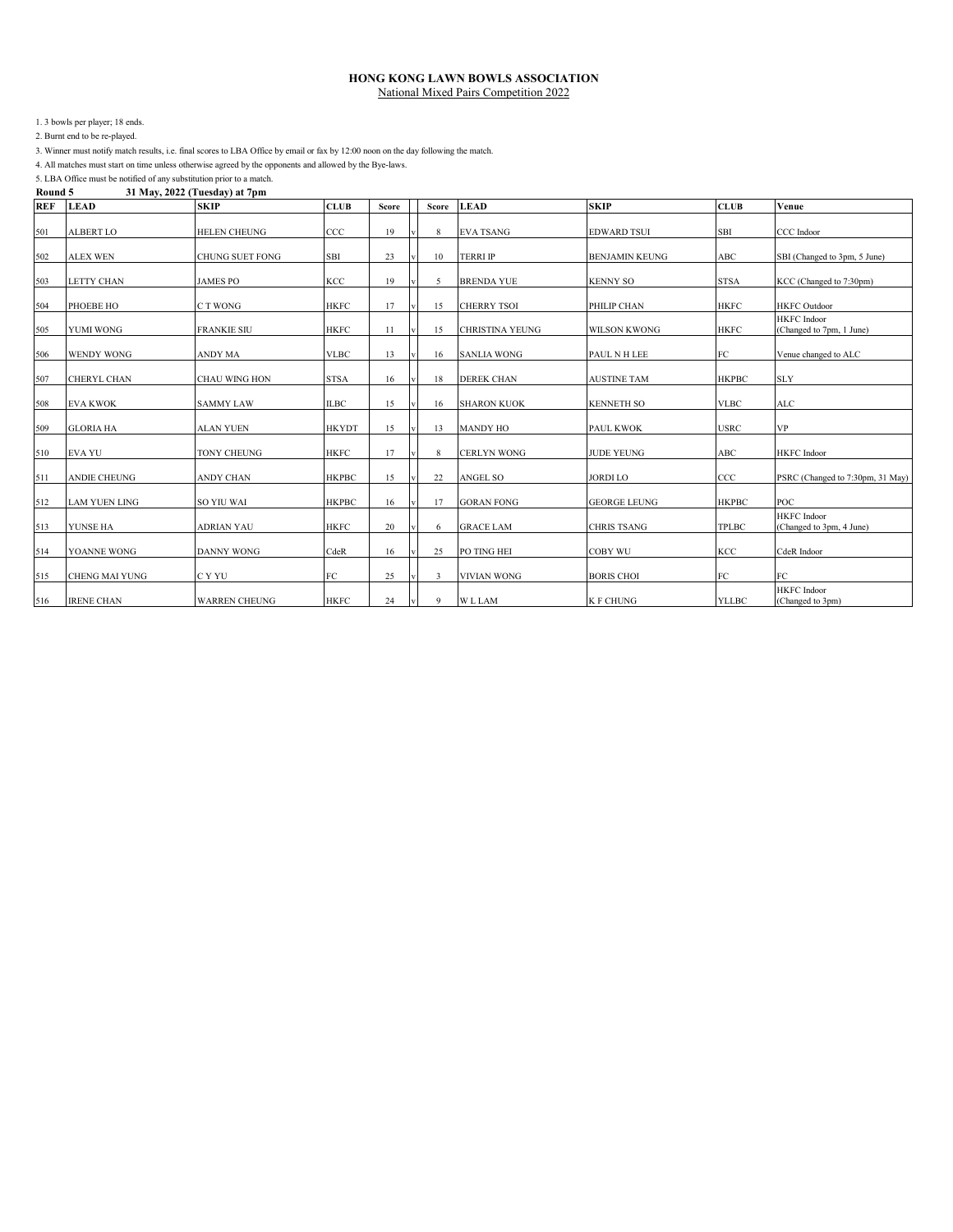1. 3 bowls per player; 18 ends.

2. Burnt end to be re-played.

3. Winner must notify match results, i.e. final scores to LBA Office by email or fax by 12:00 noon on the day following the match.

4. All matches must start on time unless otherwise agreed by the opponents and allowed by the Bye-laws.

| Round 4    |                    | 24 May, 2022 (Tuesday) at 7pm |               |                 |                 |                        |                       |              |                                                  |
|------------|--------------------|-------------------------------|---------------|-----------------|-----------------|------------------------|-----------------------|--------------|--------------------------------------------------|
| <b>REF</b> | <b>LEAD</b>        | <b>SKIP</b>                   | <b>CLUB</b>   | Score           | Score           | <b>LEAD</b>            | <b>SKIP</b>           | <b>CLUB</b>  | Venue                                            |
| 401        | <b>ALBERT LO</b>   | <b>HELEN CHEUNG</b>           | $_{\rm{CCC}}$ | 22              | 8               | <b>JOANNE LEUNG</b>    | <b>JASON LI</b>       | FC           | CCC Indoor                                       |
| 402        | CYNTHIA LAM        | <b>KIT HUI</b>                | <b>TKOBC</b>  | 13              | 23              | <b>EVA TSANG</b>       | <b>EDWARD TSUI</b>    | SBI          | TKO                                              |
| 403        | <b>RHODA LAW</b>   | <b>HARRIS KOON</b>            | <b>KBGC</b>   | 8               | 20              | <b>ALEX WEN</b>        | CHUNG SUET FONG       | <b>SBI</b>   | KBGC (Changed to 10:30am, 29 May)                |
| 404        | <b>ANITA SUNG</b>  | <b>DOUGLAS CHEN</b>           | TMSA          | 11              | 15              | TERRI IP               | <b>BENJAMIN KEUNG</b> | ABC          | <b>TM</b>                                        |
| 405        | LETTY CHAN         | JAMES PO                      | KCC           | 22              | 12              | <b>SIAN HUNG</b>       | <b>GEORGE LAW</b>     | CdeR         | KCC (Changed to 7:30pm)                          |
| 406        | BRENDA YUE         | <b>KENNY SO</b>               | <b>STSA</b>   | 27              | 6               | MICHELLE TUNG          | PETER SO              | <b>KBGC</b>  | <b>SLY</b>                                       |
| 407        | <b>ALAN OLSSON</b> | <b>JUNE OLSSON</b>            | HKCC          | 13              | 15              | PHOEBE HO              | C T WONG              | <b>HKFC</b>  | HKCC                                             |
| 408        | CHERRY TSOI        | PHILIP CHAN                   | <b>HKFC</b>   | 21              | 8               | <b>DAVID CHIU</b>      | <b>CAMILLA LEUNG</b>  | HKFC         | <b>HKFC</b> Indoor                               |
| 409        | YUMI WONG          | <b>FRANKIE SIU</b>            | <b>HKFC</b>   | 19              | 13              | AU YEUNG PUI YEE       | <b>MARTIN YEUNG</b>   | <b>ELBC</b>  | <b>HKFC</b> Indoor<br>(Changed to 2pm, 27 May)   |
| 410        | K C SUM            | W C WONG                      | <b>CSD</b>    | 14              | 22              | <b>CHRISTINA YEUNG</b> | <b>WILSON KWONG</b>   | HKFC         | TKO                                              |
| 411        | <b>GRACE CHU</b>   | <b>KEVIN FUNG</b>             | <b>HKFC</b>   | 16              | 17              | <b>WENDY WONG</b>      | ANDY MA               | <b>VLBC</b>  | <b>HKFC</b> Outdoor                              |
| 412        | <b>SANLIA WONG</b> | PAUL N H LEE                  | FC            | 18              | 16              | <b>FIONA POON</b>      | W C AU                | <b>GLBC</b>  | FC (Changed to 5pm, 26 May)                      |
| 413        | CHERYL CHAN        | CHAU WING HON                 | <b>STSA</b>   | 20              | 12              | <b>KATTIE CHAN</b>     | <b>JASON LANG</b>     | SBI          | <b>SLY</b>                                       |
| 414        | <b>DEREK CHAN</b>  | <b>AUSTINE TAM</b>            | <b>HKPBC</b>  | 19              | 16              | LYNDA TAI              | CHARLES CHAN          | KBGC         | PSRC (Changed to 7pm, 26 May)                    |
| 415        | ANDREA LEUNG       | YUNG CHI HANG                 | SBI           | 14              | 16              | <b>EVA KWOK</b>        | <b>SAMMY LAW</b>      | <b>ILBC</b>  | SBI                                              |
| 416        | <b>SHARON KUOK</b> | <b>KENNETH SO</b>             | <b>VLBC</b>   | 21              | 17              | ANNA YIU               | <b>EDDY FAN</b>       | STSA         | <b>VP</b>                                        |
| 417        | <b>GLORIA HA</b>   | <b>ALAN YUEN</b>              | <b>HKYDT</b>  | 17              | 15              | <b>JAIMEE MO</b>       | <b>ERIC WONG</b>      | FC           | Venue changed to TM                              |
| 418        | <b>MANDY HO</b>    | PAUL KWOK                     | <b>USRC</b>   | 20              | 12              | <b>WINNIE AU</b>       | M S CHUNG             | <b>HKFC</b>  | USRC (Changed to 11am, 29 May)                   |
| 419        | <b>EVA YU</b>      | TONY CHEUNG                   | HKFC          | 25              | $7\phantom{.0}$ | JESSIE SO              | <b>MURPHY CHOW</b>    | <b>SBSC</b>  | <b>HKFC</b> Indoor                               |
| 420        | CERLYN WONG        | <b>JUDE YEUNG</b>             | ABC           | 19              | $7\phantom{.0}$ | <b>FRANK IP</b>        | <b>DANNA CHIU</b>     | KBGC         | Venue changed to SLY                             |
| 421        | ANDIE CHEUNG       | ANDY CHAN                     | <b>HKPBC</b>  | 21              | 14              | <b>IRIS HO</b>         | PATRICK HO            | $_{\rm CCC}$ | PSRC (Changed to 5pm, 24 May)                    |
| 422        | <b>ANGEL SO</b>    | JORDI LO                      | CCC           | 23              | 10              | <b>CARRIE TAM</b>      | <b>ERIC LAM</b>       | FC           | CCC Indoor<br>(Changed to 7:30pm, 24 May)        |
| 423        | LAM YUEN LING      | SO YIU WAI                    | <b>HKPBC</b>  | 21              | 5               | KELLY M L WONG         | <b>JIMMY CHIU</b>     | KCC          | Venue changed to PSRC                            |
| 424        | <b>GORAN FONG</b>  | GEORGE LEUNG                  | <b>HKPBC</b>  | 27              | $\bf{0}$        | <b>JULIET TAI</b>      | ANTHONY WONG          | <b>TMSA</b>  | PSRC                                             |
| 425        | LISA CHUI          | <b>JOE POON</b>               | CLBC          | 11              | 18              | YUNSE HA               | <b>ADRIAN YAU</b>     | <b>HKFC</b>  | <b>VP</b>                                        |
| 426        | <b>GRACE LAM</b>   | CHRIS TSANG                   | TPLBC         | 24              | 6               | ALICE CHAN             | <b>CHEUNG KING HO</b> | HKCC         | TKO (Changed to 7pm, 22 May)                     |
| 427        | <b>SHIRLEY MA</b>  | <b>STEPHEN SY</b>             | <b>HKFC</b>   | $7\overline{ }$ | 21              | YOANNE WONG            | <b>DANNY WONG</b>     | CdeR         | <b>HKFC</b> Outdoor                              |
| 428        | PO TING HEI        | COBY WU                       | KCC           | 28              | 6               | JUNE CHEUNG            | <b>JOSEPH YEUNG</b>   | <b>TPLBC</b> | KCC                                              |
| 429        | CHENG MAI YUNG     | C Y YU                        | FC            | 24              | 10              | <b>JACKIE POON</b>     | <b>SZETO CHI</b>      | TMSA         | Venue changed to TKO<br>(Changed to 7pm, 30 May) |
| 430        | LEUNG YIU CHO      | <b>SHIRLEY LAM</b>            | <b>STSA</b>   | 12              | 17              | <b>VIVIAN WONG</b>     | <b>BORIS CHOI</b>     | FC           | SLY                                              |
| 431        | <b>IRENE CHAN</b>  | <b>WARREN CHEUNG</b>          | <b>HKFC</b>   | 18              | 11              | YU YEE SIN             | <b>JASON CHOW</b>     | <b>HKYDT</b> | <b>HKFC</b> Indoor                               |
| 432        | <b>WLLAM</b>       | K F CHUNG                     | <b>YLLBC</b>  | 28              | 6               | WOODY YU               | <b>MAY YUEN</b>       | <b>VLBC</b>  | TM (Changed to 6pm, 24 May)                      |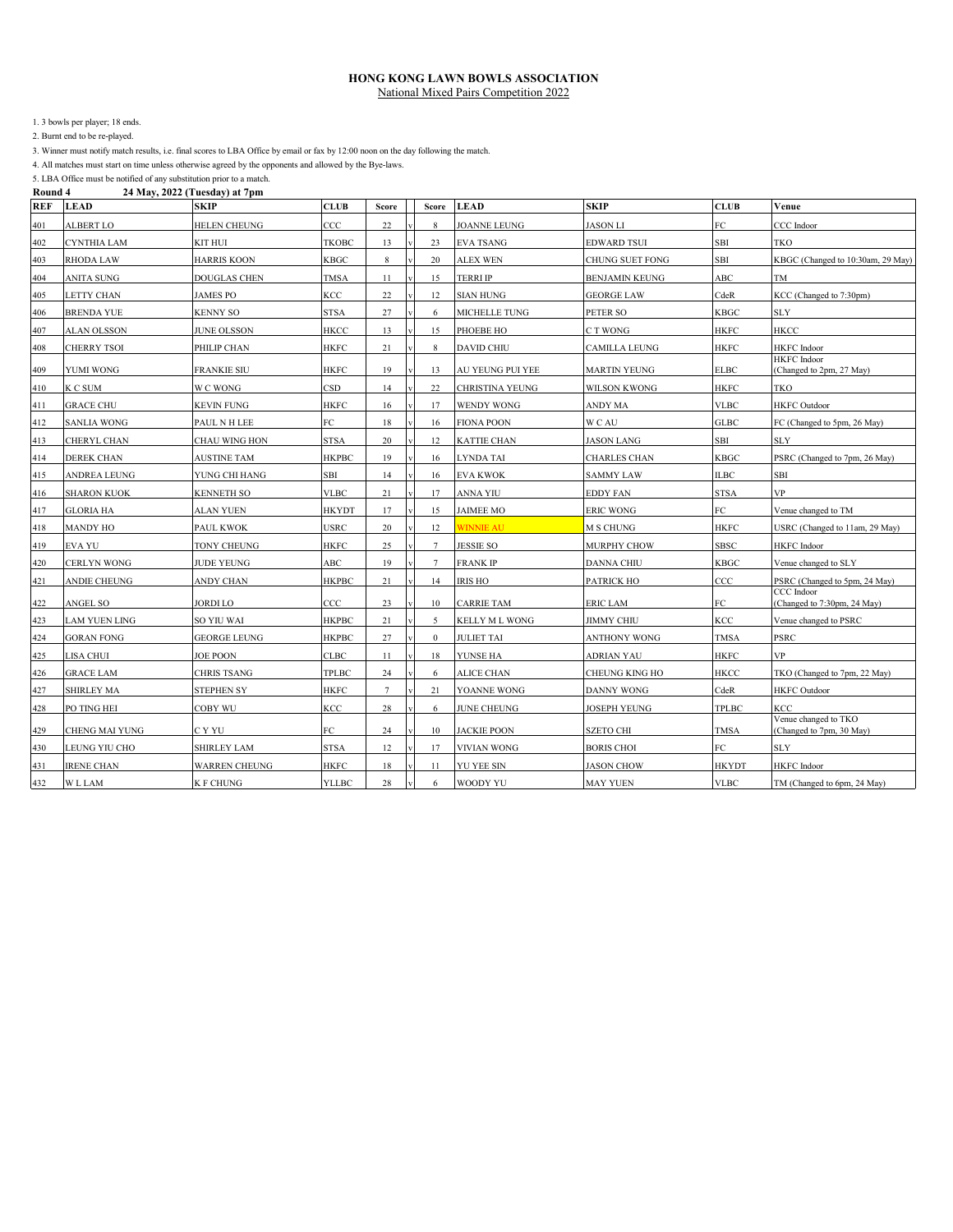1. 3 bowls per player; 18 ends.

2. Burnt end to be re-played.

3. Winner must notify match results, i.e. final scores to LBA Office by email or fax by 12:00 noon on the day following the match.

4. All matches must start on time unless otherwise agreed by the opponents and allowed by the Bye-laws.

| Round 3 |                      | 17 May, 2022 (Tuesday) at 7pm |              |         |                 |                         |                     |              | Updated on 23 May, 2022                              |
|---------|----------------------|-------------------------------|--------------|---------|-----------------|-------------------------|---------------------|--------------|------------------------------------------------------|
| REF     | <b>LEAD</b>          | SKIP                          | <b>CLUB</b>  | Score   | Score           | <b>LEAD</b>             | SKIP                | <b>CLUB</b>  | Venue                                                |
| 301     | MAK YIN MEI          | WONG CHE CHUNG                | <b>TMSA</b>  | 14      | 17              | ALBERT LO               | HELEN CHEUNG        | CCC          | TM (Changed to 7pm, 18 May)                          |
| 302     | JOANNE LEUNG         | <b>JASON LI</b>               | FC           | 24      | 9               | <b>BONNIE LAI</b>       | <b>ALBERT LEUNG</b> | TPLBC        | FC                                                   |
| 303     | CYNTHIA LAM          | KIT HUI                       | TKOBC        | 18      | 11              | <b>ESSICA LEUNG</b>     | LEE KA HO           | $_{\rm CCC}$ | TKO                                                  |
| 304     | DEBBIE CHAN          | LO KA HING                    | ABC          | 15      | 23              | <b>EVA TSANG</b>        | <b>EDWARD TSUI</b>  | SBI          | TKO (Changed to 11am)                                |
| 305     | <b>HINSON LAU</b>    | LYCHEE LAI                    | SBSC         | 14      | 16              | RHODA LAW               | <b>HARRIS KOON</b>  | <b>KBGC</b>  | <b>ALC</b>                                           |
| 306     | ALEX WEN             | CHUNG SUET FONG               | SBI          | 17      | 13              | <b>JOANNE HO</b>        | KENT CHAN           | ${\rm FC}$   | SBI                                                  |
| 307     | <b>ANITA SUNG</b>    | DOUGLAS CHEN                  | <b>TMSA</b>  | 18      | 10              | CHAN LOK CHEE           | PANG YIU KWAN       | CdeR         | $\rm TM$                                             |
| 308     | <b>TERRI IP</b>      | BENJAMIN KEUNG                | ABC          | 18      | 6               | <b>KAREN CHOI</b>       | ANTHONY CHENG       | <b>STSA</b>  | IE                                                   |
| 309     | LETTY CHAN           | <b>JAMES PO</b>               | KCC          | 26      | $\tau$          | <b>KRISTIN SALVADOR</b> | <b>THOMAS LAU</b>   | CdeR         | KCC (Changed to 7:30pm)                              |
| 310     | DEBBY YIM            | <b>ANDREW KWOK</b>            | <b>HKPBC</b> | 13      | 20              | <b>SIAN HUNG</b>        | <b>GEORGE LAW</b>   | CdeR         | Venue changed to PSRC<br>(Changed to 7pm, 18 May)    |
| 311     | <b>BRENDA YUE</b>    | KENNY SO                      | <b>STSA</b>  | 22      | 20              | C K YIU                 | K W LEUNG           | CSD          | <b>SLY</b>                                           |
| 312     | MICHELLE TUNG        | PETER SO                      | KBGC         | 20      | 14              | <b>OSEPHINE LAM</b>     | PHILIP SZE          | <b>HKFC</b>  | KBGC                                                 |
| 313     | ALAN OLSSON          | JUNE OLSSON                   | HKCC         | 17      | 9               | <b>ESTHER CHAN</b>      | F C LI              | <b>GBLBC</b> | HKCC                                                 |
| 314     | PHOEBE HO            | C T WONG                      | HKFC         | 22      | 12              | ANTONIA YIU             | PERCY CHAN          | BFC          | <b>HKFC</b> Outdoor                                  |
| 315     | MAY WONG             | JOHN LEE                      | <b>ELBC</b>  | 6       | 17              | CHERRY TSOI             | PHILIP CHAN         | <b>HKFC</b>  | TKO                                                  |
| 316     | <b>DAVID CHIU</b>    | CAMILLA LEUNG                 | HKFC         | 31      | 10              | ALI CHAN                | LAU CHI HO          | <b>FSLBC</b> | <b>HKFC</b> Outdoor                                  |
| 317     | <b>SHERON CHAN</b>   | <b>ERIC LAI</b>               | SBSC         | 10      | 16              | YUMI WONG               | <b>FRANKIE SIU</b>  | <b>HKFC</b>  | ALC (Changed to 7:30pm, 18 May)                      |
| 318     | JOYCE AU YEUNG       | C K LAM                       | FC           | 14      | 15              | AU YEUNG PUI YEE        | MARTIN YEUNG        | <b>ELBC</b>  | FC (Changed to 3pm, 17 May)                          |
| 319     | K C SUM              | W C WONG                      | <b>CSD</b>   | 21      | $7\phantom{.0}$ | ELDA CHAN               | MITCHELL IP         | SBI          | TKO                                                  |
| 320     | <b>BRANDON SZETO</b> | <b>ESTHER CHAN</b>            | HKCC         | 11      | 18              | CHRISTINA YEUNG         | WILSON KWONG        | <b>HKFC</b>  | HKCC (Changed to 7pm, 22 May)<br><b>HKFC</b> Outdoor |
| 321     | <b>GRACE CHU</b>     | KEVIN FUNG                    | HKFC         | 27      | 5               | LEUNG YUK BING          | CHAN HO YIN         | KBGC         | (Changed to 3pm, 22 May)<br>Venue changed to ALC     |
| 322     | WENDY WONG           | ANDY MA                       | <b>VLBC</b>  | 19      | 11              | <b>SK WONG</b>          | <b>BECKY TSE</b>    | AWASG        | (Changed to 7pm, 16 May)                             |
| 323     | ANGELA HO            | YAM WAI KIN                   | <b>YLLBC</b> | 12      | 16              | <b>SANLIA WONG</b>      | PAUL N H LEE        | FC           | YCK                                                  |
| 324     | <b>FIONA POON</b>    | W C AU                        | GLBC         | 19      | 10              | WENDY WONG              | Y Y WONG            | SBI          | <b>SLY</b>                                           |
| 325     | <b>SHADOW LAW</b>    | STANLEY LUK                   | HKFC         | 5       | 23              | CHERYL CHAN             | CHAU WING HON       | <b>STSA</b>  | <b>HKFC</b> Indoor                                   |
| 326     | CANDY NG             | RAYMOND HO                    | CdeR         | 11      | 17              | KATTIE CHAN             | <b>JASON LANG</b>   | SBI          | CdeR Indoor<br>(Changed to 7pm, 20 May)              |
| 327     | DEREK CHAN           | <b>AUSTINE TAM</b>            | HKPBC        | 23      | $\overline{4}$  | AMY WONG                | RICKY CHEUNG        | FPLBA        | PSRC                                                 |
| 328     | <b>IRENE LEUNG</b>   | STANLEY WAT                   | USRC         | 12      | 15              | LYNDA TAI               | CHARLES CHAN        | KBGC         | USRC                                                 |
| 329     | <b>SUKI SIT</b>      | <b>SEAN CHAN</b>              | HKPBC        | 10      | 19              | ANDREA LEUNG            | YUNG CHI HANG       | SBI          | PSRC (Changed to 6pm)                                |
| 330     | CYZONIA YU           | WILLIAM NG                    | IRC          | 9       | 25              | <b>EVA KWOK</b>         | SAMMY LAW           | ILBC         | IRC                                                  |
| 331     | CATHY CHIU           | <b>AUGUSTINE LAI</b>          | <b>VLBC</b>  | 9       | 18              | <b>SHARON KUOK</b>      | KENNETH SO          | <b>VLBC</b>  | VP                                                   |
| 332     | JUNE LEE             | LEO NG                        | TMSA         | 7       | 17              | ANNA YIU                | EDDY FAN            | STSA         | TМ<br>Venue changed to TM                            |
| 333     | GLORIA HA            | ALAN YUEN                     | HKYDT        | 26      | 5               | <b>BEN BAN</b>          | VICKY CHUNG         | SBSC         | (Changed to 7:30pm)                                  |
| 334     | ALAN S K LO          | MARIA SEE                     | HKCC         | 12      | 18              | <b>JAIMEE MO</b>        | <b>ERIC WONG</b>    | FC           | HKCC                                                 |
| 335     | <b>MANDY HO</b>      | PAUL KWOK                     | USRC         | 15      | 12              | ANGIE HUI               | <b>BOBBY WONG</b>   | GBLBC        | USRC                                                 |
| 336     | <b>WINNIE AU</b>     | M S CHUNG                     | HKFC         | 26      | 13              | WING PUN                | ROBIN CHOK          | HKJC         | <b>HKFC</b> Outdoor<br>(Changed to 4pm, 17 May)      |
| 337     | EVA YU               | TONY CHEUNG                   | HKFC         | 18      | 14              | <b>BRANDON LAW</b>      | MANDY WONG          | <b>GBLBC</b> | HKFC Indoor                                          |
| 338     | JESSIE SO            | MURPHY CHOW                   | SBSC         | 15      | 14              | CANCAN CHOW             | CHIU CHUN HUNG      | VLBC         | ALC                                                  |
| 339     | CERLYN WONG          | JUDE YEUNG                    | ABC          | 15      | 14              | <b>ALAN TAM</b>         | QUEENIE LAI         | SBSC         | Venue changed to SLY                                 |
| 340     | MILLICENT LAI        | KENNETH WONG                  | FC           | $12 \,$ | 19              | <b>FRANK IP</b>         | DANNA CHIU          | <b>KBGC</b>  | FC                                                   |
| 341     | SUSANNA LO           | STANLEY LAI                   | CCC          | 15      | 16              | ANDIE CHEUNG            | ANDY CHAN           | <b>HKPBC</b> | CCC Indoor<br>(Changed to 2pm, 13 May)               |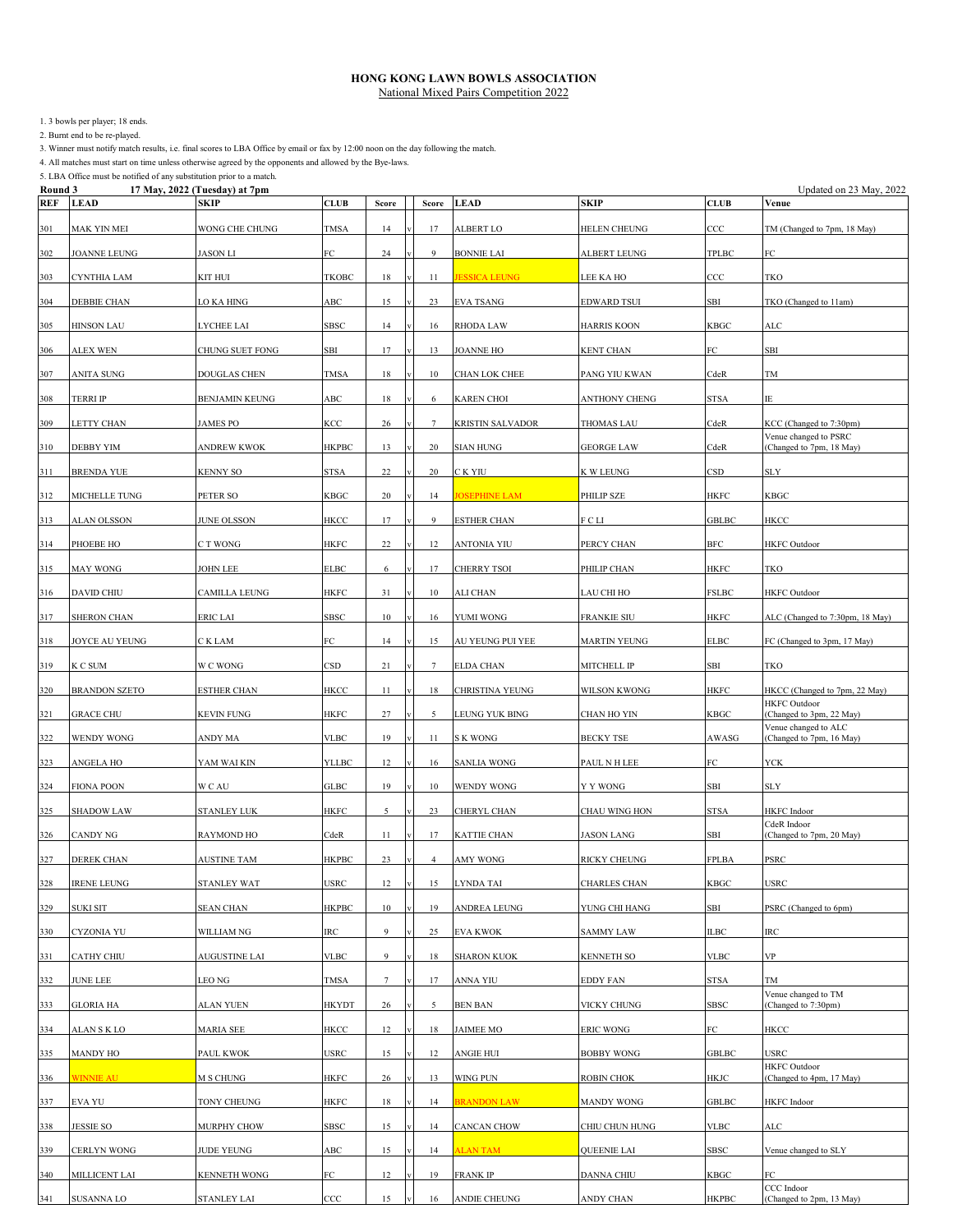1. 3 bowls per player; 18 ends.

2. Burnt end to be re-played.

3. Winner must notify match results, i.e. final scores to LBA Office by email or fax by 12:00 noon on the day following the match.

4. All matches must start on time unless otherwise agreed by the opponents and allowed by the Bye-laws.

| Round 3 |                    | 17 May, 2022 (Tuesday) at 7pm |              |              |                 |                      |                      |              | Updated on 23 May, 2022                           |
|---------|--------------------|-------------------------------|--------------|--------------|-----------------|----------------------|----------------------|--------------|---------------------------------------------------|
| REF     | <b>LEAD</b>        | <b>SKIP</b>                   | <b>CLUB</b>  | <b>Score</b> | <b>Score</b>    | <b>LEAD</b>          | SKIP                 | <b>CLUB</b>  | Venue                                             |
| 342     | <b>IRIS HO</b>     | PATRICK HO                    | $_{\rm CCC}$ | 25           | 8               | POLLY WU             | THOMAS CHAN          | <b>TMSA</b>  | CCC Indoor<br>(Changed to 5pm, 17 May)            |
| 343     | CEVIA HUI          | O ADEM                        | CCC          | 15           | 18              | <b>ANGEL SO</b>      | JORDI LO             | CCC          | CCC Outdoor (Changed to 7:30pm)                   |
| 344     | <b>CARRIE TAM</b>  | <b>ERIC LAM</b>               | FC           | 29           | 11              | <b>LAURA TSANG</b>   | JOHNNY TSANG         | HKFC         | FC                                                |
| 345     | <b>SHARON CHOY</b> | <b>JIMMY TSANG</b>            | <b>HKPBC</b> | 15           | 16              | <b>LAM YUEN LING</b> | SO YIU WAI           | <b>HKPBC</b> | POC (Changed to 7pm, 13 May)                      |
| 346     | KELLY M L WONG     | <b>JIMMY CHIU</b>             | KCC          | 12           | 5               | <b>EMERSON WONG</b>  | <b>BONNY CHEUNG</b>  | <b>SBSC</b>  | KCC                                               |
| 347     | CATHY CHAN         | STEPHEN NG                    | SBI          | 6            | 19              | <b>GORAN FONG</b>    | <b>GEORGE LEUNG</b>  | <b>HKPBC</b> | SBI (Changed to 7:30pm)                           |
| 348     | <b>JULIET TAI</b>  | ANTHONY WONG                  | TMSA         | 22           | 6               | TANG WAI HUNG        | MIAN KWOK            | <b>HKPBC</b> | TM                                                |
| 349     | LISA CHUI          | JOE POON                      | CLBC         | 22           | 18              | ALICE HO             | LEE SZE CHUNG        | <b>HKPBC</b> | VP                                                |
| 350     | YUNSE HA           | ADRIAN YAU                    | <b>HKFC</b>  | 18           | 14              | <b>ANKIE KWAN</b>    | <b>JOE LAI</b>       | <b>GBLBC</b> | <b>HKFC</b> Indoor<br>(Changed to 9:30am, 19 May) |
| 351     | JOSEPHINE KWONG    | NG TIM BO                     | <b>CLBC</b>  | 11           | 21              | <b>GRACE LAM</b>     | CHRIS TSANG          | TPLBC        | VP                                                |
| 352     | ALICE CHAN         | CHEUNG KING HO                | HKCC         | 19           | 12              | <b>GRACE CHENG</b>   | <b>FRANCIS YAU</b>   | <b>ILBC</b>  | HKCC                                              |
| 353     | OLIVIA LEE         | DANIEL YUEN                   | <b>HKPBC</b> | 11           | 20              | <b>SHIRLEY MA</b>    | STEPHEN SY           | <b>HKFC</b>  | PSRC                                              |
| 354     | YOANNE WONG        | DANNY WONG                    | CdeR         | 16           | 10              | <b>LEE WONG</b>      | HERMAN CHAN          | CdeR         | CdeR Indoor<br>(Changed to 11am, 17 May)          |
| 355     | ANNA LAM           | <b>SIMON YAU</b>              | <b>PDLBC</b> | 12           | 21              | PO TING HEI          | COBY WU              | KCC          | Venue changed to KCC                              |
| 356     | JUNE CHEUNG        | JOSEPH YEUNG                  | TPLBC        | 27           | $\tau$          | ADA LAM              | <b>BEN KWAN</b>      | SBI          | Venue changed to YCK                              |
| 357     | <b>SANDY YUET</b>  | PETER K W CHAN                | <b>KBGC</b>  | 13           | 15              | CHENG MAI YUNG       | C Y YU               | FC           | KBGC                                              |
| 358     | MOODY SHUM         | DAVID NG                      | <b>VLBC</b>  | 10           | 19              | <b>JACKIE POON</b>   | SZETO CHI            | <b>TMSA</b>  | VP                                                |
| 359     | LEUNG YIU CHO      | <b>SHIRLEY LAM</b>            | <b>STSA</b>  | 20           | 11              | CONNIE CHUNG         | MOBIN YAU            | <b>HKFC</b>  | SLY                                               |
| 360     | VIVIAN WONG        | <b>BORIS CHOI</b>             | FC           | 29           | 6               | PEARL FU             | <b>DENNIS TSANG</b>  | <b>VLBC</b>  | FC                                                |
| 361     | <b>IRENE CHAN</b>  | <b>WARREN CHEUNG</b>          | <b>HKFC</b>  | 23           | 14              | ANGEL KWAN           | WILBERT LEUNG        | ТКОВС        | HKFC Indoor                                       |
| 362     | <b>YU YEE SIN</b>  | <b>JASON CHOW</b>             | <b>HKYDT</b> | 17           | $7\phantom{.0}$ | MONEY CHIU           | YIP SHIU CHUNG       | <b>TMSA</b>  | VP (Changed to 8pm)                               |
| 363     | <b>WLLAM</b>       | <b>K F CHUNG</b>              | <b>YLLBC</b> | 20           | 11              | <b>MIRANDA PUN</b>   | <b>GARY PUN</b>      | CCC          | TM                                                |
| 364     | WOODY YU           | <b>MAY YUEN</b>               | <b>VLBC</b>  | 20           | 19              | <b>CAMIL LEI</b>     | <b>HO KWOK KEUNG</b> | <b>FSLBC</b> | VP                                                |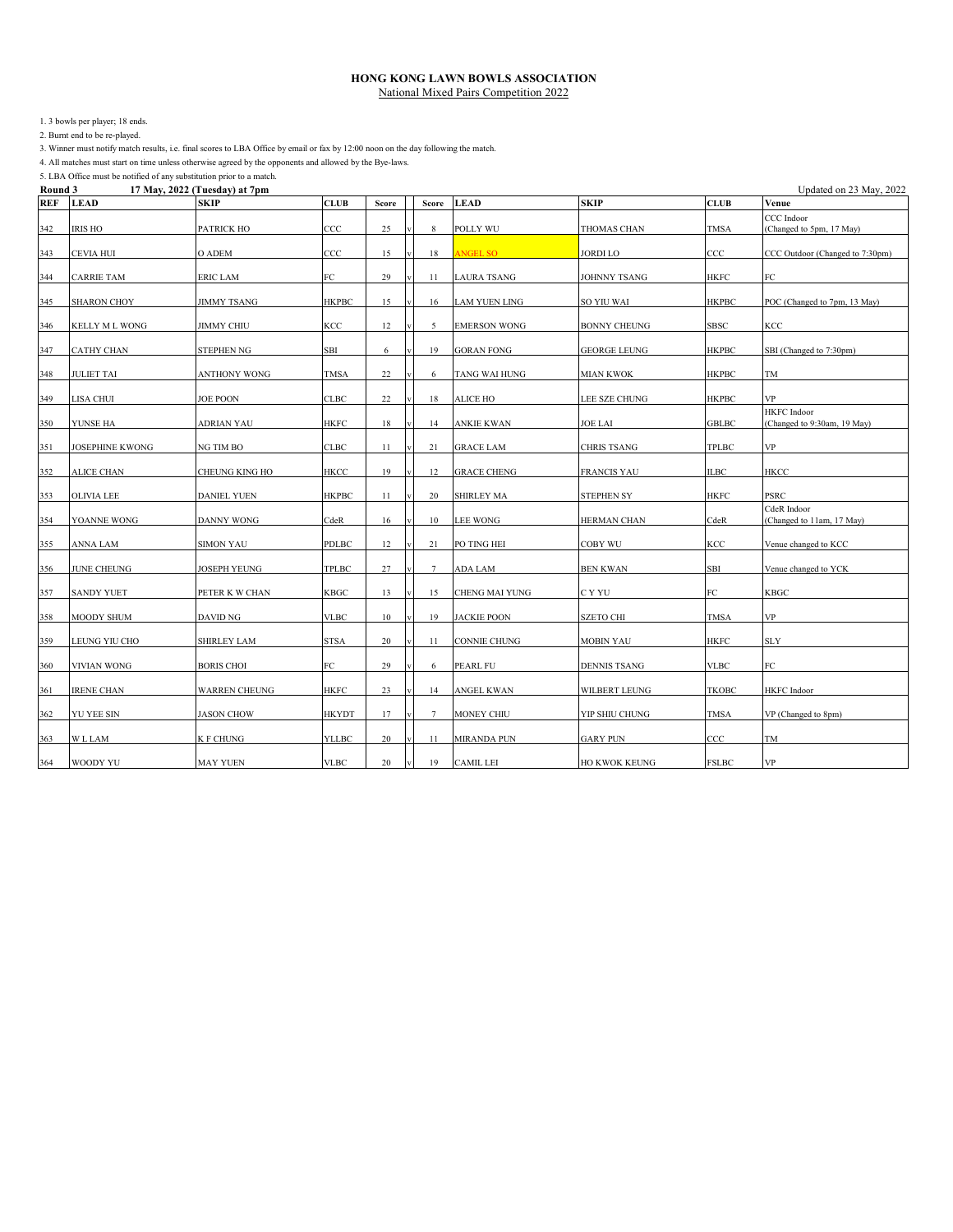1. 3 bowls per player; 18 ends.

2. Burnt end to be re-played.

3. Winner must notify match results, i.e. final scores to LBA Office by email or fax by 12:00 noon on the day following the match.

4. All matches must start on time unless otherwise agreed by the opponents and allowed by the Bye-laws.

| Round 2    |                         | 10 May, 2022 (Tuesday) at 7pm |                         |          |                 |                      |                     |                 | Updated on 11 May, 2022                               |
|------------|-------------------------|-------------------------------|-------------------------|----------|-----------------|----------------------|---------------------|-----------------|-------------------------------------------------------|
| <b>REF</b> | <b>LEAD</b>             | SKIP                          | <b>CLUB</b>             | Score    | Score           | <b>LEAD</b>          | SKIP                | <b>CLUB</b>     | Venue                                                 |
| 201        | MARGERY IP              | ERIC CHOI                     | SBI                     | 13       | 17              | MAK YIN MEI          | WONG CHE CHUNG      | <b>TMSA</b>     | SBI (Changed to 4pm, 9 May)                           |
| 202        | <b>ELISA CHEUNG</b>     | <b>BL CHEUNG</b>              | KCC                     | 10       | 15              | <b>ALBERT LO</b>     | HELEN CHEUNG        | ccc             | KCC                                                   |
| 203        | LITZ CHEUNG             | CHU SIK YUEN                  | <b>FSLBC</b>            | $10\,$   | 17              | <b>JOANNE LEUNG</b>  | <b>JASON LI</b>     | FC.             | VP (Changed to 7pm, 3 May)                            |
| 204        | <b>OLIVE WONG</b>       | CHARLES LEUNG                 | <b>HKPBC</b>            | 10       | 19              | <b>BONNIE LAI</b>    | ALBERT LEUNG        | TPLBC           | POC                                                   |
|            |                         |                               |                         |          |                 |                      |                     |                 |                                                       |
| 205        | JANICE CHUNG            | K C CHUNG                     | LCN                     | 10       | 21              | CYNTHIA LAM          | KIT HUI             | TKOBC           | TKO (Changed to 3pm, 9 May)                           |
| 206        | ANNA TO                 | MARSHALL TO                   | HKFC                    | 18       | 20              | LEE KA HO            | ANDREA CHAN         | ccc             | HKFC Indoor                                           |
| 207        | <b>DEBBIE CHAN</b>      | LO KA HING                    | ABC                     | 19       | 18              | T Y PAU              | <b>BELLA CHAN</b>   | CdeR            | TKO (Changed to 10am, 9 May)                          |
| 208        | ANGEL HUNG              | ALAN TANG                     | AWASG                   | 10       | 20              | <b>EVA TSANG</b>     | EDWARD TSUI         | SBI             | VP (Changed to 7pm, 9 May)                            |
| 209        | <b>HINSON LAU</b>       | LYCHEE LAI                    | <b>SBSC</b>             |          | withdraw        | <b>VIVIAN YIP</b>    | <b>ANTHONY YIP</b>  | ccc             | ALC                                                   |
| 210        | <b>RHODA LAW</b>        | HARRIS KOON                   | KBGC                    | 23       | 12              | <b>IRIS CHEUNG</b>   | RAYMOND AU          | <b>HKFC</b>     | KBGC (Changed to 3pm, 15 May)                         |
| 211        | ALEX WEN                | CHUNG SUET FONG               | SBI                     | 17       | 12              | <b>DOLPHIN KWAN</b>  | EDDIE SO            | <b>STSA</b>     | SBI (Changed to 7:30pm)                               |
| 212        | JOANNE HO               | KENT CHAN                     | FC                      | 25       | 7               | <b>ALLEN MA</b>      | ANGELA LI           | <b>STSA</b>     | FC (Changed to 7pm)                                   |
| 213        | MANDY YU                | SAM CHAN                      | <b>ELBC</b>             | 5        | 27              | ANITA SUNG           | DOUGLAS CHEN        | <b>TMSA</b>     | Venue changed to TM                                   |
| 214        | CHAN LOK CHEE           | PANG YIU KWAN                 | CdeR                    |          | withdraw        | <b>JANET CHUNG</b>   | <b>JAMES HON</b>    | FC              | CdeR Indoor                                           |
|            |                         |                               | ABC                     | 14       |                 |                      |                     |                 |                                                       |
| 215        | TERRI IP                | BENJAMIN KEUNG                |                         |          | 11              | <b>ANNIE TAM</b>     | CHOW KIN HOI        | CdeR            | IE (Changed to 7:15pm)<br>Venue changed to CCC Indoor |
| 216        | CYNTHIA CHAN            | NELSON WAN                    | CCC                     | 16       | 17              | <b>KAREN CHOI</b>    | ANTHONY CHENG       | <b>STSA</b>     | (Changed to 7pm, 16 May)                              |
| 217        | LETTY CHAN              | <b>JAMES PO</b>               | KCC                     | 23       | $7\phantom{.0}$ | <b>AUDREY LAI</b>    | LANGLEY AU YEUNG    | <b>HKYDT</b>    | KCC (Changed to 7:30pm)                               |
| 218        | <b>KRISTIN SALVADOR</b> | THOMAS LAU                    | CdeR                    | 15       | 13              | <b>HOWARD LAI</b>    | ANNIE YEUNG         | USRC            | CdeR Indoor                                           |
|            |                         |                               |                         |          |                 |                      |                     |                 | Venue changed to POC                                  |
| 219        | ROGER TSE               | FANNY YIP                     | VLBC                    | 16       | 21              | <b>DEBBY YIM</b>     | ANDREW KWOK         | <b>HKPBC</b>    | (Changed to 6pm, 6 May)<br>CdeR Indoor                |
| 220        | <b>SIAN HUNG</b>        | <b>GEORGE LAW</b>             | CdeR                    | 23       | $\overline{4}$  | POLLY LO             | FRED MAN            | <b>KBGC</b>     | (Changed to 3pm, 6 May)                               |
| 221        | BRENDA YUE              | KENNY SO                      | STSA                    | 13       | 11              | CELINA LEUNG         | WALTER KWOK         | <b>HKFC</b>     | SLY                                                   |
| 222        | C K YIU                 | K W LEUNG                     | $\mathbb{C}\mathbf{SD}$ | 18       | 10              | <b>WAYNE WONG</b>    | TERESA CHEUNG       | HKCC            | Venue changed to TM<br>(Changed to 9am, 9 May)        |
|            |                         |                               |                         |          |                 |                      |                     |                 |                                                       |
| 223        | MICHELLE TUNG           | PETER SO                      | KBGC                    | 20       | 18              | SYLVIA HO            | ANTHONY KAN         | IRC             | KBGC (Changed to 7pm, 16 May)<br>HKFC Indoor          |
| 224        | <b>OSEPHINE LAM</b>     | PHILIP SZE                    | HKFC                    | 17       | 14              | <b>GRACE SWALLOW</b> | PHIL SWALLOW        | HKFC            | (Changed to 3pm, 9 May)                               |
| 225        | KELVIN LEE              | VICKY HO                      | SBSC                    | 16       | 21              | <b>ALAN OLSSON</b>   | JUNE OLSSON         | HKCC            | ALC (Changed to 3pm, 2 May)                           |
| 226        | ESTHER CHAN             | F C LI                        | <b>GBLBC</b>            | 13       | 11              | <b>DIAMOND WONG</b>  | PHEOBY CHIU         | FC              | ALC (Changed to 3pm, 2 May)                           |
| 227        | PHOEBE HO               | C T WONG                      | HKFC                    | 25       | 5               | W C SZETO            | K L MAN             | CSD             | <b>HKFC</b> Outdoor                                   |
| 228        | ANTONIA YIU             | PERCY CHAN                    | BFC                     | 23       | 13              | T L CHAN             | O Y WONG            | CSD             | TKO (Changed to 4pm, 3 May)                           |
| 229        | <b>REX WONG</b>         | LOUISE YEUNG                  | CdeR                    | 14       | 16              | MAY WONG             | JOHN LEE            | <b>ELBC</b>     | CdeR Indoor                                           |
| 230        | <b>CHERRY TSOI</b>      | PHILIP CHAN                   | HKFC                    | 18       | 13              | <b>GLORIA WONG</b>   | <b>FRANCIS YUEN</b> | <b>WISC</b>     | <b>HKFC</b> Indoor                                    |
|            |                         |                               |                         |          |                 |                      |                     |                 | <b>HKFC</b> Outdoor                                   |
| 231        | DAVID CHIU              | CAMILLA LEUNG                 | HKFC                    | 22       | 12              | <b>SANDRA HO</b>     | WILLIAM TO          | CdeR            | (Changed to 7:30pm)                                   |
| 232        | ALI CHAN                | LAU CHI HO                    | <b>FSLBC</b>            | 19       | 11              | <b>LENIN MANN</b>    | HANES KWAN          | <b>VLBC</b>     | <b>VP</b>                                             |
| 233        | <b>FION YU</b>          | ANDY HUI                      | <b>VLBC</b>             | 16       | 18              | SHERON CHAN          | ERIC LAI            | <b>SBSC</b>     | VP (Changed to 7:30pm)                                |
| 234        | H K MAN                 | H P TING                      | CSD                     | 10       | 21              | YUMI WONG            | FRANKIE SIU         | HKFC            | TKO (Changed to 6pm)                                  |
| 235        | JOYCE AU YEUNG          | C K LAM                       | FC.                     | 14       | 10              | <b>FANNY NGAI</b>    | CHAN WING CHEUNG    | <b>FSLBC</b>    | FC                                                    |
| 236        | <b>EMMY NG</b>          | ANDY NGAI                     | <b>SBSC</b>             | 10       | 22              | AU YEUNG PUI YEE     | <b>MARTIN YEUNG</b> | <b>ELBC</b>     | <b>ALC</b>                                            |
| 237        | <b>WALLACE LAM</b>      | KAREN CHEUNG                  | <b>VLBC</b>             | 12       | 14              | $\rm K$ C SUM        | W C WONG            | CSD             | VP                                                    |
|            |                         |                               |                         |          |                 |                      |                     |                 |                                                       |
| 238        | <b>ELDA CHAN</b>        | MITCHELL IP                   | SBI                     |          |                 | withdraw ANISSA WAN  | <b>FERRICK WAN</b>  | $_{\rm ^{CCC}}$ | <b>SBI</b>                                            |
| 239        | <b>FLORENCE LEE</b>     | <b>WALTER LEE</b>             | TKOBC                   | withdraw |                 | <b>BRANDON SZETO</b> | ESTHER CHAN         | HKCC            | TKO                                                   |
| 240        | <b>LEN FONG</b>         | CHRISTINA YEUNG               | HKFC                    | 24       | 9               | KIM KAM KWOK SAU     | MICHAEL MAK         | STSA            | <b>HKFC</b> Outdoor                                   |
| 241        | LILA WOO                | YUE TAI MAN                   | CdeR                    | $10\,$   | 22              | <b>GRACE CHU</b>     | <b>KEVIN FUNG</b>   | HKFC            | CdeR Indoor                                           |
| 242        | LEUNG YUK BING          | CHAN HO YIN                   | KBGC                    | 25       | 8               | <b>MARGARET TONG</b> | EDMUND TONG         | <b>HKPBC</b>    | KBGC                                                  |
| 243        | WENDY WONG              | ANDY MA                       | VLBC                    | 18       | 11              | <b>IVY YSE</b>       | DERRICK HO          | WISC            | Venue changed to ALC<br>(Changed to 5pm, 4 May)       |
| 244        | S K WONG                | <b>BECKY TSE</b>              | AWASG                   | 21       | 11              | <b>JESSIE LAM</b>    | WONG PING TAK       | FC              | SLY                                                   |
| 245        | CARMEN CHAN             | LI YING WING                  | HKSAP                   | 19       | 20              | ANGELA HO            | YAM WAI KIN         | YLLBC           | SLY (Changed to 12nn, 16 May)                         |
|            |                         |                               |                         |          |                 |                      |                     |                 |                                                       |
| 246        | ALEX LEUNG              | QUEENIE SHUM                  | SBI                     |          | 22              | SANLIA WONG          | PAUL N H LEE        | FC              | SBI (Changed to 7:30pm)                               |
| 247        | AMY TANG                | SAM TONG                      | <b>HKSAP</b>            | $10\,$   | 24              | <b>FIONA POON</b>    | W C AU              | GLBC            | YCK                                                   |
| 248        | TOM CHOY                | SANDY HO                      | LCN                     | 11       | 14              | WENDY WONG           | Y Y WONG            | SBI             | TKO (Changed to 5pm, 6 May)                           |
| 249        | <b>SHADOW LAW</b>       | <b>STANLEY LUK</b>            | HKFC                    |          | withdraw        | <b>LINDA YIU</b>     | JOHNNY KWAN         | SBI             | HKFC Indoor                                           |
| 250        | <b>HELEN CHENG</b>      | CANNY CHEUNG                  | TKOBC                   | 7        | 27              | CHERYL CHAN          | CHAU WING HON       | STSA            | TKO                                                   |
| 251        | SINGH BOOTA             | <b>JENNY MIU</b>              | TKOBC                   | 14       | 18              | CANDY NG             | RAYMOND HO          | CdeR            | TKO                                                   |
| 252        | SONIA LEE               | PATRICK LING                  | VLBC                    | 12       | 16              | KATTIE CHAN          | <b>JASON LANG</b>   | SBI             | VP (Changed to 7pm, 27 April)                         |
| 253        | DEREK CHAN              | <b>AUSTINE TAM</b>            | <b>HKPBC</b>            | 18       | 16              | CELIA YEUNG          | ALFRED CHOW         | <b>VLBC</b>     | PSRC                                                  |
|            | AMY WONG                | RICKY CHEUNG                  | FPLBA                   | 14       | 12              | PHYLLIS WONG         | MATTHEW LEE         | HKFC            | YCK (Changed to 6pm, 5 May)                           |
| 254        |                         |                               |                         |          |                 |                      |                     |                 |                                                       |
| 255        | <b>IRENE LEUNG</b>      | STANLEY WAT                   | USRC                    | 15       | 8               | <b>BIANCA SZETO</b>  | REX LO              | <b>HKYDT</b>    | <b>USRC</b>                                           |
| 256        | <b>JOVY TSANG</b>       | NIK CHEUNG                    | KBGC                    | 6        | 19              | LYNDA TAI            | CHARLES CHAN        | KBGC            | KBGC (Changed to 2:30pm, 7 May)                       |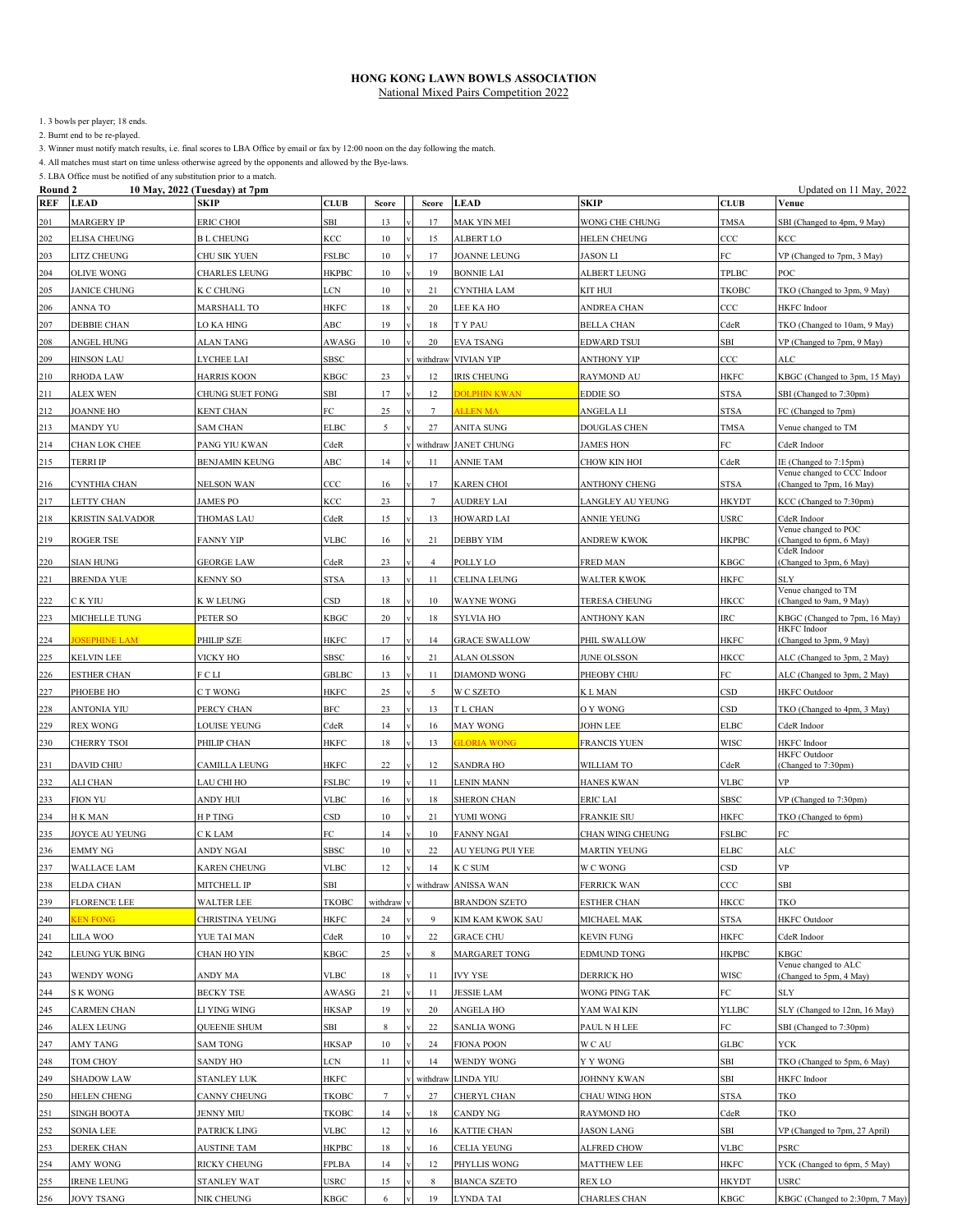1. 3 bowls per player; 18 ends.

2. Burnt end to be re-played.

3. Winner must notify match results, i.e. final scores to LBA Office by email or fax by 12:00 noon on the day following the match.

4. All matches must start on time unless otherwise agreed by the opponents and allowed by the Bye-laws.

| Round 2    |                      | 10 May, 2022 (Tuesday) at 7pm |              |          |                |                       |                         |               | Updated on 11 May, 2022                              |
|------------|----------------------|-------------------------------|--------------|----------|----------------|-----------------------|-------------------------|---------------|------------------------------------------------------|
| <b>REF</b> | <b>LEAD</b>          | SKIP                          | <b>CLUB</b>  | Score    | Score          | <b>LEAD</b>           | SKIP                    | <b>CLUB</b>   | Venue                                                |
| 257        | KEN NG               | CHRISTINE LEUNG               | GBLBC        | 14       | 17             | <b>SUKI SIT</b>       | <b>SEAN CHAN</b>        | <b>HKPBC</b>  | Venue changed to ALC<br>Changed to 7pm, 15 May)      |
| 258        | <b>ELLEN HEVICON</b> | PETER HEVICON                 | KCC          | 10       | 18             | ANDREA LEUNG          | YUNG CHI HANG           | SBI           | KCC                                                  |
| 259        | DAISY CHAN           | SIMON TO                      | <b>HKPBC</b> | 12       | 20             | <b>CYZONIA YU</b>     | WILLIAM NG              | IRC           | PSRC (Changed to 3pm, 16 May)                        |
| 260        | <b>EVA KWOK</b>      | SAMMY LAW                     | <b>ILBC</b>  | 24       | 21             | <b>RUBY LAI</b>       | <b>BILL LO</b>          | <b>KBGC</b>   | <b>ALC</b>                                           |
| 261        | <b>CATHY CHIU</b>    | <b>AUGUSTINE LAI</b>          | <b>VLBC</b>  | 22       | 14             | <b>TERESA TUNG</b>    | <b>LEWIS LAM</b>        | IRC           | VP (Changed to 10am, 8 May)                          |
| 262        | CINDY CHENG          | SUNNY WONG                    | KBGC         | 13       | 23             | <b>SHARON KUOK</b>    | <b>KENNETH SO</b>       | <b>VLBC</b>   | KBGC (Changed to 3pm, 9 May)                         |
| 263        | <b>JUNE LEE</b>      | LEO NG                        | <b>TMSA</b>  | 17       | 10             | <b>ELIZABETH PANG</b> | PAUL PANG               | НКРВС         | <b>TM</b>                                            |
| 264        | ANNA YIU             | EDDY FAN                      | <b>STSA</b>  | 22       | 9              | <b>RITA LEUNG</b>     | K C KAN                 | TPLBC         | SLY (Changed to 7pm, 9 May)                          |
| 265        | <b>GLORIA HA</b>     | <b>ALAN YUEN</b>              | HKYDT        | 24       | 13             | <b>JUNO KOON</b>      | <b>BILL SHUM</b>        | KBGC          | Venue changed to IE<br>(Changed to 8pm, 15 May)      |
| 266        | CINDY ROBINSON       | <b>DAVID ROBINSON</b>         | USRC         | withdraw |                | <b>BEN BAN</b>        | VICKY CHUNG             | SBSC          | USRC (Changed to 10am, 15 May)                       |
| 267        | <b>SUSANA SHEA</b>   | JOHN NG                       | $_{\rm CCC}$ | 14       | 21             | <b>NICHOLAS TSANG</b> | <b>MARIA SEE</b>        | HKCC          | CCC Indoor                                           |
| 268        | JAIMEE MO            | ERIC WONG                     | FC           | 24       | 10             | <b>EMMY LUK</b>       | <b>DESMOND LAI</b>      | HKYDT         | FC                                                   |
| 269        | <b>JULIANA HONG</b>  | ALBERT LUI                    | SBI          | 11       | 15             | MANDY HO              | PAUL KWOK               | <b>USRC</b>   | SBI                                                  |
| 270        | ADA LAU              | JOHN LAU                      | KBGC         | 15       | 19             | <b>ANGIE HUI</b>      | <b>BOBBY WONG</b>       | <b>GBLBC</b>  | KBGC (Changed to 7pm, 16 May)                        |
| 271        | <b>MARGARET POON</b> | CHUNG HON KEUNG               | <b>CLBC</b>  | 11       | 26             | <b>IRENE MUK</b>      | M S CHUNG               | <b>HKFC</b>   | VP (Changed to 3pm, 7 May)                           |
|            |                      |                               |              |          |                |                       |                         |               | <b>HKFC</b> Indoor                                   |
| 272        | JOANNE CHAN          | VITAS WU                      | <b>HKFC</b>  | 13       | 16             | WING PUN              | <b>ROBIN CHOK</b>       | HKJC          | (Changed to 3pm, 7 May)                              |
| 273        | <b>EVA YU</b>        | TONY CHEUNG                   | HKFC         | 20       | 17             | <b>MARK MAK</b>       | <b>CARRIE MOK</b>       | <b>STSA</b>   | <b>HKFC</b> Indoor                                   |
| 274        | <b>BRANDON LAW</b>   | <b>MANDY WONG</b>             | <b>GBLBC</b> | 26       | 12             | <b>ELISE LO</b>       | <b>RICKY MAK</b>        | <b>USRC</b>   | VP (Changed to 10am, 9 May)                          |
| 275        | <b>JESSIE SO</b>     | <b>MURPHY CHOW</b>            | SBSC         | 25       | 8              | ANN LAU               | MICHAEL WAN             | <b>GBLBC</b>  | Venue changed to VP                                  |
| 276        | CANCAN CHOW          | CHIU CHUN HUNG                | <b>VLBC</b>  | 17       | 15             | MINA CHAN             | MICHAEL WONG MING LEUNG | <b>GLBC</b>   | ALC (Changed to 7pm, 13 May)                         |
| 277        | CERLYN WONG          | <b>JUDE YEUNG</b>             | ABC          | 19       | 12             | H C FOK               | PUN WING CHING          | SBI           | Venue changed to SLY<br>Venue changed to CdeR Indoor |
| 278        | <b>LAN TAM</b>       | QUEENIE LAI                   | <b>SBSC</b>  | 18       | 11             | AMELIA CHAN           | EDWARD HUNG             | CdeR          | (Changed to 7pm, 13 May)                             |
| 279        | <b>KATRINA WONG</b>  | WILLIAM LAM                   | <b>TMSA</b>  | 16       | 18             | MILLICENT LAI         | <b>KENNETH WONG</b>     | FC            | TM (Changed to 7:15pm)                               |
| 280        | <b>FRANK IP</b>      | DANNA CHIU                    | KBGC         | 24       | $\overline{a}$ | <b>DOMINIC KWONG</b>  | CHARLENE KWONG          | CCC           | KBGC (Changed to 3pm, 16 May)                        |
| 281        | SUSANNA LO           | STANLEY LAI                   | $_{\rm CCC}$ | 22       | 16             | <b>B</b> MA           | <b>KELLY YU</b>         | SBI           | CCC Indoor<br>(Changed to 7:30pm, 28 April)          |
| 282        | ANDIE CHEUNG         | <b>ANDY CHAN</b>              | <b>HKPBC</b> | 28       | 3              | EDWARD LI             | POLLY MAK               | <b>GBLBC</b>  | PSRC (Changed to 2pm, 3 May)                         |
| 283        | <b>IRIS HO</b>       | PATRICK HO                    | CCC          | 16       | 14             | <b>RACHEL SIU</b>     | PETER W Y LEUNG         | <b>ILBC</b>   | CCC Indoor                                           |
| 284        | POLLY WU             | THOMAS CHAN                   | TMSA         | 18       | 17             | <b>NGLEANG</b>        | <b>SIMON CHAN</b>       | <b>GBLBC</b>  | TM (Changed to 3pm, 9 May)                           |
| 285        | CEVIA HUI            | O ADEM                        | CCC          | 18       | 13             | RICKI LI              | <b>KEN WONG</b>         | SBI           | CCC Outdoor<br>(Changed to 2:30pm, 7 May)            |
| 286        | DENISE WU            | LI MING SUM                   | GLBC         | 15       | 16             | <b>NGEL SO</b>        | JORDI LO                | ccc           | SLY                                                  |
| 287        | CARRIE TAM           | ERIC LAM                      | FC           | 22       | 7              | YAU LAI YIN           | P F WONG                | CdeR          | FC (Changed to 3pm, 7 May)                           |
| 288        | <b>LAURA TSANG</b>   | JOHNNY TSANG                  | HKFC         | 17       | 14             | JI YAN                | K C CHING               | IRC           | HKFC Indoor<br>(Changed to 2:30pm, 12 May)           |
| 289        | <b>SHARON CHOY</b>   | <b>JIMMY TSANG</b>            | <b>HKPBC</b> | 14       | 11             | PAUL LAU              | <b>HELEN LO</b>         | USRC          | POC                                                  |
| 290        | LAM YUEN LING        | SO YIU WAI                    | HKPBC        | 21       | 16             | <b>BERNARD YOUNG</b>  | <b>HANNAH HA</b>        | HKFC          | POC                                                  |
| 291        | KELLY M L WONG       | <b>JIMMY CHIU</b>             | KCC          | 28       | $\tau$         | <b>OLIVIA TANG</b>    | <b>STEVEN LEE</b>       | LCN           | KCC                                                  |
| 292        | <b>EMERSON WONG</b>  | <b>BONNY CHEUNG</b>           | SBSC         | 23       | 10             | <b>REBEKAH LEUNG</b>  | <b>DAVID CHENG</b>      | <b>TVLBC</b>  | SLY (Changed to 4pm, 9 May)                          |
| 293        | CATHY CHAN           | STEPHEN NG                    | SBI          | 18       | 17             | MAY CHAN              | STANLEY CHAN SIU HUNG   | YLLBC         | SBI (Changed to 7:30pm)                              |
| 294        | <b>GORAN FONG</b>    | GEORGE LEUNG                  | HKPBC        | 15       | 13             | <b>CANDY NG</b>       | <b>NAPSON HON</b>       | ${\rm C LBC}$ | <b>PSRC</b>                                          |
| 295        | CONNIE LO            | C S TAM                       | GBLBC        | 20       | 21             | <b>JULIET TAI</b>     | ANTHONY WONG            | <b>TMSA</b>   | IE (Changed to 7pm, 7 May)                           |
| 296        | PAT KU               | CHAN CHING KIT                | <b>TPLBC</b> | 12       | 15             | TANG WAI HUNG         | MIAN KWOK               | HKPBC         | Venue changed to POC<br>(Changed to 3pm, 13 May)     |
| 297        | LISA CHUI            | <b>JOE POON</b>               | CLBC         | 19       | 10             | COCO KWOK             | <b>ARTHUR CHEUK</b>     | <b>VLBC</b>   | VP (Changed to 2pm, 9 May)                           |
| 298        | ALICE HO             | LEE SZE CHUNG                 | <b>HKPBC</b> | 18       | 11             | ADA LAI               | <b>MEN TANG</b>         | ccc           | PSRC                                                 |
| 299        | LINDA LEE            | POWELL CHENG                  | FC           | 14       | 15             | YUNSE HA              | ADRIAN YAU              | HKFC          | FC (Changed to 3pm, 7 May)                           |
| 2100       | ANKIE KWAN           | JOE LAI                       | <b>GBLBC</b> | 18       | 15             | RENATA CHAN           | <b>MARCO LEE</b>        | <b>HKPBC</b>  | Venue changed to PSRC<br>(Changed to 7:30pm)         |
| 2101       | JOSEPHINE KWONG      | NG TIM BO                     | CLBC         | 21       | 12             | CHAN PO YA            | <b>RAYMOND TANG</b>     | <b>STSA</b>   | VP (Changed to 10am, 4 May)                          |
|            |                      |                               |              |          |                |                       |                         |               | Venue changed to ALC                                 |
| 2102       | <b>OSPTHINE CHAN</b> | WONG YIU HUNG                 | ILBC         | 14       | 15             | <b>GRACE LAM</b>      | CHRIS TSANG             | TPLBC         | (Changed to 4pm, 9 May)                              |
| 2103       | ALICE CHAN           | CHEUNG KING HO                | HKCC         | 22       | 10             | CANDY AU              | WILLIAM WONG            | <b>GLBC</b>   | HKCC                                                 |
| 2104       | <b>SIMON NG</b>      | DREAMY NG                     | SBSC         | 14       | 20             | <b>GRACE CHENG</b>    | <b>FRANCIS YAU</b>      | <b>ILBC</b>   | ALC (Changed to 7pm, 5 May)                          |
| 2105       | <b>ELLEN MOK</b>     | YORK MOK                      | CCC          | withdrav |                | OLIVIA LEE            | <b>DANIEL YUEN</b>      | HKPBC         | CCC Indoor<br>HKFC Indoor                            |
| 2106       | <b>MAY POON</b>      | KENNETH YIU                   | HKFC         | 13       | 24             | SHIRLEY MA            | STEPHEN SY              | HKFC          | (Changed to 10am, 7 May)                             |
| 2107       | <b>KAREN LAM</b>     | DICK LI                       | AYFP         | 8        | 21             | YOANNE WONG           | DANNY WONG              | CdeR          | SLY                                                  |
| 2108       | TAMMY TAM            | KELVIN LIN                    | USRC         | no show  |                | LEE WONG              | HERMAN CHAN             | CdeR          | USRC                                                 |
| 2109       | YUKI CHOI            | YEUNG SZE YEM                 | STSA         | 10       | 18             | ANNA LAM              | SIMON YAU               | PDLBC         | SLY (Changed to 9 May)<br><b>HKFC</b> Indoor         |
| 2110       | PEGGY FAI            | TERENCE LEE                   | HKFC         | 14       | 19             | PO TING HEI           | COBY WU                 | KCC           | Changed to 7:30pm, 6 May)                            |
| 2111       | <b>TERRENCE TAM</b>  | MAGGIE SO                     | FC           | 13       | 15             | JUNE CHEUNG           | JOSEPH YEUNG            | TPLBC         | FC (Changed to 7:30pm)                               |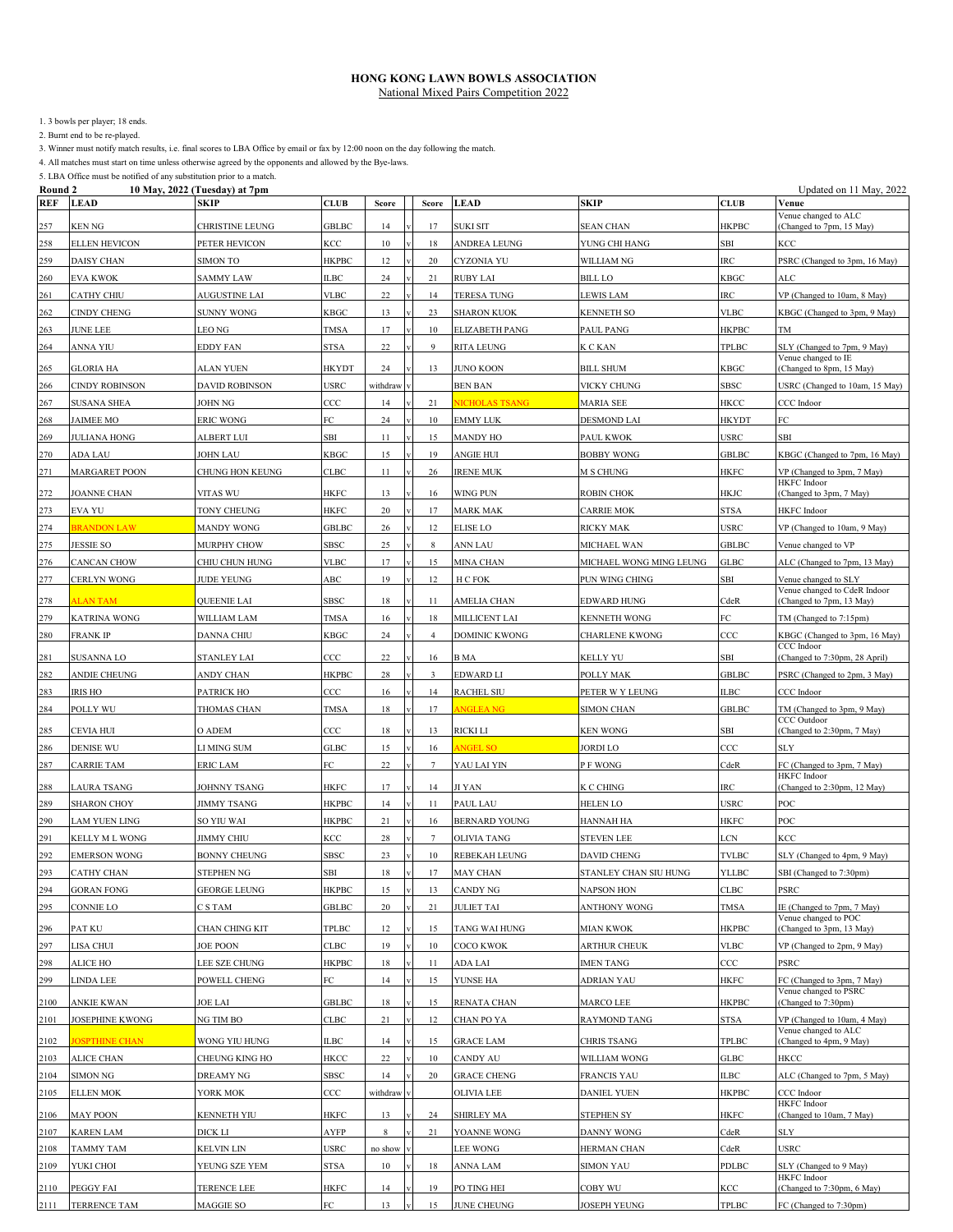1. 3 bowls per player; 18 ends.

2. Burnt end to be re-played.

3. Winner must notify match results, i.e. final scores to LBA Office by email or fax by 12:00 noon on the day following the match.

4. All matches must start on time unless otherwise agreed by the opponents and allowed by the Bye-laws.

| Round 2 | 10 May. 2022 (Tuesday) at 7nm |
|---------|-------------------------------|

| Round 2    | 10 May, 2022 (Tuesday) at 7pm<br>Updated on 11 May, 2022 |                      |              |       |  |       |                      |                     |              |                               |  |  |
|------------|----------------------------------------------------------|----------------------|--------------|-------|--|-------|----------------------|---------------------|--------------|-------------------------------|--|--|
| <b>REF</b> | <b>LEAD</b>                                              | <b>SKIP</b>          | <b>CLUB</b>  | Score |  | Score | <b>LEAD</b>          | <b>SKIP</b>         | <b>CLUB</b>  | Venue                         |  |  |
| 2112       | <b>ERICA LEUNG</b>                                       | O B ADEM             | FC           | 13    |  | 15    | <b>ADA LAM</b>       | <b>BEN KWAN</b>     | <b>SBI</b>   | FC                            |  |  |
| 2113       | <b>RUTH TONG</b>                                         | <b>HO CHOK KUEN</b>  | <b>IRC</b>   |       |  | 20    | <b>SANDY YUET</b>    | PETER K W CHAN      | <b>KBGC</b>  | IRC (Changed to 2:30pm)       |  |  |
| 2114       | <b>CHENG MAI YUNG</b>                                    | C Y YU               | FC           | 16    |  | 14    | <b>EVA SUEN</b>      | <b>WILSON POON</b>  | FC           | FC (Changed to 3pm, 28 April) |  |  |
| 2115       | <b>MOODY SHUM</b>                                        | DAVID NG             | <b>VLBC</b>  | 23    |  | 8     | <b>EVA KAN</b>       | MICHAEL CHING       | <b>HKCC</b>  | VP (Changed ot 7pm, 9 May)    |  |  |
| 2116       | <b>WINNIE IP</b>                                         | <b>ALFRED NG</b>     | <b>KBGC</b>  |       |  | 26    | <b>JACKIE POON</b>   | <b>SZETO CHI</b>    | <b>TMSA</b>  | KBGC (Changed to 7pm, 16 May) |  |  |
| 2117       | <b>LEUNG YIU CHO</b>                                     | <b>SHIRLEY LAM</b>   | <b>STSA</b>  | 22    |  | 10    | LITA LEE             | <b>RAPHAEL CHAN</b> | <b>HKFC</b>  | SLY (Changed to 7:30pm)       |  |  |
| 2118       | EUNICE NG                                                | <b>MARK LI</b>       | <b>HKCC</b>  | 10    |  | 18    | <b>RITA SHEK</b>     | <b>MOBIN YAU</b>    | <b>HKFC</b>  | <b>HKCC</b>                   |  |  |
| 2119       | <b>RICKY CHAN</b>                                        | <b>SIMON CHAN</b>    | CdeR         | 10    |  | 24    | <b>VIVIAN WONG</b>   | <b>BORIS CHOI</b>   | FC           | CdeR Indoor (Changed to 2pm)  |  |  |
| 2120       | <b>PEARL FU</b>                                          | <b>DENNIS TSANG</b>  | <b>VLBC</b>  | 25    |  | 6     | <b>LAM TSZ FUNG</b>  | <b>PAULINE WONG</b> | <b>SBI</b>   | $\mathbf{ALC}$                |  |  |
| 2121       | <b>IRENE CHAN</b>                                        | <b>WARREN CHEUNG</b> | <b>HKFC</b>  |       |  |       | withdraw PETER LUI   | <b>LOIS YU</b>      | CCC          | <b>HKFC</b> Indoor            |  |  |
| 2122       | <b>ANGEL KWAN</b>                                        | <b>WILBERT LEUNG</b> | <b>TKOBC</b> | 22    |  | 16    | <b>MIRANDA LEUNG</b> | <b>JOHN LEUNG</b>   | <b>WISC</b>  | <b>TKO</b>                    |  |  |
| 2123       | <b>YU YEE SIN</b>                                        | <b>JASON CHOW</b>    | <b>HKYDT</b> |       |  |       | removed BANNY YEUNG  | <b>MAGGIE CHENG</b> | <b>LBTC</b>  | <b>VP</b>                     |  |  |
| 2124       | <b>MONEY CHIU</b>                                        | YIP SHIU CHUNG       | <b>TMSA</b>  |       |  | Disa  | <b>ELSA LEE</b>      | <b>ALBERT WONG</b>  | <b>SBSC</b>  | TM (Changed to 5pm, 7 May)    |  |  |
| 2125       | <b>JENNY YAU</b>                                         | TSANG CHI LOONG      | <b>TMSA</b>  | 8     |  | 20    | <b>WLLAM</b>         | <b>K F CHUNG</b>    | <b>YLLBC</b> | TM (Changed to 5pm, 10 May)   |  |  |
| 2126       | <b>MIRANDA PUN</b>                                       | <b>GARY PUN</b>      | CCC          |       |  |       | no show BIANCA MA    | <b>SAMSON WONG</b>  | <b>KBGC</b>  | CCC Indoor                    |  |  |
| 2127       | WOODY YU                                                 | <b>MAY YUEN</b>      | <b>VLBC</b>  | 17    |  | 14    | C K MAK              | <b>EVA LEUNG</b>    | <b>STSA</b>  | VP (Changed to 3pm, 7 May)    |  |  |
| 2128       | <b>CAMIL LEI</b>                                         | <b>HO KWOK KEUNG</b> | <b>FSLBC</b> | 21    |  | 6     | <b>HENRY NG</b>      | PHYLLIS S H WONG    | <b>GLBC</b>  | <b>VP</b>                     |  |  |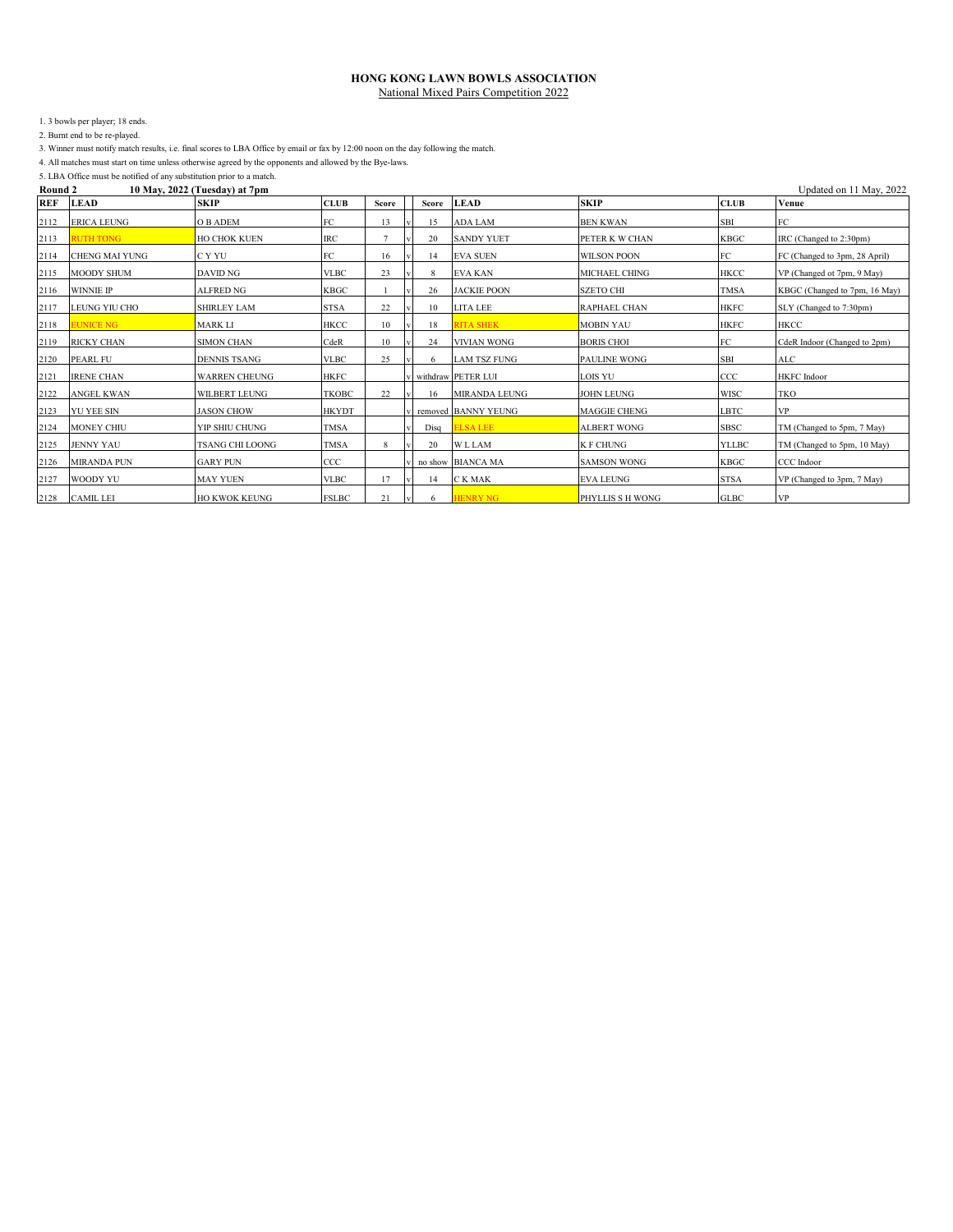1. 3 bowls per player; 18 ends.

2. Burnt end to be re-played.

3. Winner must notify match results, i.e. final scores to LBA Office by email or fax by 12:00 noon on the day following the match.

4. All matches must start on time unless otherwise agreed by the opponents and allowed by the Bye-laws.

| <b>REF</b> | $1.994$ possess to be that<br><b>LEAD</b> | <b>SKIP</b>           | <b>CLUB</b>            | Score | Score | <b>LEAD</b>       | <b>SKIP</b>          | <b>CLUB</b> | Venue                                     |
|------------|-------------------------------------------|-----------------------|------------------------|-------|-------|-------------------|----------------------|-------------|-------------------------------------------|
| 101        | EDNA LAU                                  | TERENCE LUK           | CdeR                   | 11    | 15    | <b>MARGERY IP</b> | <b>ERIC CHOI</b>     | SBI         | CdeR Indoor<br>(Changed to 7:30pm, 3 May) |
| 102        | MAK YIN MEI                               | WONG CHE CHUNG        | <b>TMSA</b>            |       |       |                   | Bye                  |             |                                           |
| 103        | <b>ELISA CHEUNG</b>                       | <b>BL CHEUNG</b>      | KCC                    |       |       |                   | Bye                  |             |                                           |
| 104        | ALBERT LO                                 | <b>HELEN CHEUNG</b>   | $_{\rm CCC}$           |       |       |                   | Bye                  |             |                                           |
| 105        | LITZ CHEUNG                               | CHU SIK YUEN          | FSLBC                  |       |       |                   | Bye                  |             |                                           |
| 106        | JOANNE LEUNG                              | JASON LI              | FC                     |       |       |                   | Bye                  |             |                                           |
| 107        | OLIVE WONG                                | CHARLES LEUNG         | <b>HKPBC</b>           |       |       |                   | Bye                  |             |                                           |
| 108        | <b>BONNIE LAI</b>                         | ALBERT LEUNG          | TPLBC                  |       |       |                   | Bye                  |             |                                           |
| 109        | JANICE CHUNG                              | K C CHUNG             | LCN                    |       |       |                   | Bye                  |             |                                           |
| 110        | CYNTHIA LAM                               | KIT HUI               | ТКОВС                  |       |       |                   | Bye                  |             |                                           |
| 111        | ANNA TO                                   | MARSHALL TO           | <b>HKFC</b>            |       |       |                   | Bye                  |             |                                           |
| 112        | LEE KA HO                                 | ANDREA CHAN           | CCC                    |       |       |                   | <b>Bye</b>           |             |                                           |
| 113        | <b>DEBBIE CHAN</b>                        | LO KA HING            | ABC                    |       |       |                   | Bye                  |             |                                           |
| 114        | T Y PAU                                   | <b>BELLA CHAN</b>     | CdeR                   |       |       |                   | Bye                  |             |                                           |
| 115        | ANGEL HUNG                                | ALAN TANG             | AWASG                  |       |       |                   | Bye                  |             |                                           |
| 116        | EVA TSANG                                 | EDWARD TSUI           | SBI                    |       |       |                   | Bye                  |             |                                           |
| 117        | <b>HINSON LAU</b>                         | LYCHEE LAI            | SBSC                   |       |       |                   | Bye                  |             |                                           |
| 118        | VIVIAN YIP                                | ANTHONY YIP           | $_{\rm CCC}$           |       |       |                   | Bye                  |             |                                           |
| 119        | <b>RHODA LAW</b>                          | <b>HARRIS KOON</b>    | KBGC                   |       |       |                   | Bye                  |             |                                           |
| 120        | <b>IRIS CHEUNG</b>                        | <b>RAYMOND AU</b>     | HKFC                   |       |       |                   | Bye                  |             |                                           |
| 121        | <b>ALEX WEN</b>                           | CHUNG SUET FONG       | SBI                    |       |       |                   | Bye                  |             |                                           |
| 122        | FIONA NG                                  | EDDIE SO              | STSA                   |       |       |                   | Bye                  |             |                                           |
| 123        | <b>JOANNE HO</b>                          | <b>KENT CHAN</b>      | FC                     |       |       |                   | Bye                  |             |                                           |
| 124        | ANGELA LI                                 | TANG CHIU MAN         | STSA                   |       |       |                   | Bye                  |             |                                           |
| 125        | MANDY YU                                  | <b>SAM CHAN</b>       | <b>ELBC</b>            |       |       | Bye               |                      |             |                                           |
| 126        | ANITA SUNG                                | DOUGLAS CHEN          | TMSA                   |       |       | Bye               |                      |             |                                           |
| 127        | CHAN LOK CHEE                             | PANG YIU KWAN         | CdeR                   |       |       | Bye               |                      |             |                                           |
| 128        | JANET CHUNG                               | JAMES HON             | FC                     |       |       | Bye               |                      |             |                                           |
| 129        | <b>TERRI IP</b>                           | <b>BENJAMIN KEUNG</b> | ABC                    |       |       |                   | Bye                  |             |                                           |
| 130        | ANNIE TAM                                 | CHOW KIN HOI          | CdeR                   |       |       |                   | Bye                  |             |                                           |
| 131        | CYNTHIA CHAN                              | NELSON WAN            | $_{\rm CCC}$           |       |       |                   | Bye                  |             |                                           |
| 132        | KAREN CHOI                                | ANTHONY CHENG         | STSA                   |       |       |                   | Bye                  |             |                                           |
| 133        | LETTY CHAN                                | JAMES PO              | KCC                    | 34    | 6     | <b>CANDY CHIU</b> | <b>SZETO CHI WAI</b> | <b>KBGC</b> | KCC (Changed to 7:30pm)                   |
| 134        | AUDREY LAI                                | LANGLEY AU YEUNG      | <b>HKYDT</b>           |       |       |                   | Bye                  |             |                                           |
| 135        | KRISTIN SALVADOR                          | THOMAS LAU            | CdeR                   |       |       |                   | Bye                  |             |                                           |
| 136        | <b>HOWARD LAI</b>                         | ANNIE YEUNG           | <b>USRC</b>            |       |       |                   | Bye                  |             |                                           |
| 137        | ROGER TSE                                 | <b>FANNY YIP</b>      | <b>VLBC</b>            |       |       |                   | Bye                  |             |                                           |
| 138        | DEBBY YIM                                 | <b>ANDREW KWOK</b>    | <b>HKPBC</b>           |       |       |                   | Bye                  |             |                                           |
| 139        | <b>SIAN HUNG</b>                          | <b>GEORGE LAW</b>     | CdeR                   |       |       |                   | Bye                  |             |                                           |
| 140        | POLLY LO                                  | FRED MAN              | KBGC                   |       |       |                   | Bye                  |             |                                           |
| 141        | <b>BRENDA YUE</b>                         | <b>KENNY SO</b>       | STSA                   |       |       |                   | Bye                  |             |                                           |
| 142        | <b>CELINA LEUNG</b>                       | <b>WALTER KWOK</b>    | HKFC                   |       |       |                   | Bye                  |             |                                           |
| 143        | C K YIU                                   | K W LEUNG             | $_{\tiny{\text{CSD}}}$ |       |       |                   | Bye                  |             |                                           |
| 144        | <b>WAYNE WONG</b>                         | TERESA CHEUNG         | <b>HKCC</b>            |       |       |                   | Bye                  |             |                                           |
| 145        | MICHELLE TUNG                             | PETER SO              | KBGC                   |       |       |                   | Bye                  |             |                                           |
| 146        | SYLVIA HO                                 | ANTHONY KAN           | IRC                    |       |       |                   | Bye                  |             |                                           |
| 147        | <b>WANIS SZE</b>                          | PHILIP SZE            | HKFC                   |       |       |                   | Bye                  |             |                                           |
| 148        | <b>GRACE SWALLOW</b>                      | PHIL SWALLOW          | <b>HKFC</b>            |       |       |                   | Bye                  |             |                                           |
| 149        | <b>KELVIN LEE</b>                         | VICKY HO              | SBSC                   |       |       |                   | Bye                  |             |                                           |
| 150        | ALAN OLSSON                               | <b>JUNE OLSSON</b>    | HKCC                   |       |       |                   | Bye                  |             |                                           |
| 151        | <b>ESTHER CHAN</b>                        | FCLI                  | GBLBC                  |       |       |                   | Bye                  |             |                                           |
| 152        | DIAMOND WONG                              | PHEOBY CHIU           | FC                     |       |       |                   | Bye                  |             |                                           |
| 153        | PHOEBE HO                                 | C T WONG              | HKFC                   |       |       | Bye               |                      |             |                                           |
| 154        | W C SZETO                                 | K L MAN               | CSD                    |       |       |                   | Bye                  |             |                                           |
| 155        | ANTONIA YIU                               | PERCY CHAN            | $_{\rm BFC}$           |       |       |                   | Bye                  |             |                                           |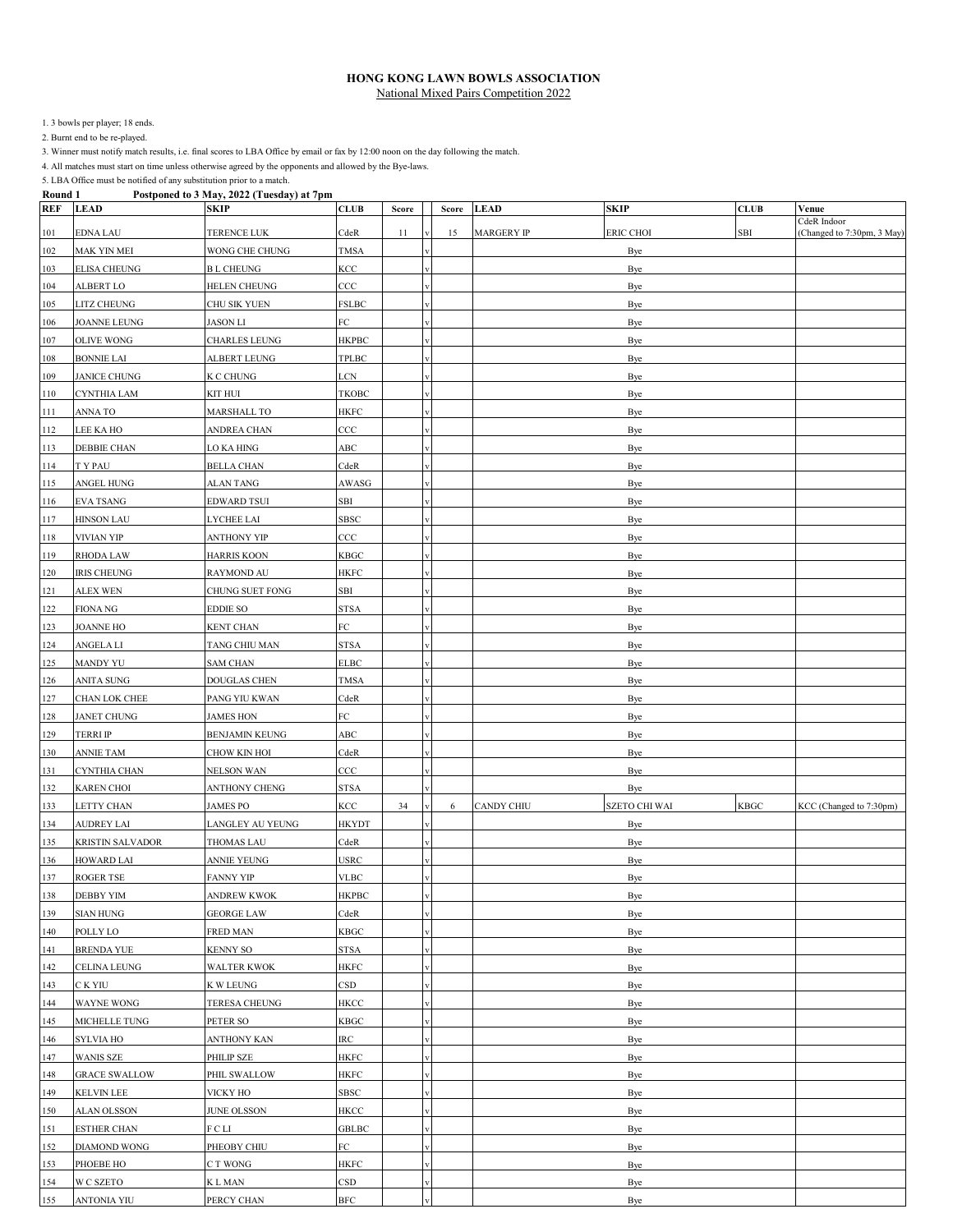1. 3 bowls per player; 18 ends.

2. Burnt end to be re-played.

3. Winner must notify match results, i.e. final scores to LBA Office by email or fax by 12:00 noon on the day following the match.

4. All matches must start on time unless otherwise agreed by the opponents and allowed by the Bye-laws.

| <b>ROUND</b> 1<br><b>REF</b> | <b>LEAD</b>          | Toseponce to 5 may, 2022 (Tucsuay) at 7pm<br><b>SKIP</b> | <b>CLUB</b>              | Score | Score | <b>SKIP</b><br><b>LEAD</b> | <b>CLUB</b> | Venue                   |
|------------------------------|----------------------|----------------------------------------------------------|--------------------------|-------|-------|----------------------------|-------------|-------------------------|
| 156                          | T L CHAN             | O Y WONG                                                 | CSD                      |       |       | Bye                        |             |                         |
| 157                          | <b>REX WONG</b>      | LOUISE YEUNG                                             | CdeR                     |       |       | Bye                        |             |                         |
| 158                          | MAY WONG             | JOHN LEE                                                 | ELBC                     |       |       | Bye                        |             |                         |
| 159                          | CHERRY TSOI          | PHILIP CHAN                                              | HKFC                     |       |       | Bye                        |             |                         |
| 160                          | <b>FRANCIS YUEN</b>  | ELSA LEE                                                 | <b>WISC</b>              |       |       | Bye                        |             |                         |
| 161                          | DAVID CHIU           | CAMILLA LEUNG                                            | HKFC                     |       |       | Bye                        |             |                         |
| 162                          | <b>SANDRA HO</b>     | WILLIAM TO                                               | CdeR                     |       |       | Bye                        |             |                         |
| 163                          | ALI CHAN             | LAU CHI HO                                               | <b>FSLBC</b>             |       |       | Bye                        |             |                         |
| 164                          | LENIN MANN           | <b>HANES KWAN</b>                                        | VLBC                     |       |       | Bye                        |             |                         |
| 165                          | <b>KAREN SZE TO</b>  | HUNG KIN HO                                              | SBI                      | 12    | 18    | <b>FION YU</b><br>ANDY HUI | <b>VLBC</b> | SBI (Changed to 7:30pm) |
| 166                          | SHERON CHAN          | ERIC LAI                                                 | SBSC                     |       |       | Bye                        |             |                         |
| 167                          | H K MAN              | H P TING                                                 | CSD                      |       |       | Bye                        |             |                         |
| 168                          | YUMI WONG            | <b>FRANKIE SIU</b>                                       | HKFC                     |       |       | Bye                        |             |                         |
| 169                          | JOYCE AU YEUNG       | C K LAM                                                  | FC                       |       |       | Bye                        |             |                         |
| 170                          | FANNY NGAI           | CHAN WING CHEUNG                                         | <b>FSLBC</b>             |       |       | Bye                        |             |                         |
| 171                          | EMMY NG              | ANDY NGAI                                                | SBSC                     |       |       | Bye                        |             |                         |
| 172                          | AU YEUNG PUI YEE     | <b>MARTIN YEUNG</b>                                      | <b>ELBC</b>              |       |       | Bye                        |             |                         |
| 173                          | WALLACE LAM          | <b>KAREN CHEUNG</b>                                      | <b>VLBC</b>              |       |       | Bye                        |             |                         |
| 174                          | K C SUM              | W C WONG                                                 | $_{\tiny{\textrm{CSD}}}$ |       |       | Bye                        |             |                         |
| 175                          | <b>ELDA CHAN</b>     | MITCHELL IP                                              | SBI                      |       |       | Bye                        |             |                         |
| 176                          | ANISSA WAN           | FERRICK WAN                                              | CCC                      |       |       | Bye                        |             |                         |
| 177                          | <b>FLORENCE LEE</b>  | WALTER LEE                                               | ТКОВС                    |       |       | Bye                        |             |                         |
| 178                          | <b>BRANDON SZETO</b> | ESTHER CHAN                                              | HKCC                     |       |       | Bye                        |             |                         |
| 179                          | CHRISTINA YEUNG      | WILSON KWONG                                             | <b>HKFC</b>              |       |       | Bye                        |             |                         |
| 180                          | KIM KAM KWOK SAU     | MICHAEL MAK                                              | STSA                     |       |       | Bye                        |             |                         |
| 181                          | LILA WOO             | YUE TAI MAN                                              | CdeR                     |       |       | Bye                        |             |                         |
| 182                          | <b>GRACE CHU</b>     | <b>KEVIN FUNG</b>                                        | <b>HKFC</b>              |       |       | Bye                        |             |                         |
| 183                          | LEUNG YUK BING       | CHAN HO YIN                                              | KBGC                     |       |       | Bye                        |             |                         |
| 184                          | MARGARET TONG        | EDMUND TONG                                              | HKPBC                    |       |       | Bye                        |             |                         |
| 185                          | WENDY WONG           | ANDY MA                                                  | <b>VLBC</b>              |       |       | Bye                        |             |                         |
| 186                          | <b>IVY YSE</b>       | <b>DERRICK HO</b>                                        | <b>WISC</b>              |       |       | Bye                        |             |                         |
| 187                          | S K WONG             | <b>BECKY TSE</b>                                         | AWASG                    |       |       | <b>Bye</b>                 |             |                         |
| 188                          | <b>JESSIE LAM</b>    | WONG PING TAK                                            | FC                       |       |       | Bye                        |             |                         |
| 189                          | <b>CARMEN CHAN</b>   | LI YING WING                                             | <b>HKSAP</b>             |       |       | Bye                        |             |                         |
| 190                          | <b>ANGELA HO</b>     | YAM WAI KIN                                              | <b>YLLBC</b>             |       |       | Bye                        |             |                         |
| 191                          | ALEX LEUNG           | <b>QUEENIE SHUM</b>                                      | SBI                      |       |       | Bye                        |             |                         |
| 192                          | <b>SANLIA WONG</b>   | PAUL N H LEE                                             | FC                       |       |       | Bye                        |             |                         |
| 193                          | <b>AMY TANG</b>      | <b>SAM TONG</b>                                          | <b>HKSAP</b>             |       |       | Bye                        |             |                         |
| 194                          | <b>FIONA POON</b>    | W C AU                                                   | GLBC                     |       |       | Bye                        |             |                         |
| 195                          | TOM CHOY             | SANDY HO                                                 | LCN                      |       |       | Bye                        |             |                         |
| 196                          | WENDY WONG           | Y Y WONG                                                 | SBI                      |       |       | Bye                        |             |                         |
| 197                          | SHADOW LAW           | STANLEY LUK                                              | HKFC                     | 23    | 9     | HUI CHI KEUNG<br>SA KOH NY | TPLBC       | HKFC Indoor             |
| 198                          | LINDA YIU            | <b>JOHNNY KWAN</b>                                       | SBI                      |       |       | Bye                        |             |                         |
| 199                          | <b>HELEN CHENG</b>   | <b>CANNY CHEUNG</b>                                      | TKOBC                    |       |       | Bye                        |             |                         |
| 1100                         | CHERYL CHAN          | CHAU WING HON                                            | STSA                     |       |       | Bye                        |             |                         |
| 1101                         | SINGH BOOTA          | JENNY MIU                                                | ТКОВС                    |       |       | Bye                        |             |                         |
| 1102                         | CANDY NG             | <b>RAYMOND HO</b>                                        | CdeR                     |       |       | Bye                        |             |                         |
| 1103                         | SONIA LEE            | PATRICK LING                                             | VLBC                     |       |       | Bye                        |             |                         |
| 1104                         | KATTIE CHAN          | <b>JASON LANG</b>                                        | SBI                      |       |       | Bye                        |             |                         |
| 1105                         | <b>DEREK CHAN</b>    | AUSTINE TAM                                              | <b>HKPBC</b>             |       |       | Bye                        |             |                         |
| 1106                         | CELIA YEUNG          | <b>ALFRED CHOW</b>                                       | VLBC                     |       |       | Bye                        |             |                         |
| 1107                         | AMY WONG             | RICKY CHEUNG                                             | FPLBA                    |       |       | Bye                        |             |                         |
| 1108                         | PHYLLIS WONG         | MATTHEW LEE                                              | HKFC                     |       |       | Bye                        |             |                         |
| 1109                         | <b>IRENE LEUNG</b>   | STANLEY WAT                                              | USRC                     |       |       | Bye                        |             |                         |
| 1110                         | <b>BIANCA SZETO</b>  | REX LO                                                   | <b>HKYDT</b>             |       |       | Bye                        |             |                         |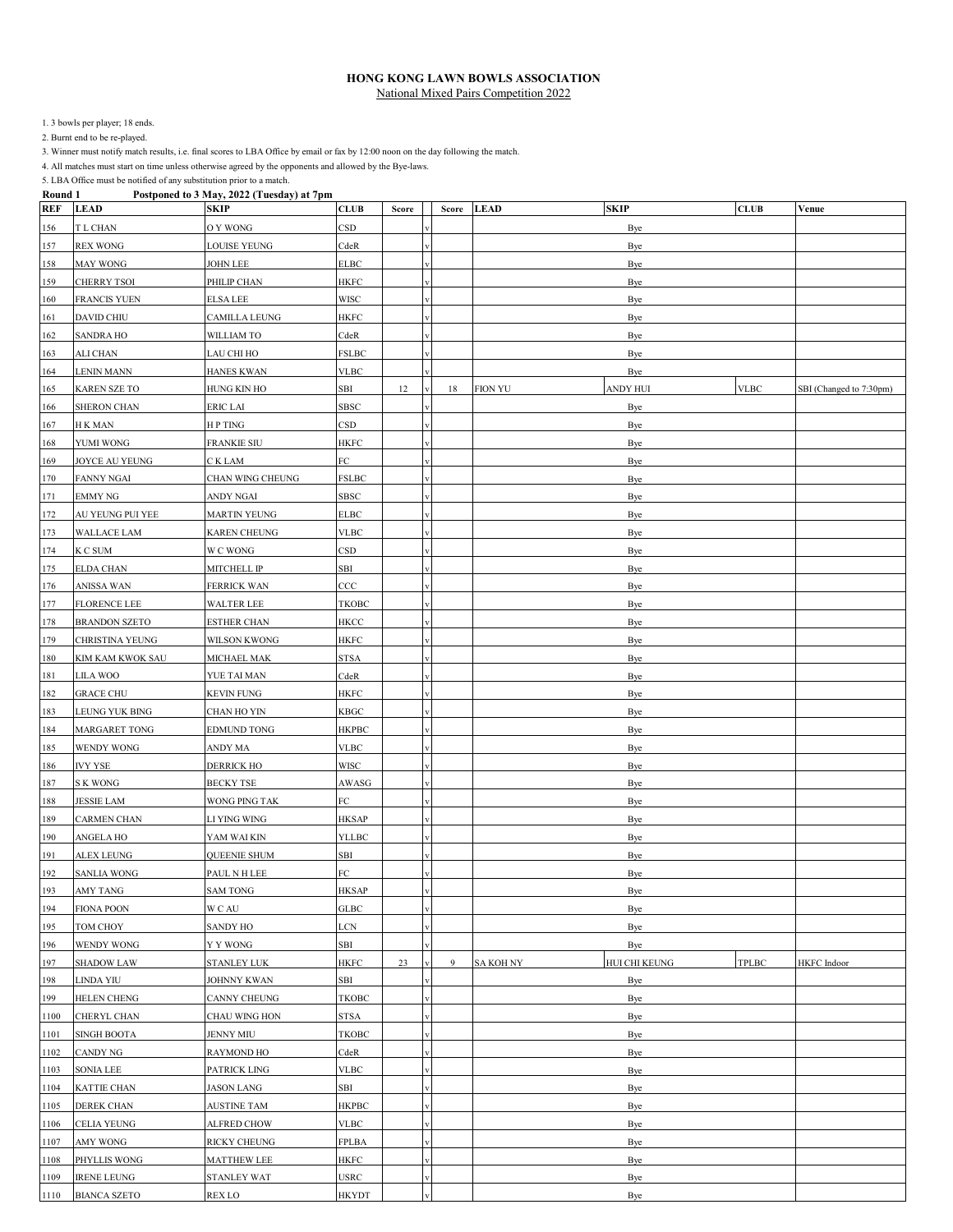1. 3 bowls per player; 18 ends.

2. Burnt end to be re-played.

3. Winner must notify match results, i.e. final scores to LBA Office by email or fax by 12:00 noon on the day following the match.

4. All matches must start on time unless otherwise agreed by the opponents and allowed by the Bye-laws.

| <b>REF</b>   | <b>LEAD</b>           | <b>SKIP</b>                  | <b>CLUB</b>              | Score | Score | <b>LEAD</b><br><b>SKIP</b>                   | <b>CLUB</b>  | Venue |
|--------------|-----------------------|------------------------------|--------------------------|-------|-------|----------------------------------------------|--------------|-------|
| 1111         | JOVY TSANG            | <b>NIK CHEUNG</b>            | KBGC                     |       |       | Bye                                          |              |       |
| 1112         | LYNDA TAI             | CHARLES CHAN                 | KBGC                     |       |       | Bye                                          |              |       |
| 1113         | <b>KEN NG</b>         | CHRISTINE LEUNG              | <b>GBLBC</b>             |       |       | Bye                                          |              |       |
| 1114         | <b>SUKI SIT</b>       | <b>SEAN CHAN</b>             | <b>HKPBC</b>             |       |       | Bye                                          |              |       |
| 1115         | <b>ELLEN HEVICON</b>  | PETER HEVICON                | KCC                      |       |       | Bye                                          |              |       |
| 1116         | ANDREA LEUNG          | YUNG CHI HANG                | SBI                      |       |       | Bye                                          |              |       |
| 1117         | DAISY CHAN            | SIMON TO                     | HKPBC                    |       |       | Bye                                          |              |       |
| 1118         | CYZONIA YU            | WILLIAM NG                   | IRC                      |       |       | Bye                                          |              |       |
| 1119         | <b>EVA KWOK</b>       | <b>SAMMY LAW</b>             | <b>ILBC</b>              |       |       | Bye                                          |              |       |
| 1120         | <b>RUBY LAI</b>       | <b>BILL LO</b>               | KBGC                     |       |       | Bye                                          |              |       |
| 1121         | CATHY CHIU            | <b>AUGUSTINE LAI</b>         | VLBC                     |       |       | Bye                                          |              |       |
| 1122         | <b>TERESA TUNG</b>    | LEWIS LAM                    | IRC                      |       |       | Bye                                          |              |       |
| 1123         | <b>CINDY CHENG</b>    | SUNNY WONG                   | KBGC                     |       |       | Bye                                          |              |       |
| 1124         | <b>SHARON KUOK</b>    | KENNETH SO                   | VLBC                     |       |       | Bye                                          |              |       |
| 1125         | <b>JUNE LEE</b>       | LEO NG                       | TMSA                     |       |       | Bye                                          |              |       |
| 1126         | ELIZABETH PANG        | PAUL PANG                    | <b>HKPBC</b>             |       |       | Bye                                          |              |       |
| 1127         | ANNA YIU              | EDDY FAN                     | STSA                     |       |       | Bye                                          |              |       |
|              | <b>RITA LEUNG</b>     | K C KAN                      | TPLBC                    |       |       |                                              |              |       |
| 1128         | <b>ELLA ZHOU</b>      | <b>Y L LEE</b>               | LCN                      | 9     | 23    | Bye<br><b>ABBIE CHAN</b><br><b>ALAN YUEN</b> | <b>HKYDT</b> | TKO   |
| 1129<br>1130 | <b>JUNO KOON</b>      | <b>BILL SHUM</b>             | KBGC                     |       |       | Bye                                          |              |       |
| 1131         | <b>CINDY ROBINSON</b> | <b>DAVID ROBINSON</b>        | <b>USRC</b>              |       |       | Bye                                          |              |       |
| 1132         | <b>BEN BAN</b>        | VICKY CHUNG                  | SBSC                     |       |       | Bye                                          |              |       |
|              | <b>SUSANA SHEA</b>    |                              | $_{\rm CCC}$             |       |       |                                              |              |       |
| 1133         | ALAN SKLO             | JOHN NG<br><b>MARIA SEE</b>  | HKCC                     |       |       | Bye                                          |              |       |
| 1134         | <b>JAIMEE MO</b>      | <b>ERIC WONG</b>             | FC                       |       |       | Bye                                          |              |       |
| 1135<br>1136 | <b>EMMY LUK</b>       | DESMOND LAI                  |                          |       |       | Bye<br>Bye                                   |              |       |
| 1137         | <b>JULIANA HONG</b>   | ALBERT LUI                   | <b>HKYDT</b><br>SBI      |       |       | Bye                                          |              |       |
| 1138         | <b>MANDY HO</b>       | PAUL KWOK                    | USRC                     |       |       | Bye                                          |              |       |
| 1139         | ADA LAU               | JOHN LAU                     | KBGC                     |       |       | Bye                                          |              |       |
| 1140         | ANGIE HUI             | <b>BOBBY WONG</b>            | <b>GBLBC</b>             |       |       |                                              |              |       |
| 1141         | <b>MARGARET POON</b>  | CHUNG HON KEUNG              | CLBC                     |       |       | Bye<br>Bye                                   |              |       |
| 1142         | <b>IRENE MUK</b>      | M S CHUNG                    | HKFC                     |       |       | <b>Bye</b>                                   |              |       |
| 1143         | <b>JOANNE CHAN</b>    | VITAS WU                     | HKFC                     |       |       | Bye                                          |              |       |
| 1144         | WING PUN              | <b>ROBIN CHOK</b>            | HKJC                     |       |       | Bye                                          |              |       |
| 1145         | EVA YU                | TONY CHEUNG                  | HKFC                     |       |       | Bye                                          |              |       |
| 1146         | <b>MARK MAK</b>       | <b>CARRIE MOK</b>            | STSA                     |       |       | Bye                                          |              |       |
| 1147         | TOM WONG              | <b>MANDY WONG</b>            | <b>GBLBC</b>             |       |       | Bye                                          |              |       |
| 1148         | <b>ELISE LO</b>       | <b>RICKY MAK</b>             | $_{\mbox{\small{USRC}}}$ |       |       | Bye                                          |              |       |
| 1149         | <b>JESSIE SO</b>      | <b>MURPHY CHOW</b>           | SBSC                     |       |       | Bye                                          |              |       |
| 1150         | ANN LAU               | MICHAEL WAN                  | GBLBC                    |       |       | Bye                                          |              |       |
| 1151         | <b>CANCAN CHOW</b>    | CHIU CHUN HUNG               | <b>VLBC</b>              |       |       | Bye                                          |              |       |
| 1152         | <b>MINA CHAN</b>      | MICHAEL WONG MING LEUNC GLBC |                          |       |       | Bye                                          |              |       |
| 1153         | <b>CERLYN WONG</b>    | JUDE YEUNG                   | ABC                      |       |       | Bye                                          |              |       |
| 1154         | H C FOK               | PUN WING CHING               | SBI                      |       |       | Bye                                          |              |       |
| 1155         | PETER LAI             | <b>QUEENIE LAI</b>           | SBSC                     |       |       | Bye                                          |              |       |
| 1156         | AMELIA CHAN           | EDWARD HUNG                  | CdeR                     |       |       | Bye                                          |              |       |
| 1157         | <b>KATRINA WONG</b>   | WILLIAM LAM                  | TMSA                     |       |       | Bye                                          |              |       |
| 1158         | MILLICENT LAI         | <b>KENNETH WONG</b>          | FC                       |       |       | Bye                                          |              |       |
| 1159         | <b>FRANKIP</b>        | DANNA CHIU                   | KBGC                     |       |       | Bye                                          |              |       |
| 1160         | DOMINIC KWONG         | <b>CHARLENE KWONG</b>        | $_{\rm CCC}$             |       |       | Bye                                          |              |       |
| 1161         | <b>SUSANNA LO</b>     | STANLEY LAI                  | $_{\rm CCC}$             |       |       | Bye                                          |              |       |
| 1162         | B MA                  | KELLY YU                     | SBI                      |       |       | Bye                                          |              |       |
| 1163         | ANDIE CHEUNG          | ANDY CHAN                    | НКРВС                    |       |       | Bye                                          |              |       |
| 1164         | EDWARD LI             | POLLY MAK                    | GBLBC                    |       |       | Bye                                          |              |       |
| 1165         | <b>IRIS HO</b>        | PATRICK HO                   | $_{\rm CCC}$             |       |       | Bye                                          |              |       |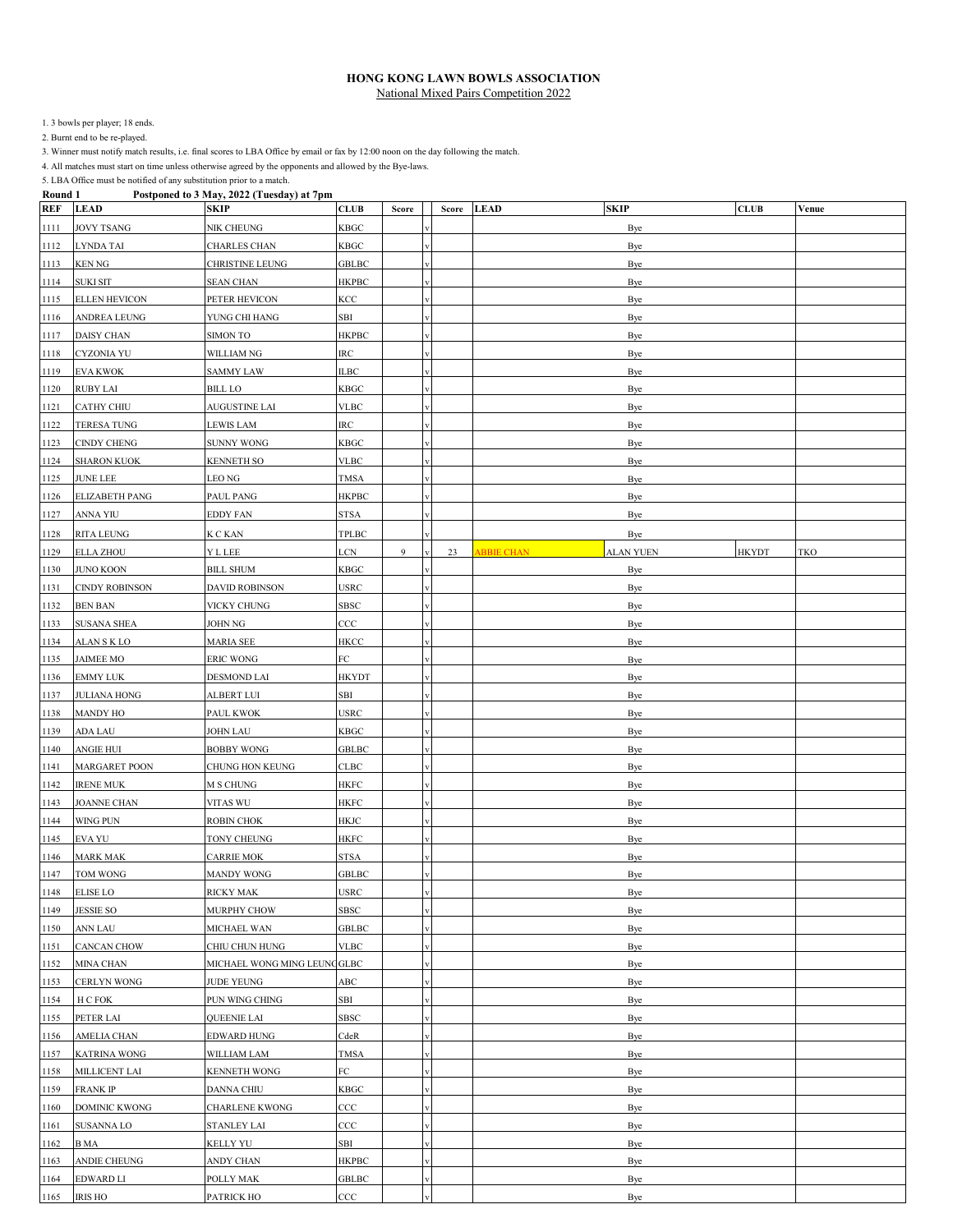1. 3 bowls per player; 18 ends.

2. Burnt end to be re-played.

3. Winner must notify match results, i.e. final scores to LBA Office by email or fax by 12:00 noon on the day following the match.

4. All matches must start on time unless otherwise agreed by the opponents and allowed by the Bye-laws.

| <b>REF</b> | <b>LEAD</b>            | <b>SKIP</b>           | <b>CLUB</b>  | Score | Score | <b>SKIP</b><br><b>LEAD</b> | <b>CLUB</b> | Venue |
|------------|------------------------|-----------------------|--------------|-------|-------|----------------------------|-------------|-------|
| 1166       | <b>RACHEL SIU</b>      | PETER W Y LEUNG       | ILBC         |       |       | Bye                        |             |       |
| 1167       | POLLY WU               | THOMAS CHAN           | <b>TMSA</b>  |       |       | Bye                        |             |       |
| 1168       | <b>AVIS CHENG</b>      | <b>SIMON CHAN</b>     | <b>GBLBC</b> |       |       | Bye                        |             |       |
| 1169       | CEVIA HUI              | O ADEM                | $_{\rm CCC}$ |       |       | Bye                        |             |       |
| 1170       | <b>RICKI LI</b>        | <b>KEN WONG</b>       | SBI          |       |       | Bye                        |             |       |
| 1171       | <b>DENISE WU</b>       | LI MING SUM           | GLBC         |       |       | Bye                        |             |       |
| 1172       | AGNES LO               | JORDI LO              | $_{\rm CCC}$ |       |       | Bye                        |             |       |
| 1173       | <b>CARRIE TAM</b>      | <b>ERIC LAM</b>       | FC           |       |       | Bye                        |             |       |
| 1174       | YAU LAI YIN            | P F WONG              | CdeR         |       |       | Bye                        |             |       |
| 1175       | <b>LAURA TSANG</b>     | JOHNNY TSANG          | HKFC         |       |       | Bye                        |             |       |
| 1176       | <b>JI YAN</b>          | K C CHING             | IRC          |       |       | Bye                        |             |       |
| 1177       | <b>SHARON CHOY</b>     | <b>JIMMY TSANG</b>    | <b>HKPBC</b> |       |       | Bye                        |             |       |
| 1178       | PAUL LAU               | HELEN LO              | USRC         |       |       | Bye                        |             |       |
| 1179       | <b>LAM YUEN LING</b>   | SO YIU WAI            | HKPBC        |       |       | Bye                        |             |       |
| 1180       | <b>BERNARD YOUNG</b>   | HANNAH HA             | HKFC         |       |       | Bye                        |             |       |
| 1181       | KELLY M L WONG         | <b>JIMMY CHIU</b>     | KCC          |       |       | Bye                        |             |       |
| 1182       | OLIVIA TANG            | <b>STEVEN LEE</b>     | LCN          |       |       | Bye                        |             |       |
| 1183       | <b>EMERSON WONG</b>    | <b>BONNY CHEUNG</b>   | SBSC         |       |       | Bye                        |             |       |
| 1184       | <b>REBEKAH LEUNG</b>   | <b>DAVID CHENG</b>    | TVLBC        |       |       | Bye                        |             |       |
| 1185       | <b>CATHY CHAN</b>      | <b>STEPHEN NG</b>     | SBI          |       |       | Bye                        |             |       |
| 1186       | <b>MAY CHAN</b>        | STANLEY CHAN SIU HUNG | <b>YLLBC</b> |       |       | Bye                        |             |       |
| 1187       | <b>GORAN FONG</b>      | <b>GEORGE LEUNG</b>   | <b>HKPBC</b> |       |       | Bye                        |             |       |
| 1188       | <b>CANDY NG</b>        | NAPSON HON            | CLBC         |       |       | Bye                        |             |       |
| 1189       | <b>CONNIE LO</b>       | C S TAM               | <b>GBLBC</b> |       |       | Bye                        |             |       |
| 1190       | <b>JULIET TAI</b>      | ANTHONY WONG          | TMSA         |       |       | Bye                        |             |       |
| 1191       | PAT KU                 | CHAN CHING KIT        | TPLBC        |       |       | Bye                        |             |       |
| 1192       | TANG WAI HUNG          | MIAN KWOK             | HKPBC        |       |       | Bye                        |             |       |
| 1193       | LISA CHUI              | <b>JOE POON</b>       | CLBC         |       |       | Bye                        |             |       |
| 1194       | COCO KWOK              | <b>ARTHUR CHEUK</b>   | <b>VLBC</b>  |       |       | Bye                        |             |       |
| 1195       | ALICE HO               | LEE SZE CHUNG         | <b>HKPBC</b> |       |       | Bye                        |             |       |
| 1196       | ADA LAI                | <b>IMEN TANG</b>      | $_{\rm CCC}$ |       |       | Bye                        |             |       |
| 1197       | <b>LINDA LEE</b>       | POWELL CHENG          | FC           |       |       | Bye                        |             |       |
| 1198       | YUNSE HA               | ADRIAN YAU            | HKFC         |       |       | Bye                        |             |       |
| 1199       | <b>ANKIE KWAN</b>      | <b>JOE LAI</b>        | GBLBC        |       |       | Bye                        |             |       |
| 1200       | RENATA CHAN            | MARCO LEE             | <b>HKPBC</b> |       |       | Bye                        |             |       |
| 1201       | <b>JOSEPHINE KWONG</b> | NG TIM BO             | CLBC         |       |       | Bye                        |             |       |
| 1202       | CHAN PO YA             | RAYMOND TANG          | STSA         |       |       | Bye                        |             |       |
| 1203       | <b>JUNE CHENG</b>      | WONG YIU HUNG         | <b>ILBC</b>  |       |       | Bye                        |             |       |
| 1204       | <b>GRACE LAM</b>       | <b>CHRIS TSANG</b>    | TPLBC        |       |       | Bye                        |             |       |
| 1205       | <b>ALICE CHAN</b>      | CHEUNG KING HO        | HKCC         |       |       | Bye                        |             |       |
| 1206       | CANDY AU               | WILLIAM WONG          | ${\bf GLBC}$ |       |       | Bye                        |             |       |
| 1207       | SIMON NG               | <b>DREAMY NG</b>      | SBSC         |       |       | Bye                        |             |       |
| 1208       | <b>GRACE CHENG</b>     | <b>FRANCIS YAU</b>    | <b>ILBC</b>  |       |       | Bye                        |             |       |
| 1209       | <b>ELLEN MOK</b>       | YORK MOK              | $_{\rm CCC}$ |       |       | Bye                        |             |       |
| 1210       | OLIVIA LEE             | DANIEL YUEN           | HKPBC        |       |       | Bye                        |             |       |
| 1211       | <b>MAY POON</b>        | <b>KENNETH YIU</b>    | HKFC         |       |       | Bye                        |             |       |
| 1212       | <b>SHIRLEY MA</b>      | <b>STEPHEN SY</b>     | HKFC         |       |       | Bye                        |             |       |
| 1213       | <b>KAREN LAM</b>       | DICK LI               | AYFP         |       |       | Bye                        |             |       |
| 1214       | YOANNE WONG            | DANNY WONG            | CdeR         |       |       | Bye                        |             |       |
| 1215       | <b>TAMMY TAM</b>       | <b>KELVIN LIN</b>     | USRC         |       |       | Bye                        |             |       |
| 1216       | <b>LEE WONG</b>        | HERMAN CHAN           | CdeR         |       |       | Bye                        |             |       |
| 1217       | YUKI CHOI              | YEUNG SZE YEM         | STSA         |       |       | Bye                        |             |       |
| 1218       | ANNA LAM               | <b>SIMON YAU</b>      | PDLBC        |       |       | Bye                        |             |       |
| 1219       | PEGGY FAI              | TERENCE LEE           | <b>HKFC</b>  |       |       | Bye                        |             |       |
| 1220       | PO TING HEI            | COBY WU               | KCC          |       |       | Bye                        |             |       |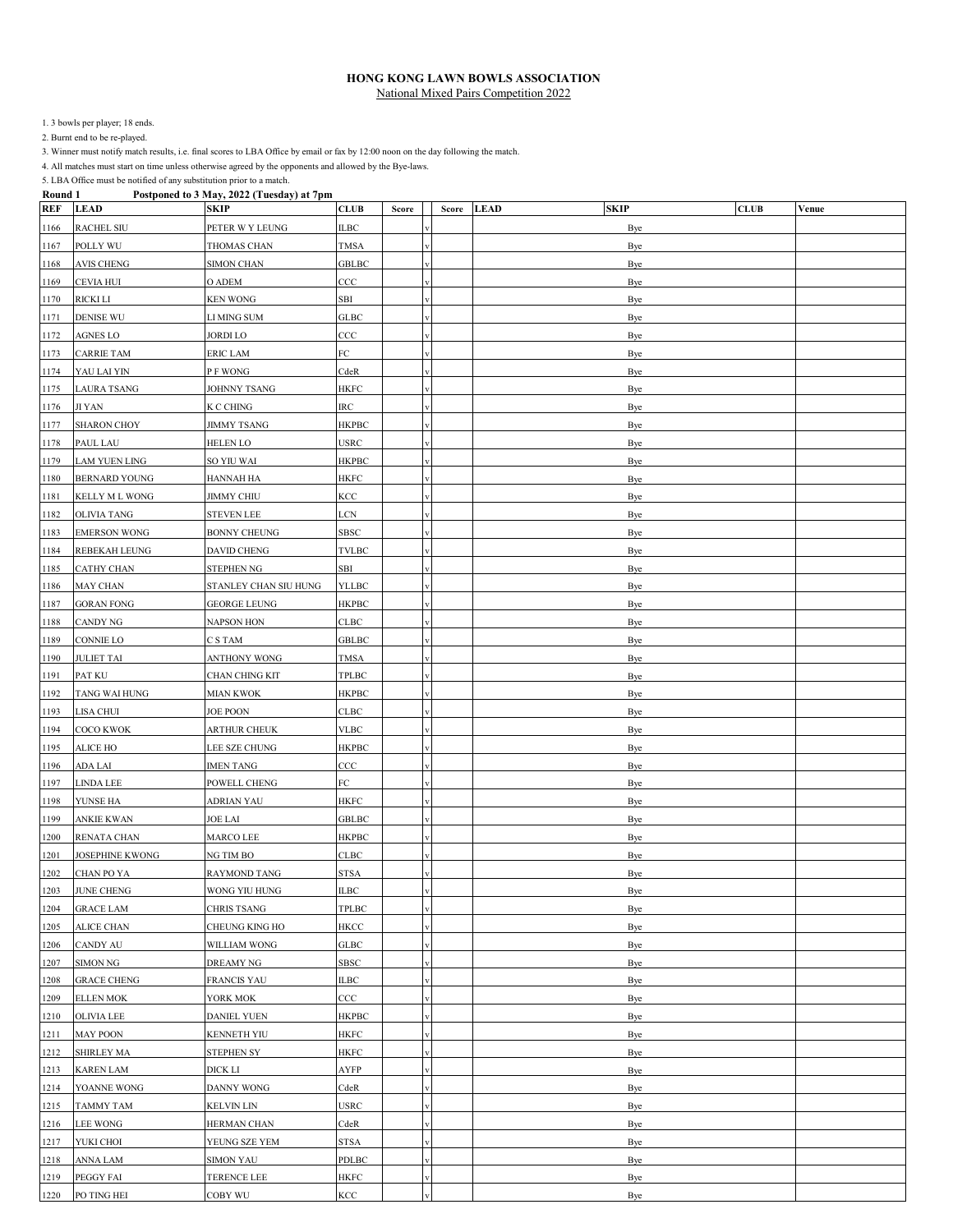1. 3 bowls per player; 18 ends.

2. Burnt end to be re-played.

3. Winner must notify match results, i.e. final scores to LBA Office by email or fax by 12:00 noon on the day following the match.

4. All matches must start on time unless otherwise agreed by the opponents and allowed by the Bye-laws.

| <b>REF</b> | <b>LEAD</b>         | <b>SKIP</b>          | <b>CLUB</b>  | Score | Score | <b>SKIP</b><br><b>LEAD</b> | <b>CLUB</b> | Venue |
|------------|---------------------|----------------------|--------------|-------|-------|----------------------------|-------------|-------|
| 1221       | TERRENCE TAM        | MAGGIE SO            | FC           |       |       | Bye                        |             |       |
| 1222       | <b>JUNE CHEUNG</b>  | <b>JOSEPH YEUNG</b>  | TPLBC        |       |       | Bye                        |             |       |
| 1223       | <b>ERICA LEUNG</b>  | O B ADEM             | FC           |       |       | Bye                        |             |       |
| 1224       | ADA LAM             | <b>BEN KWAN</b>      | SBI          |       |       | Bye                        |             |       |
| 1225       | <b>CAROL TSE</b>    | HO CHOK KUEN         | $_{\rm IRC}$ |       |       | Bye                        |             |       |
| 1226       | <b>SANDY YUET</b>   | PETER K W CHAN       | KBGC         |       |       | Bye                        |             |       |
| 1227       | CHENG MAI YUNG      | C Y YU               | FC           |       |       | Bye                        |             |       |
| 1228       | <b>EVA SUEN</b>     | WILSON POON          | FC           |       |       | Bye                        |             |       |
| 1229       | <b>MOODY SHUM</b>   | DAVID NG             | <b>VLBC</b>  |       |       | Bye                        |             |       |
| 1230       | <b>EVA KAN</b>      | MICHAEL CHING        | HKCC         |       |       | Bye                        |             |       |
| 1231       | <b>WINNIE IP</b>    | ALFRED NG            | KBGC         |       |       | Bye                        |             |       |
| 1232       | <b>JACKIE POON</b>  | SZETO CHI            | <b>TMSA</b>  |       |       | Bye                        |             |       |
| 1233       | LEUNG YIU CHO       | SHIRLEY LAM          | STSA         |       |       | Bye                        |             |       |
| 1234       | LITA LEE            | RAPHAEL CHAN         | <b>HKFC</b>  |       |       | Bye                        |             |       |
| 1235       | <b>IRENE CHOW</b>   | MARK LI              | <b>HKCC</b>  |       |       | Bye                        |             |       |
| 1236       | CONNIE CHUNG        | <b>MOBIN YAU</b>     | <b>HKFC</b>  |       |       | Bye                        |             |       |
| 1237       | RICKY CHAN          | SIMON CHAN           | CdeR         |       |       | Bye                        |             |       |
| 1238       | VIVIAN WONG         | <b>BORIS CHOI</b>    | FC           |       |       | Bye                        |             |       |
| 1239       | PEARL FU            | <b>DENNIS TSANG</b>  | <b>VLBC</b>  |       |       | Bye                        |             |       |
| 1240       | <b>LAM TSZ FUNG</b> | PAULINE WONG         | SBI          |       |       | Bye                        |             |       |
| 1241       | <b>IRENE CHAN</b>   | <b>WARREN CHEUNG</b> | <b>HKFC</b>  |       |       | Bye                        |             |       |
| 1242       | PETER LUI           | LOIS YU              | $_{\rm CCC}$ |       |       | Bye                        |             |       |
| 1243       | <b>ANGEL KWAN</b>   | WILBERT LEUNG        | ТКОВС        |       |       | Bye                        |             |       |
| 1244       | MIRANDA LEUNG       | JOHN LEUNG           | WISC         |       |       | Bye                        |             |       |
| 1245       | YU YEE SIN          | <b>JASON CHOW</b>    | <b>HKYDT</b> |       |       | Bye                        |             |       |
| 1246       | <b>BANNY YEUNG</b>  | MAGGIE CHENG         | LBTC         |       |       | <b>Bye</b>                 |             |       |
| 1247       | MONEY CHIU          | YIP SHIU CHUNG       | <b>TMSA</b>  |       |       | Bye                        |             |       |
| 1248       | ANNY YU             | ALBERT WONG          | SBSC         |       |       | <b>Bye</b>                 |             |       |
| 1249       | <b>JENNY YAU</b>    | TSANG CHI LOONG      | TMSA         |       |       | Bye                        |             |       |
| 1250       | $\mathbbm{W}$ L LAM | K F CHUNG            | YLLBC        |       |       | Bye                        |             |       |
| 1251       | <b>MIRANDA PUN</b>  | <b>GARY PUN</b>      | ccc          |       |       | Bye                        |             |       |
| 1252       | <b>BIANCA MA</b>    | <b>SAMSON WONG</b>   | <b>KBGC</b>  |       |       | Bye                        |             |       |
| 1253       | WOODY YU            | <b>MAY YUEN</b>      | <b>VLBC</b>  |       |       | Bye                        |             |       |
| 1254       | C K MAK             | <b>EVA LEUNG</b>     | <b>STSA</b>  |       |       | Bye                        |             |       |
| 1255       | CAMIL LEI           | HO KWOK KEUNG        | <b>FSLBC</b> |       |       | Bye                        |             |       |
| 1256       | <b>KENNETH CHIU</b> | PHYLLIS S H WONG     | <b>GLBC</b>  |       |       | Bye                        |             |       |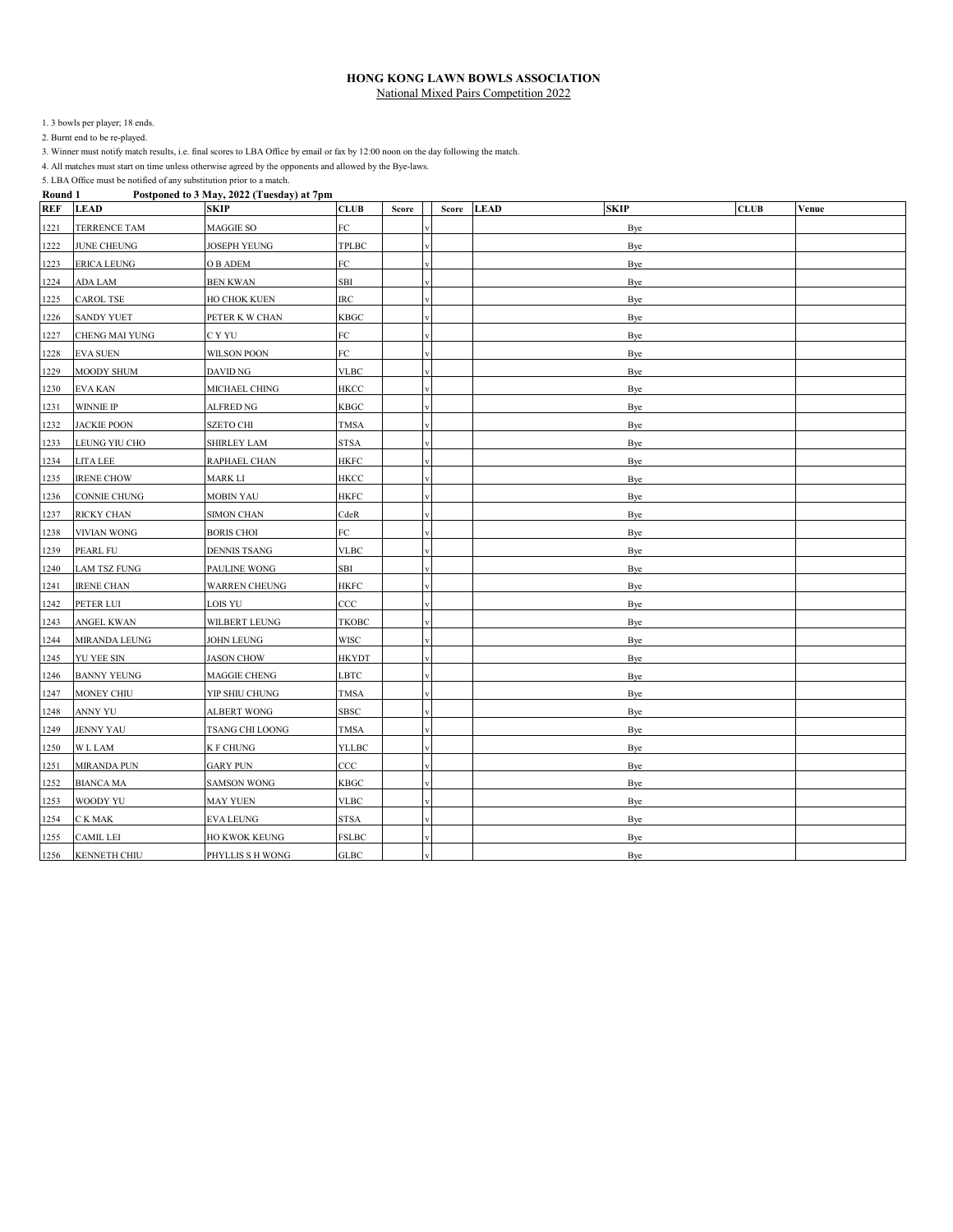Mixed Pairs Competition 2022

| <b>CLUB</b>  | <b>LEAD</b>             | <b>SKIP</b>           | <b>REMARK</b><br>(HOME GREEN) |
|--------------|-------------------------|-----------------------|-------------------------------|
| ABC          | <b>TERRI IP</b>         | <b>BENJAMIN KEUNG</b> | IE                            |
| ABC          | <b>DEBBIE CHAN</b>      | LO KA HING            | TKO                           |
| ABC          | <b>CERLYN WONG</b>      | <b>JUDE YEUNG</b>     | YCK                           |
| AWASG        | <b>SK WONG</b>          | <b>BECKY TSE</b>      | <b>SLY</b>                    |
| AWASG        | <b>ANGEL HUNG</b>       | <b>ALAN TANG</b>      | VP                            |
| AYFP         | KAREN LAM               | DICK LI               | SLY                           |
| <b>BFC</b>   | ANTONIA YIU             | PERCY CHAN            | TKO                           |
| CCC          | <b>ALBERT LO</b>        | <b>HELEN CHEUNG</b>   | CCC Indoor                    |
| CCC          | ADA LAI                 | <b>IMEN TANG</b>      | CCC Indoor                    |
| CCC          | <b>ANISSA WAN</b>       | <b>FERRICK WAN</b>    | CCC Indoor                    |
| CCC          | <b>IRIS HO</b>          | PATRICK HO            | CCC Indoor                    |
| CCC          | <b>ELLEN MOK</b>        | YORK MOK              | CCC Indoor                    |
| CCC          | <b>MIRANDA PUN</b>      | <b>GARY PUN</b>       | CCC Indoor                    |
| $_{\rm CCC}$ | <b>SUSANNALO</b>        | <b>STANLEY LAI</b>    | CCC Indoor                    |
| CCC          | <b>VIVIAN YIP</b>       | <b>ANTHONY YIP</b>    | CCC Indoor                    |
| $_{\rm CCC}$ | CEVIA HUI               | O ADEM                | CCC Outdoor                   |
| CCC          | CYNTHIA CHAN            | <b>NELSON WAN</b>     | CCC Outdoor                   |
| $_{\rm CCC}$ | SUSANA SHEA             | <b>JOHN NG</b>        | CCC Indoor                    |
| CCC          | PETER LUI               | LOIS YU               | CCC Outdoor                   |
| CCC          | <b>AGNES LO</b>         | JORDI LO              | CCC Indoor                    |
| CCC          | <b>DOMINIC KWONG</b>    | <b>CHARLENE KWONG</b> | CCC Indoor                    |
| CCC          | LEE KA HO               | <b>ANDREA CHAN</b>    | CCC Outdoor                   |
| CdeR         | <b>ANNIE TAM</b>        | CHOW KIN HOI          | CdeR Indoor                   |
| CdeR         | AMELIA CHAN             | EDWARD HUNG           | CdeR Indoor                   |
| CdeR         | CANDY NG                | RAYMOND HO            | CdeR Indoor                   |
| CdeR         | YOANNE WONG             | DANNY WONG            | CdeR Indoor                   |
| CdeR         | <b>EDNA LAU</b>         | TERENCE LUK           | CdeR Indoor                   |
| CdeR         | <b>CHAN LOK CHEE</b>    | PANG YIU KWAN         | CdeR Indoor                   |
| CdeR         | <b>LEE WONG</b>         | HERMAN CHAN           | CdeR Outdoor                  |
| CdeR         | <b>REX WONG</b>         | <b>LOUISE YEUNG</b>   | CdeR Indoor                   |
| CdeR         | T Y PAU                 | <b>BELLA CHAN</b>     | CdeR Outdoor                  |
| CdeR         | <b>KRISTIN SALVADOR</b> | THOMAS LAU            | CdeR Indoor                   |
| CdeR         | LILA WOO                | YUE TAI MAN           | CdeR Indoor                   |
| CdeR         | YAU LAI YIN             | P F WONG              | CdeR Indoor                   |
| CdeR         | RICKY CHAN              | SIMON CHAN            | CdeR Indoor                   |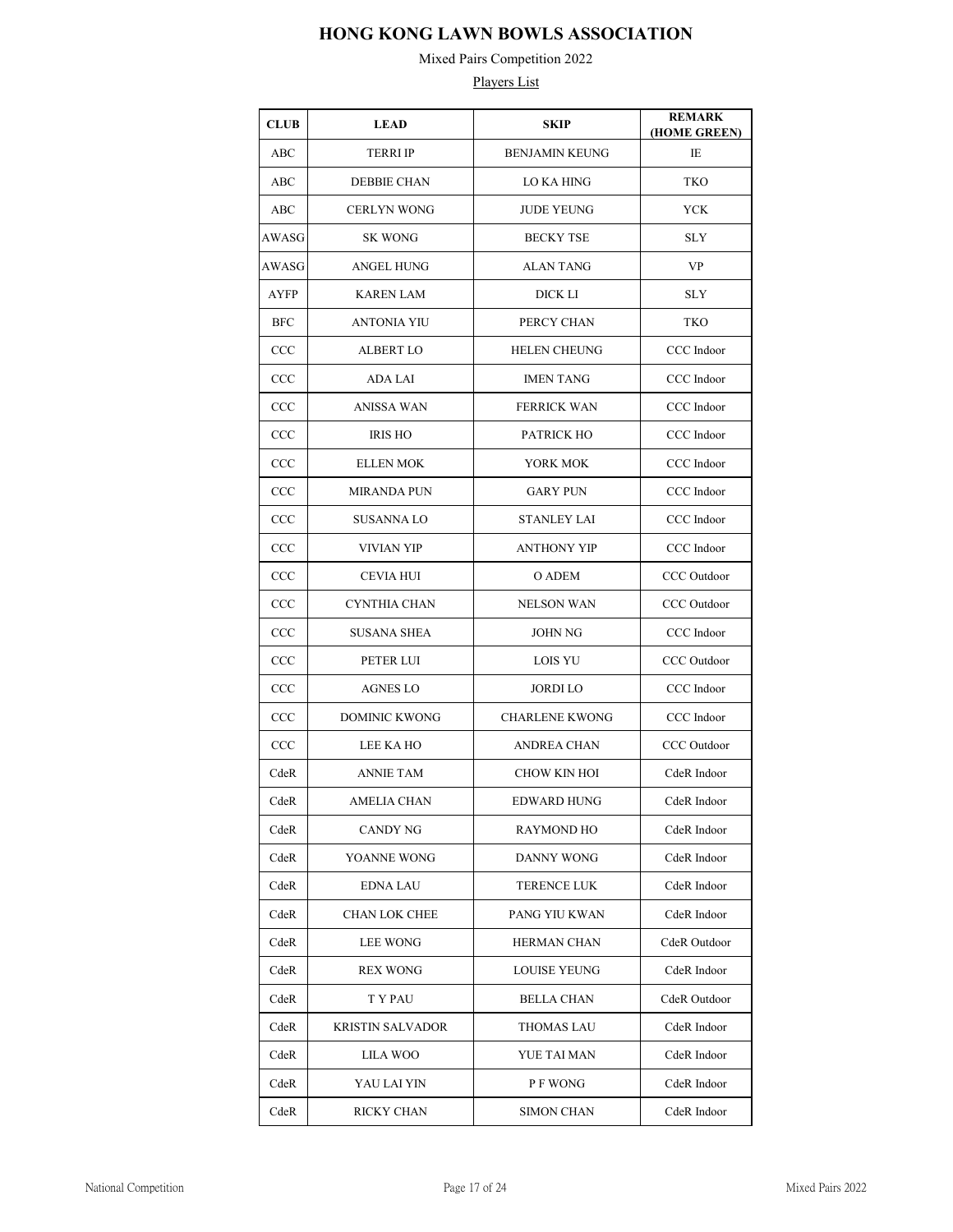Mixed Pairs Competition 2022

| <b>CLUB</b> | <b>LEAD</b>             | <b>SKIP</b>            | <b>REMARK</b><br>(HOME GREEN) |
|-------------|-------------------------|------------------------|-------------------------------|
| CdeR        | <b>SIAN HUNG</b>        | <b>GEORGE LAW</b>      | CdeR Indoor                   |
| CdeR        | <b>SANDRA HO</b>        | <b>WILLIAM TO</b>      | CdeR Indoor                   |
| <b>CLBC</b> | <b>LISA CHUI</b>        | <b>JOE POON</b>        | <b>VP</b>                     |
| <b>CLBC</b> | <b>MARGARET POON</b>    | <b>CHUNG HON KEUNG</b> | <b>VP</b>                     |
| <b>CLBC</b> | <b>JOSEPHINE KWONG</b>  | NG TIM BO              | <b>VP</b>                     |
| CLBC        | <b>CANDY NG</b>         | <b>NAPSON HON</b>      | <b>VP</b>                     |
| <b>CSD</b>  | C K YIU                 | <b>K W LEUNG</b>       | TKO                           |
| <b>CSD</b>  | H K MAN                 | HP TING                | TKO                           |
| <b>CSD</b>  | K C SUM                 | W C WONG               | TKO                           |
| <b>CSD</b>  | T L CHAN                | O Y WONG               | TKO                           |
| <b>CSD</b>  | W C SZETO               | K L MAN                | <b>ALC</b>                    |
| <b>ELBC</b> | <b>MAY WONG</b>         | <b>JOHN LEE</b>        | <b>TKO</b>                    |
| <b>ELBC</b> | <b>MANDY YU</b>         | <b>SAM CHAN</b>        | <b>TKO</b>                    |
| <b>ELBC</b> | <b>AU YEUNG PUI YEE</b> | <b>MARTIN YEUNG</b>    | TKO                           |
| FC          | <b>ERICA LEUNG</b>      | O B ADEM               | FC                            |
| FC          | <b>CHENG MAI YUNG</b>   | C Y YU                 | FC                            |
| FC          | <b>LINDA LEE</b>        | POWELL CHENG           | FC                            |
| FC          | <b>JOANNE LEUNG</b>     | <b>JASON LI</b>        | FC                            |
| FC          | <b>TERRENCE TAM</b>     | <b>MAGGIE SO</b>       | FC                            |
| FC          | <b>JAIMEE MO</b>        | <b>ERIC WONG</b>       | FC                            |
| FC          | <b>EVA SUEN</b>         | <b>WILSON POON</b>     | FC                            |
| FC          | <b>JOANNE HO</b>        | <b>KENT CHAN</b>       | FC                            |
| FC          | <b>DIAMOND WONG</b>     | PHEOBY CHIU            | FC                            |
| FC          | SANLIA WONG             | PAUL N H LEE           | FC                            |
| FC          | CARRIE TAM              | ERIC LAM               | FC                            |
| FC          | <b>JANET CHUNG</b>      | <b>JAMES HON</b>       | FC                            |
| FC          | JOYCE AU YEUNG          | C K LAM                | FC                            |
| FC          | MILLICENT LAI           | <b>KENNETH WONG</b>    | FC                            |
| FC          | VIVIAN WONG             | <b>BORIS CHOI</b>      | FC                            |
| FC          | JESSIE LAM              | WONG PING TAK          | FC                            |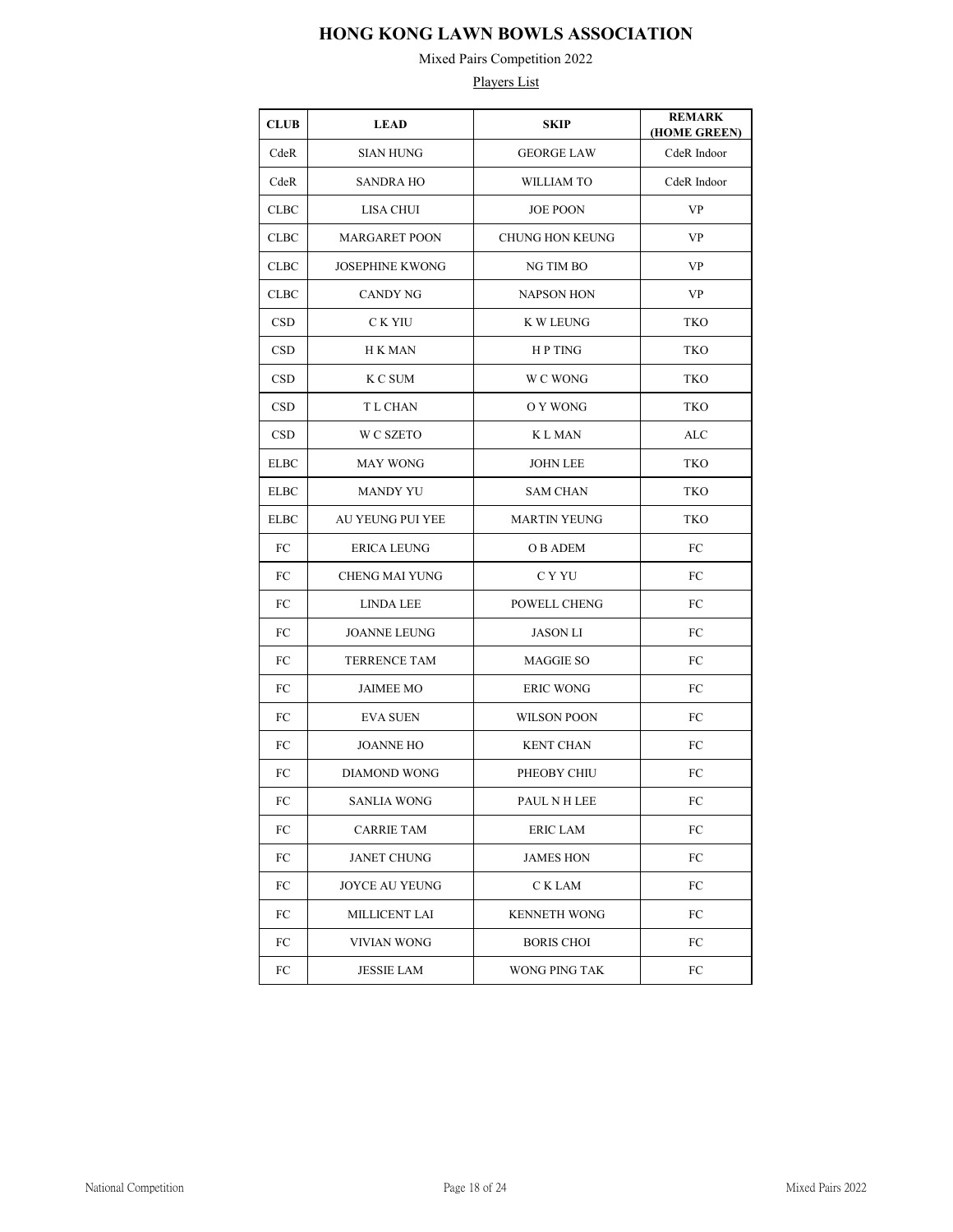Mixed Pairs Competition 2022

| <b>CLUB</b>  | <b>LEAD</b>          | <b>SKIP</b>                | <b>REMARK</b><br>(HOME GREEN) |
|--------------|----------------------|----------------------------|-------------------------------|
| <b>FPLBA</b> | <b>AMY WONG</b>      | <b>RICKY CHEUNG</b>        | <b>YCK</b>                    |
| <b>FSLBC</b> | <b>CAMIL LEI</b>     | <b>HO KWOK KEUNG</b>       | VP                            |
| <b>FSLBC</b> | <b>FANNY NGAI</b>    | CHAN WING CHEUNG           | VP                            |
| <b>FSLBC</b> | ALI CHAN             | LAU CHI HO                 | <b>VP</b>                     |
| <b>FSLBC</b> | <b>LITZ CHEUNG</b>   | <b>CHU SIK YUEN</b>        | <b>VP</b>                     |
| GBLBC        | <b>TOM WONG</b>      | <b>MANDY WONG</b>          | <b>VP</b>                     |
| <b>GBLBC</b> | <b>ESTHER CHAN</b>   | FCLI                       | ALC                           |
| <b>GBLBC</b> | ANGIE HUI            | <b>BOBBY WONG</b>          | VP                            |
| GBLBC        | EDWARD LI            | POLLY MAK                  | VP                            |
| <b>GBLBC</b> | <b>CONNIE LO</b>     | C S TAM                    | IE                            |
| <b>GBLBC</b> | ANN LAU              | MICHAEL WAN                | IE                            |
| <b>GBLBC</b> | <b>KEN NG</b>        | <b>CHRISTINE LEUNG</b>     | VP                            |
| GBLBC        | <b>ANKIE KWAN</b>    | <b>JOE LAI</b>             | IE                            |
| <b>GBLBC</b> | <b>AVIS CHENG</b>    | <b>SIMON CHAN</b>          | ALC                           |
| <b>GLBC</b>  | <b>DENISE WU</b>     | LI MING SUM                | <b>SLY</b>                    |
| <b>GLBC</b>  | <b>CANDY AU</b>      | WILLIAM WONG               | <b>SLY</b>                    |
| <b>GLBC</b>  | <b>FIONA POON</b>    | <b>WCAU</b>                | <b>SLY</b>                    |
| <b>GLBC</b>  | <b>MINA CHAN</b>     | MICHAEL WONG MING<br>LEUNG | SLY                           |
| <b>GLBC</b>  | <b>KENNETH CHIU</b>  | PHYLLIS S H WONG           | YCK                           |
| HKCC         | <b>WAYNE WONG</b>    | <b>TERESA CHEUNG</b>       | <b>HKCC</b>                   |
| <b>HKCC</b>  | <b>EVA KAN</b>       | MICHAEL CHING              | HKCC                          |
| HKCC         | <b>ALAN OLSSON</b>   | <b>JUNE OLSSON</b>         | <b>HKCC</b>                   |
| <b>HKCC</b>  | ALAN S K LO          | <b>MARIA SEE</b>           | <b>HKCC</b>                   |
| HKCC         | <b>IRENE CHOW</b>    | MARK LI                    | HKCC                          |
| HKCC         | <b>BRANDON SZETO</b> | <b>ESTHER CHAN</b>         | HKCC                          |
| <b>HKCC</b>  | <b>ALICE CHAN</b>    | <b>CHEUNG KING HO</b>      | HKCC                          |
| <b>HKFC</b>  | CHRISTINA YEUNG      | <b>WILSON KWONG</b>        | <b>HKFC</b> Outdoor           |
| <b>HKFC</b>  | PHOEBE HO            | C T WONG                   | <b>HKFC</b> Outdoor           |
| <b>HKFC</b>  | ANNA TO              | MARSHALL TO                | <b>HKFC</b> Indoor            |
| <b>HKFC</b>  | <b>CONNIE CHUNG</b>  | <b>MOBIN YAU</b>           | <b>HKFC</b> Indoor            |
| <b>HKFC</b>  | WANIS SZE            | PHILIP SZE                 | <b>HKFC</b> Indoor            |
| <b>HKFC</b>  | <b>SHADOW LAW</b>    | STANLEY LUK                | <b>HKFC</b> Indoor            |
| <b>HKFC</b>  | PEGGY FAI            | TERENCE LEE                | <b>HKFC</b> Indoor            |
| <b>HKFC</b>  | SHIRLEY MA           | <b>STEPHEN SY</b>          | <b>HKFC</b> Outdoor           |
| HKFC         | <b>GRACE CHU</b>     | <b>KEVIN FUNG</b>          | <b>HKFC</b> Outdoor           |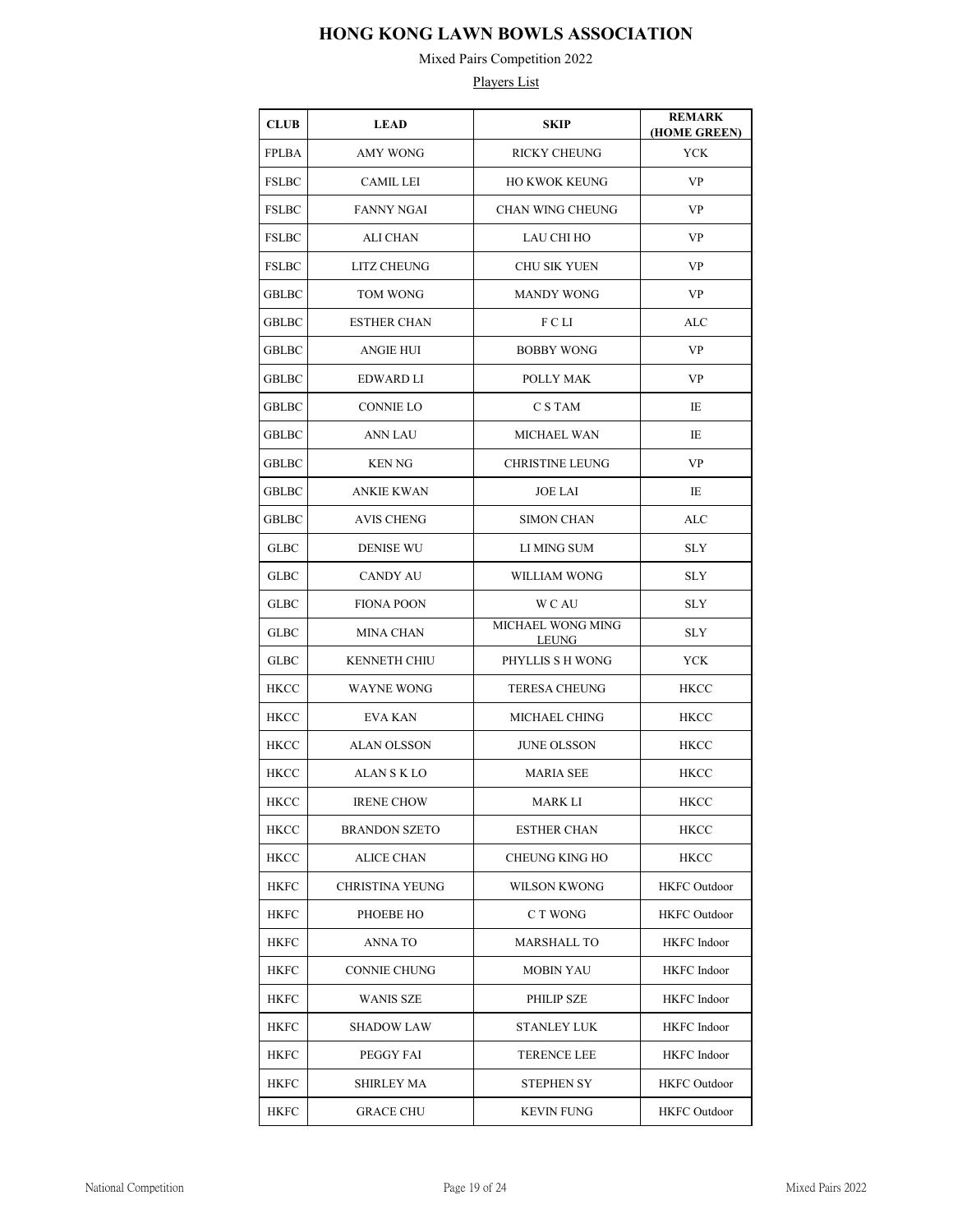Mixed Pairs Competition 2022

| <b>CLUB</b>  | <b>LEAD</b>           | SKIP                 | <b>REMARK</b><br>(HOME GREEN) |
|--------------|-----------------------|----------------------|-------------------------------|
| <b>HKFC</b>  | <b>CELINA LEUNG</b>   | <b>WALTER KWOK</b>   | <b>HKFC</b> Indoor            |
| <b>HKFC</b>  | <b>MAY POON</b>       | <b>KENNETH YIU</b>   | HKFC Indoor                   |
| <b>HKFC</b>  | YUMI WONG             | <b>FRANKIE SIU</b>   | HKFC Indoor                   |
| <b>HKFC</b>  | <b>DAVID CHIU</b>     | <b>CAMILLA LEUNG</b> | <b>HKFC</b> Outdoor           |
| <b>HKFC</b>  | <b>IRIS CHEUNG</b>    | <b>RAYMOND AU</b>    | <b>HKFC</b> Outdoor           |
| <b>HKFC</b>  | <b>EVA YU</b>         | <b>TONY CHEUNG</b>   | HKFC Indoor                   |
| <b>HKFC</b>  | YUNSE HA              | <b>ADRIAN YAU</b>    | <b>HKFC</b> Indoor            |
| <b>HKFC</b>  | <b>CHERRY TSOI</b>    | PHILIP CHAN          | <b>HKFC</b> Indoor            |
| <b>HKFC</b>  | <b>LAURA TSANG</b>    | <b>JOHNNY TSANG</b>  | HKFC Indoor                   |
| <b>HKFC</b>  | LITA LEE              | RAPHAEL CHAN         | HKFC Indoor                   |
| <b>HKFC</b>  | <b>IRENE CHAN</b>     | <b>WARREN CHEUNG</b> | HKFC Indoor                   |
| <b>HKFC</b>  | <b>IRENE MUK</b>      | <b>M S CHUNG</b>     | <b>HKFC</b> Outdoor           |
| <b>HKFC</b>  | <b>JOANNE CHAN</b>    | VITAS WU             | HKFC Indoor                   |
| <b>HKFC</b>  | <b>GRACE SWALLOW</b>  | PHIL SWALLOW         | HKFC Indoor                   |
| <b>HKFC</b>  | PHYLLIS WONG          | <b>MATTHEW LEE</b>   | <b>HKFC</b> Outdoor           |
| <b>HKFC</b>  | <b>BERNARD YOUNG</b>  | HANNAH HA            | HKFC Indoor                   |
| HKJC         | WING PUN              | <b>ROBIN CHOK</b>    | <b>VP</b>                     |
| <b>HKPBC</b> | <b>ANDIE CHEUNG</b>   | ANDY CHAN            | <b>PSRC</b>                   |
| <b>HKPBC</b> | <b>DAISY CHAN</b>     | <b>SIMON TO</b>      | PSRC                          |
| HKPBC        | ALICE HO              | LEE SZE CHUNG        | <b>PSRC</b>                   |
| HKPBC        | OLIVIA LEE            | <b>DANIEL YUEN</b>   | <b>PSRC</b>                   |
| <b>HKPBC</b> | <b>SUKI SIT</b>       | <b>SEAN CHAN</b>     | <b>PSRC</b>                   |
| <b>HKPBC</b> | <b>GORAN FONG</b>     | <b>GEORGE LEUNG</b>  | <b>PSRC</b>                   |
| <b>HKPBC</b> | RENATA CHAN           | MARCO LEE            | <b>PSRC</b>                   |
| НКРВС        | <b>DEREK CHAN</b>     | <b>AUSTINE TAM</b>   | <b>PSRC</b>                   |
| <b>HKPBC</b> | <b>ELIZABETH PANG</b> | PAUL PANG            | <b>PSRC</b>                   |
| <b>HKPBC</b> | <b>DEBBY YIM</b>      | <b>ANDREW KWOK</b>   | POC                           |
| <b>HKPBC</b> | <b>LAM YUEN LING</b>  | SO YIU WAI           | POC                           |
| <b>HKPBC</b> | MARGARET TONG         | <b>EDMUND TONG</b>   | POC                           |
| <b>HKPBC</b> | TANG WAI HUNG         | <b>MIAN KWOK</b>     | POC                           |
| <b>HKPBC</b> | <b>OLIVE WONG</b>     | <b>CHARLES LEUNG</b> | POC                           |
| <b>HKPBC</b> | <b>SHARON CHOY</b>    | <b>JIMMY TSANG</b>   | POC                           |
| HKSAP        | AMY TANG              | <b>SAM TONG</b>      | YCK                           |
| HKSAP        | <b>CARMEN CHAN</b>    | LI YING WING         | <b>SLY</b>                    |
| HKYDT        | EMMY LUK              | DESMOND LAI          | ALC                           |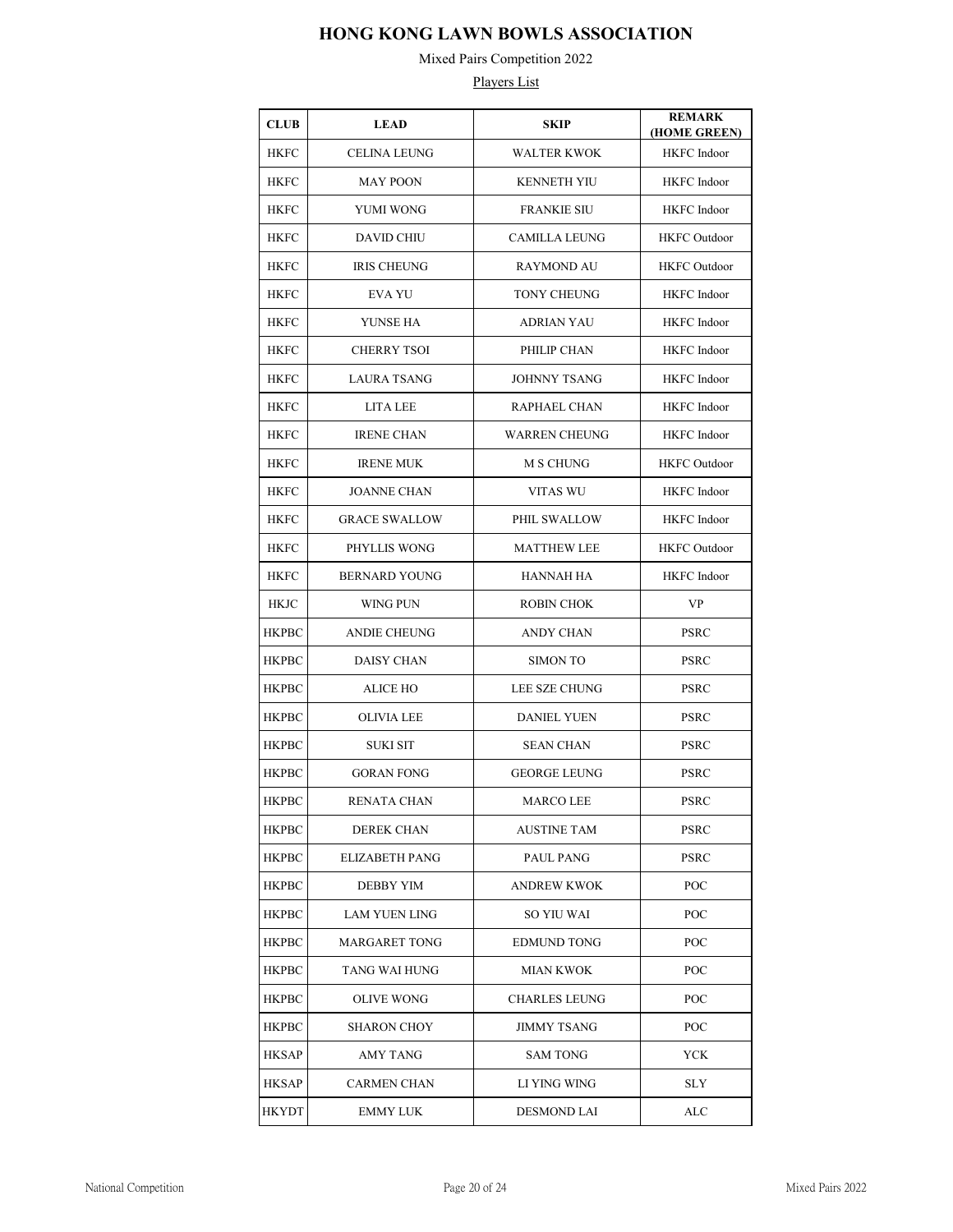Mixed Pairs Competition 2022

| <b>CLUB</b> | <b>LEAD</b>           | SKIP                    | <b>REMARK</b><br>(HOME GREEN) |
|-------------|-----------------------|-------------------------|-------------------------------|
| HKYDT       | <b>BIANCA SZETO</b>   | <b>REX LO</b>           | ALC                           |
| HKYDT       | YU YEE SIN            | <b>JASON CHOW</b>       | VP                            |
| HKYDT       | <b>AUDREY LAI</b>     | <b>LANGLEY AU YEUNG</b> | VP                            |
| HKYDT       | <b>GLORIA HA</b>      | <b>ALAN YUEN</b>        | VP                            |
| <b>ILBC</b> | <b>RACHEL SIU</b>     | PETER W Y LEUNG         | ALC                           |
| <b>ILBC</b> | <b>GRACE CHENG</b>    | <b>FRANCIS YAU</b>      | ALC                           |
| <b>ILBC</b> | <b>JUNE CHENG</b>     | WONG YIU HUNG           | IE                            |
| <b>ILBC</b> | <b>EVA KWOK</b>       | SAMMY LAW               | ALC                           |
| <b>IRC</b>  | JI YAN                | K C CHING               | IRC                           |
| IRC         | <b>CAROL TSE</b>      | <b>HO CHOK KUEN</b>     | IRC                           |
| <b>IRC</b>  | <b>TERESA TUNG</b>    | LEWIS LAM               | <b>IRC</b>                    |
| <b>IRC</b>  | <b>SYLVIA HO</b>      | <b>ANTHONY KAN</b>      | IRC                           |
| <b>IRC</b>  | CYZONIA YU            | WILLIAM NG              | <b>IRC</b>                    |
| <b>KBGC</b> | <b>JOVY TSANG</b>     | NIK CHEUNG              | <b>KBGC</b>                   |
| <b>KBGC</b> | <b>CINDY CHENG</b>    | <b>SUNNY WONG</b>       | KBGC                          |
| <b>KBGC</b> | ADA LAU               | <b>JOHN LAU</b>         | KBGC                          |
| KBGC        | <b>WINNIE IP</b>      | ALFRED NG               | KBGC                          |
| <b>KBGC</b> | <b>JUNO KOON</b>      | <b>BILL SHUM</b>        | KBGC                          |
| KBGC        | <b>MICHELLE TUNG</b>  | PETER SO                | KBGC                          |
| KBGC        | LYNDA TAI             | <b>CHARLES CHAN</b>     | KBGC                          |
| KBGC        | <b>BIANCA MA</b>      | <b>SAMSON WONG</b>      | <b>KBGC</b>                   |
| KBGC        | <b>SANDY YUET</b>     | PETER K W CHAN          | <b>KBGC</b>                   |
| KBGC        | <b>RUBY LAI</b>       | <b>BILL LO</b>          | <b>KBGC</b>                   |
| KBGC        | RHODA LAW             | HARRIS KOON             | <b>KBGC</b>                   |
| <b>KBGC</b> | POLLY LO              | <b>FRED MAN</b>         | <b>KBGC</b>                   |
| KBGC        | LEUNG YUK BING        | CHAN HO YIN             | <b>KBGC</b>                   |
| KBGC        | <b>FRANK IP</b>       | DANNA CHIU              | <b>KBGC</b>                   |
| KBGC        | <b>CANDY CHIU</b>     | <b>SZETO CHI WAI</b>    | <b>KBGC</b>                   |
| KCC         | <b>KELLY M L WONG</b> | <b>JIMMY CHIU</b>       | <b>KCC</b>                    |
| KCC         | PO TIN HEI            | COBY WU                 | KCC                           |
| KCC         | <b>ELISA CHEUNG</b>   | <b>B L CHEUNG</b>       | KCC                           |
| KCC         | <b>ELLEN HEVICON</b>  | PETER HEVICON           | KCC                           |
| KCC         | LETTY CHAN            | <b>JAMES PO</b>         | KCC                           |
| LBTC        | <b>BANNY YEUNG</b>    | <b>MAGGIE CHENG</b>     | TKO                           |
| LCN         | <b>JANICE CHUNG</b>   | K C CHUNG               | TKO                           |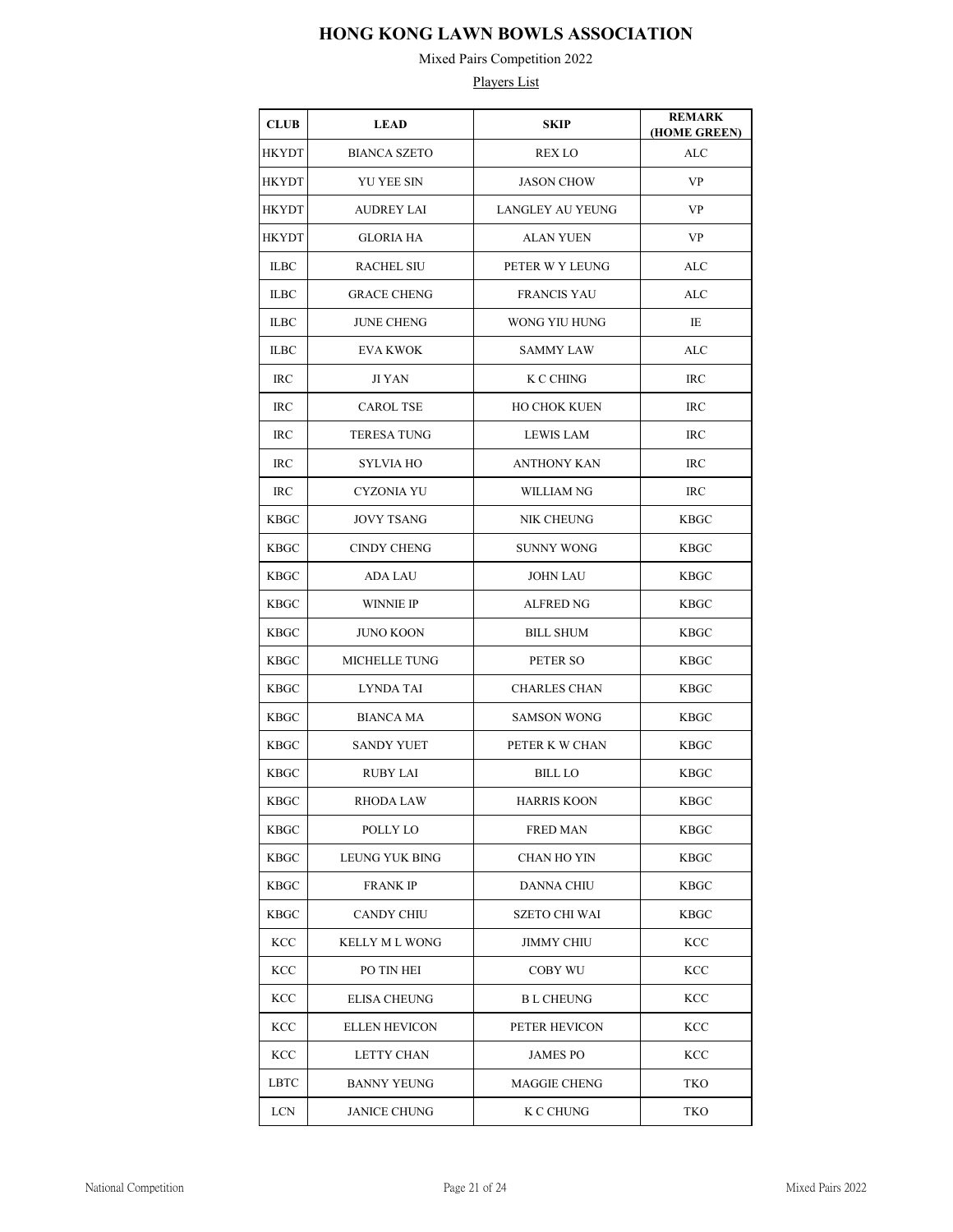Mixed Pairs Competition 2022

| <b>CLUB</b>  | <b>LEAD</b>         | SKIP                   | <b>REMARK</b><br>(HOME GREEN) |
|--------------|---------------------|------------------------|-------------------------------|
| <b>LCN</b>   | TOM CHOY            | <b>SANDY HO</b>        | <b>TKO</b>                    |
| <b>LCN</b>   | <b>ELLA ZHOU</b>    | <b>Y L LEE</b>         | TKO                           |
| <b>LCN</b>   | <b>OLIVIA TANG</b>  | <b>STEVEN LEE</b>      | TKO                           |
| <b>PDLBC</b> | <b>ANNA LAM</b>     | <b>SIMON YAU</b>       | IE                            |
| SBI          | <b>ALEX WEN</b>     | <b>CHUNG SUET FONG</b> | SBI                           |
| SBI          | <b>ADA LAM</b>      | <b>BEN KWAN</b>        | SBI                           |
| SBI          | <b>EVA TSANG</b>    | <b>EDWARD TSUI</b>     | SBI                           |
| SBI          | H C FOK             | PUN WING CHING         | SBI                           |
| SBI          | <b>KAREN SZE TO</b> | HUNG KIN HO            | SBI                           |
| SBI          | <b>CATHY CHAN</b>   | <b>STEPHEN NG</b>      | SBI                           |
| SBI          | <b>WENDY WONG</b>   | Y Y WONG               | SBI                           |
| SBI          | ANDREA LEUNG        | YUNG CHI HANG          | SBI                           |
| SBI          | B MA                | <b>KELLY YU</b>        | <b>SBI</b>                    |
| SBI          | <b>ELDA CHAN</b>    | <b>MITCHELL IP</b>     | SBI                           |
| SBI          | <b>MARGERY IP</b>   | <b>ERIC CHOI</b>       | SBI                           |
| SBI          | RICKI LI            | <b>KEN WONG</b>        | SBI                           |
| SBI          | <b>ALEX LEUNG</b>   | <b>QUEENIE SHUM</b>    | SBI                           |
| SBI          | <b>KATTIE CHAN</b>  | <b>JASON LANG</b>      | SBI                           |
| SBI          | <b>LINDA YIU</b>    | <b>JOHNNY KWAN</b>     | SBI                           |
| SBI          | <b>LAM TSZ FUNG</b> | PAULINE WONG           | SBI                           |
| SBI          | JULIANA HONG        | ALBERT LUI             | SBI                           |
| SBSC         | <b>ANNY YU</b>      | <b>ALBERT WONG</b>     | ALC                           |
| <b>SBSC</b>  | <b>EMERSON WONG</b> | <b>BONNY CHEUNG</b>    | <b>SLY</b>                    |
| SBSC         | SHERON CHAN         | ERIC LAI               | ALC                           |
| SBSC         | <b>HINSON LAU</b>   | <b>LYCHEE LAI</b>      | ALC                           |
| <b>SBSC</b>  | <b>EMMY NG</b>      | <b>ANDY NGAI</b>       | ALC                           |
| SBSC         | SIMON NG            | DREAMY NG              | ALC                           |
| SBSC         | PETER LAI           | <b>QUEENIE LAI</b>     | ALC                           |
| SBSC         | <b>KELVIN LEE</b>   | VICKY HO               | ALC                           |
| <b>SBSC</b>  | <b>BEN BAN</b>      | VICKY CHUNG            | ALC                           |
| SBSC         | <b>JESSIE SO</b>    | MURPHY CHOW            | ALC                           |
| STSA         | <b>BRENDA YUE</b>   | <b>KENNY SO</b>        | SLY                           |
| STSA         | FIONA NG            | <b>EDDIE SO</b>        | SLY                           |
| STSA         | MARK MAK            | <b>CARRIE MOK</b>      | SLY                           |
| STSA         | CHERYL CHAN         | CHAU WING HON          | SLY                           |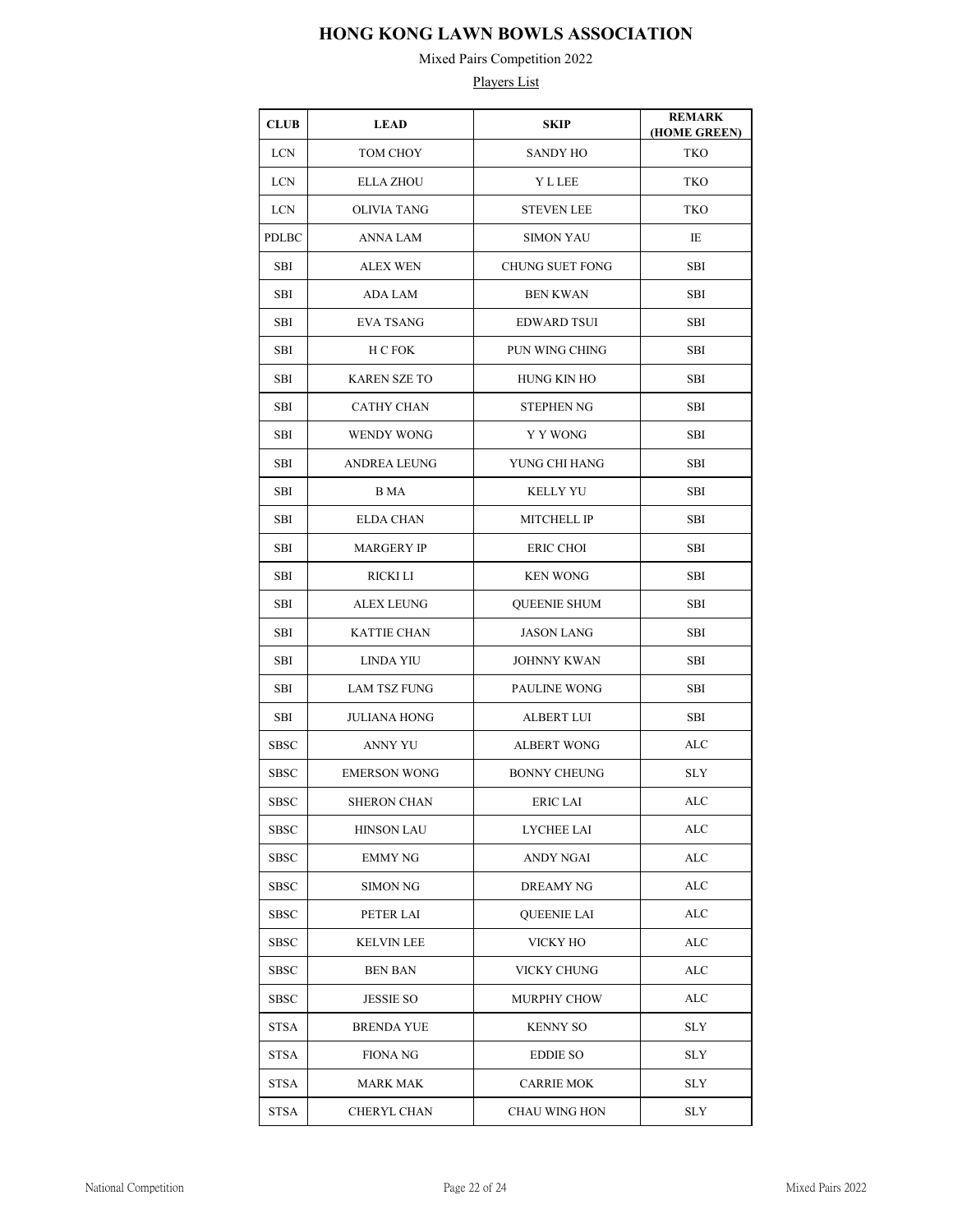Mixed Pairs Competition 2022

| <b>CLUB</b>                   | <b>LEAD</b>           | <b>SKIP</b>           | <b>REMARK</b><br>(HOME GREEN) |
|-------------------------------|-----------------------|-----------------------|-------------------------------|
| STSA                          | <b>CHAN PO YA</b>     | <b>RAYMOND TANG</b>   | <b>SLY</b>                    |
| STSA                          | <b>ANGELA LI</b>      | TANG CHIU MAN         | <b>SLY</b>                    |
| STSA                          | ANNA YIU              | <b>EDDY FAN</b>       | <b>SLY</b>                    |
| <b>STSA</b>                   | <b>KAREN CHOI</b>     | <b>ANTHONY CHENG</b>  | <b>SLY</b>                    |
| STSA                          | LEUNG YIU CHO         | SHIRLEY LAM           | <b>SLY</b>                    |
| <b>STSA</b>                   | C K MAK               | EVA LEUNG             | SLY                           |
| STSA                          | KIM KAM KWOK SAU      | MICHAEL MAK           | <b>SLY</b>                    |
| <b>STSA</b>                   | YUKI CHOI             | YEUNG SZE YEM         | <b>SLY</b>                    |
| ТКОВС                         | <b>SINGH BOOTA</b>    | <b>JENNY MIU</b>      | TKO                           |
| TKOBC                         | <b>ANGEL KWAN</b>     | WILBERT LEUNG         | TKO                           |
| TKOBC                         | CYNTHIA LAM           | KIT HUI               | TKO                           |
| ТКОВС                         | <b>FLORENCE LEE</b>   | <b>WALTER LEE</b>     | TKO                           |
| TKOBC                         | <b>HELEN CHENG</b>    | CANNY CHEUNG          | TKO                           |
| TMSA                          | ANITA SUNG            | <b>DOUGLAS CHEN</b>   | TM                            |
| <b>TMSA</b>                   | <b>JACKIE POON</b>    | <b>SZETO CHI</b>      | TM                            |
| TMSA                          | <b>JUNE LEE</b>       | LEO NG                | TМ                            |
| TMSA                          | MONEY CHIU            | YIP SHIU CHUNG        | TМ                            |
| TMSA                          | <b>KATRINA WONG</b>   | WILLIAM LAM           | TМ                            |
| TMSA                          | MAK YIN MEI           | WONG CHE CHUNG        | TМ                            |
| TMSA                          | <b>JENNY YAU</b>      | TSANG CHI LOONG       | TM                            |
| TMSA                          | <b>JULIET TAI</b>     | ANTHONY WONG          | TM                            |
| TMSA                          | POLLY WU              | THOMAS CHAN           | TM                            |
| <b>TPLBC</b>                  | <b>BONNIE LAI</b>     | <b>ALBERT LEUNG</b>   | <b>YCK</b>                    |
| $\ensuremath{\mathsf{TPLBC}}$ | <b>RITA LEUNG</b>     | K C KAN               | $\rm SLY$                     |
| <b>TPLBC</b>                  | JUNE CHEUNG           | <b>JOSEPH YEUNG</b>   | IE                            |
| TPLBC                         | <b>GRACE LAM</b>      | <b>CHRIS TSANG</b>    | <b>TKO</b>                    |
| TPLBC                         | PAT KU                | CHAN CHING KIT        | <b>SLY</b>                    |
| TPLBC                         | SA KOH NY             | HUI CHI KEUNG         | <b>SLY</b>                    |
| TVLBC                         | REBEKAH LEUNG         | DAVID CHENG           | ALC                           |
| <b>USRC</b>                   | <b>TAMMY TAM</b>      | <b>KELVIN LIN</b>     | USRC                          |
| USRC                          | <b>IRENE LEUNG</b>    | <b>STANLEY WAT</b>    | USRC                          |
| <b>USRC</b>                   | <b>MANDY HO</b>       | <b>PAUL KWOK</b>      | <b>USRC</b>                   |
| <b>USRC</b>                   | <b>ELISE LO</b>       | <b>RICKY MAK</b>      | USRC                          |
| <b>USRC</b>                   | PAUL LAU              | <b>HELEN LO</b>       | <b>USRC</b>                   |
| USRC                          | <b>CINDY ROBINSON</b> | <b>DAVID ROBINSON</b> | USRC                          |